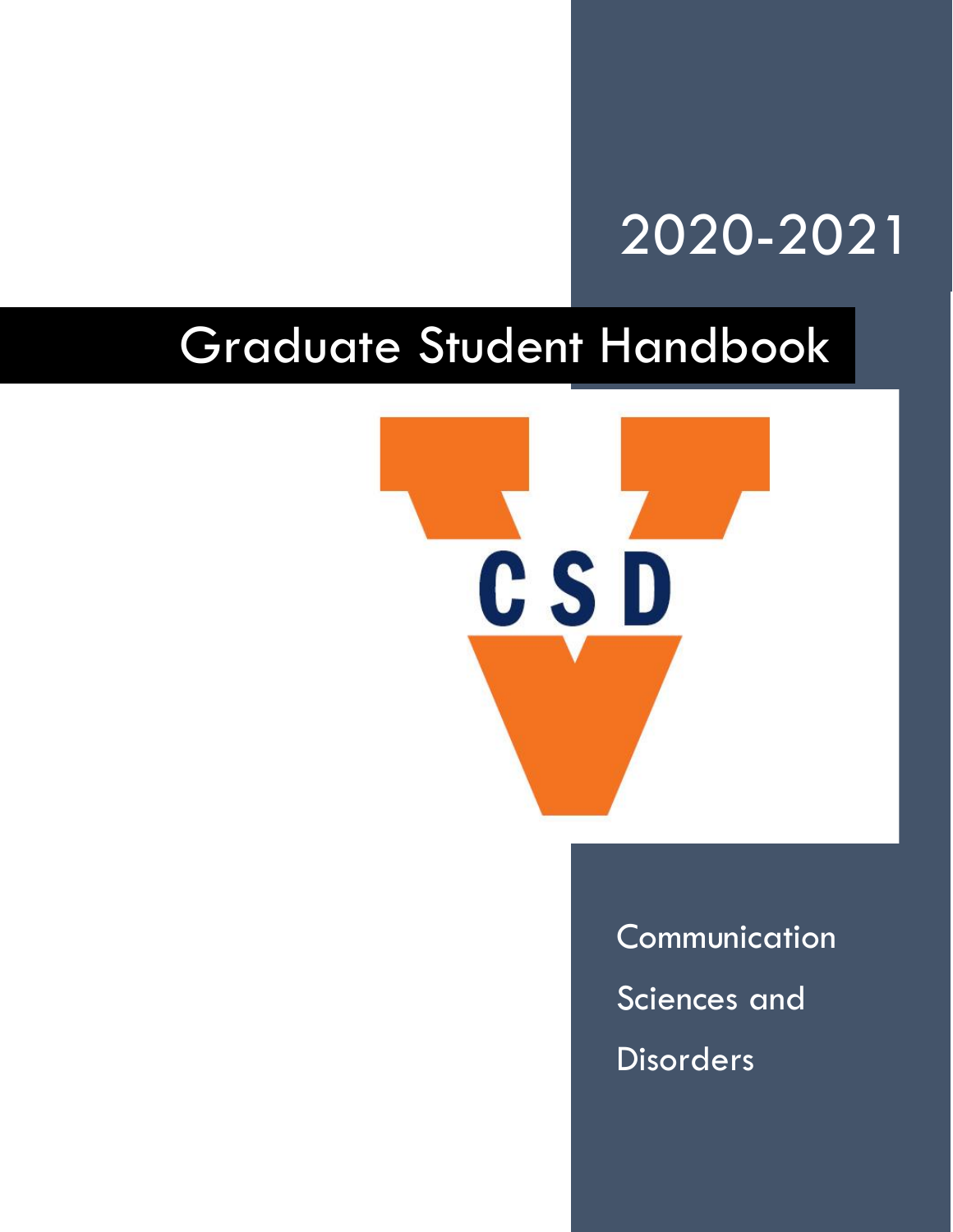After reading this handbook,

you must sign and submit the

Graduate Student Handbook

Confirmation Form via the Incoming

SLPMstrs2020 Canvas site by the

assigned date and time.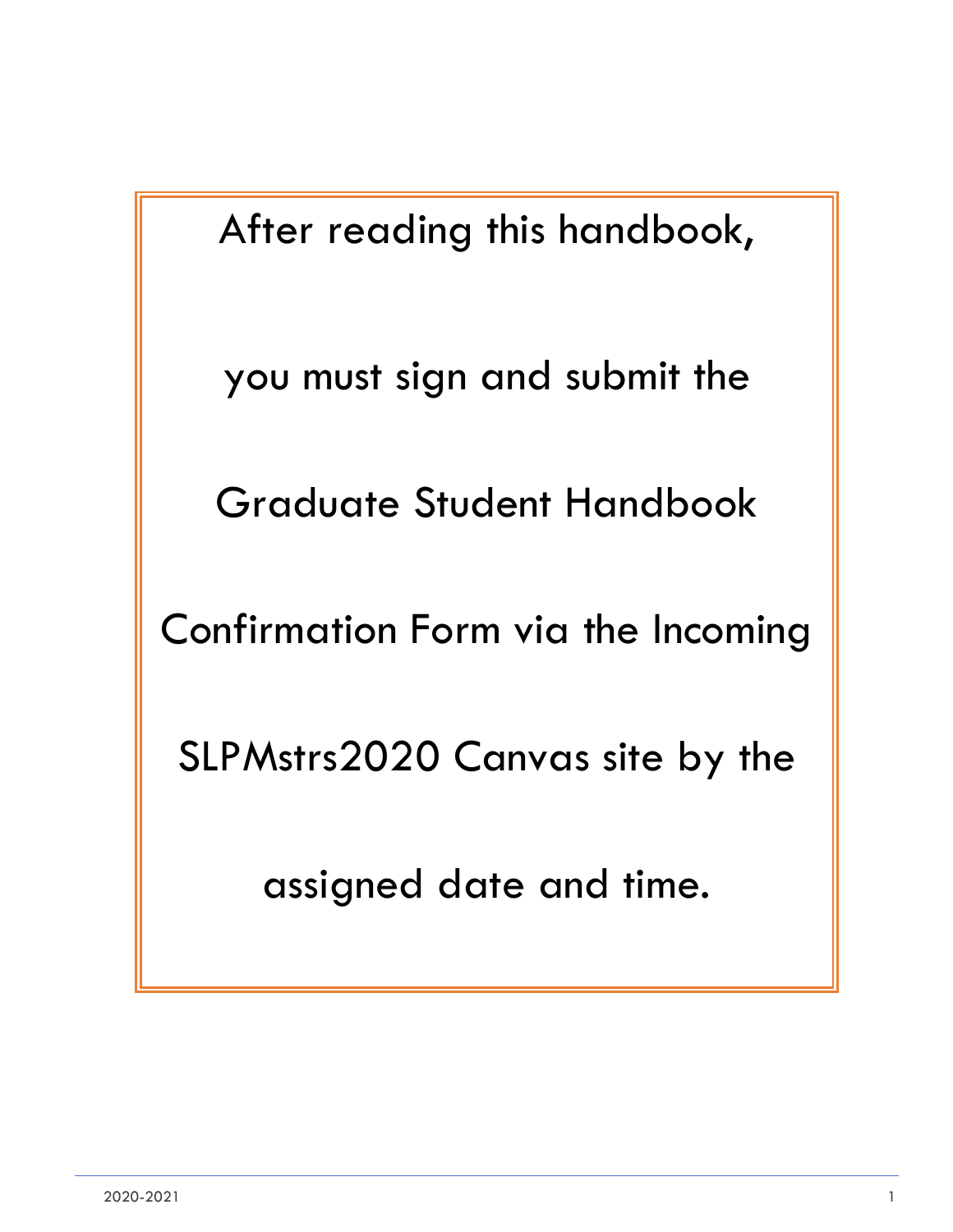# Table of Contents

GRADUATE STUDENT HANDBOOK 2020-2021

\*\* Please note that this table of contents is clickable. \*\*

<span id="page-2-1"></span><span id="page-2-0"></span>

| Introduction                                                                           | 6  |
|----------------------------------------------------------------------------------------|----|
|                                                                                        |    |
| The Graduate Program in Communication Disorders                                        | 6  |
| <b>Program Faculty</b>                                                                 |    |
| Guidelines for Planning Time in Graduate School                                        | 7  |
| A Simple Rule Regarding Priorities                                                     | 7  |
| <b>Program Policies and Procedures</b>                                                 | 8  |
| The University of Virginia Honor System                                                | 8  |
| Open, Honest, and Safe Communication                                                   | 8  |
| Questions, Suggestions, Concerns, and Complaints                                       | 8  |
| <b>Email Communication</b>                                                             | 9  |
| <b>Communication Screenings</b>                                                        | 9  |
| CPR Certification, Health Insurance, TB Test, Hepatitis B Virus and Other Vaccinations | 9  |
| <b>Writing Style</b>                                                                   | 10 |
| National Student Speech-Language-Hearing Association (NSSLHA)                          | 10 |
| <b>Financial Assistance</b>                                                            | 10 |
| <b>Anticipated Expenses</b>                                                            | 10 |
| <b>Student Wage Employees</b>                                                          | 10 |
| <b>Financial Aid</b>                                                                   | 10 |
| <b>Students with Special Needs</b>                                                     | 11 |
| <b>Library Facilities</b>                                                              | 11 |
| <b>Emergency Procedures</b>                                                            | 11 |
| Shelter in Place or Evacuate                                                           | 11 |
| <b>Evacuation Site</b>                                                                 | 11 |
| <b>Evacuation Preparedness</b>                                                         | 11 |
| <b>UVA Alerts - Emergency Text Messaging</b>                                           | 12 |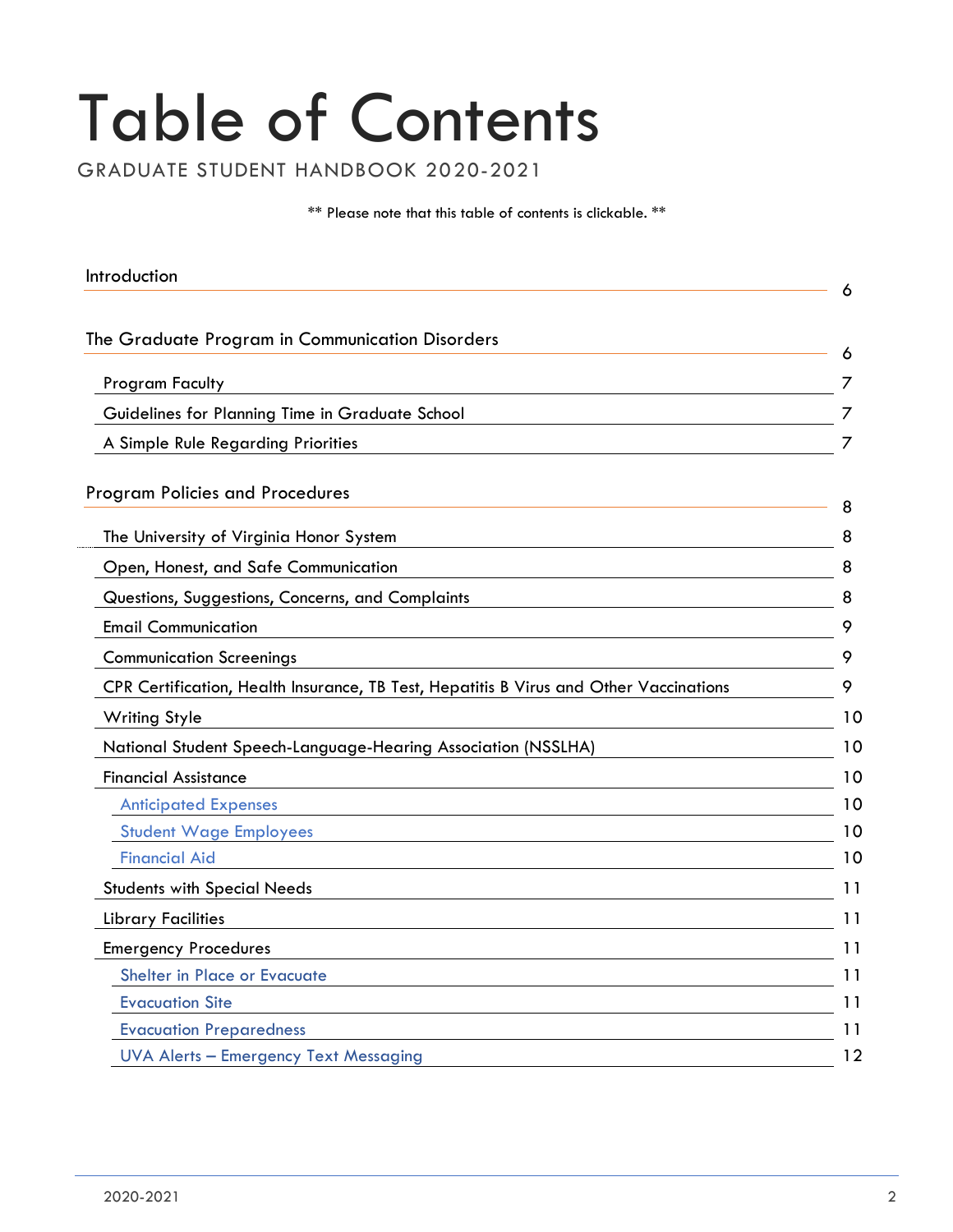| Central Role of Performance Objectives in a Clinical Curriculum                                 |  |
|-------------------------------------------------------------------------------------------------|--|
| <b>Performance Objectives</b>                                                                   |  |
| Progress in Mastering the Set of Performance Objectives                                         |  |
| <b>Performance Objectives and Beginning Clinicians</b>                                          |  |
| Performance Objectives in the Greater Context                                                   |  |
| Performance Objectives and Improvement Plans                                                    |  |
| The Nature of Improvement Plans                                                                 |  |
| Lack of Progress in Mastering the Performance Objectives                                        |  |
| The Nature of Insufficient Clinical Progress                                                    |  |
| Our Approach to Managing Insufficient Progress                                                  |  |
| Policy on Insufficient Progress in Accomplishing Performance Objectives in Clinical Assignments |  |
| Policy on Insufficient Progress in Accomplishing Performance Objectives in Academic Classes     |  |

# [Academic Requirements](#page-16-1)

| ירממפוווור ווכלמון בווופוווא                                     | 16 |
|------------------------------------------------------------------|----|
| <b>Overview of Calendars</b>                                     | 16 |
| Master's Degree Curricula                                        | 16 |
| Pre-Professional Courses Required for the Graduate Degree        | 16 |
| <b>Required Graduate Courses</b>                                 | 17 |
| <b>Part-Time Study</b>                                           | 17 |
| <b>Comprehensive Examination</b>                                 | 17 |
| Advising                                                         | 17 |
| <b>Academic Advising</b>                                         | 17 |
| <b>Program of Study</b>                                          | 18 |
| <b>Pre-Professional Coursework</b>                               | 18 |
| <b>Professional Coursework</b>                                   | 18 |
| <b>Enrolling for an Academic Overload</b>                        | 18 |
| A Grade of Incomplete                                            | 19 |
| <b>Passing and Failing Grades</b>                                | 19 |
| <b>Appealing an Advising Decision</b>                            | 19 |
| <b>Annual Student Evaluation</b>                                 | 19 |
| Dismissal from the Program                                       | 20 |
| Poor Academic/Clinical Performance                               | 20 |
| Inability to Demonstrate Essential Skills for a Career as an SLP | 20 |
| <b>Unprofessional or Unethical Conduct</b>                       | 22 |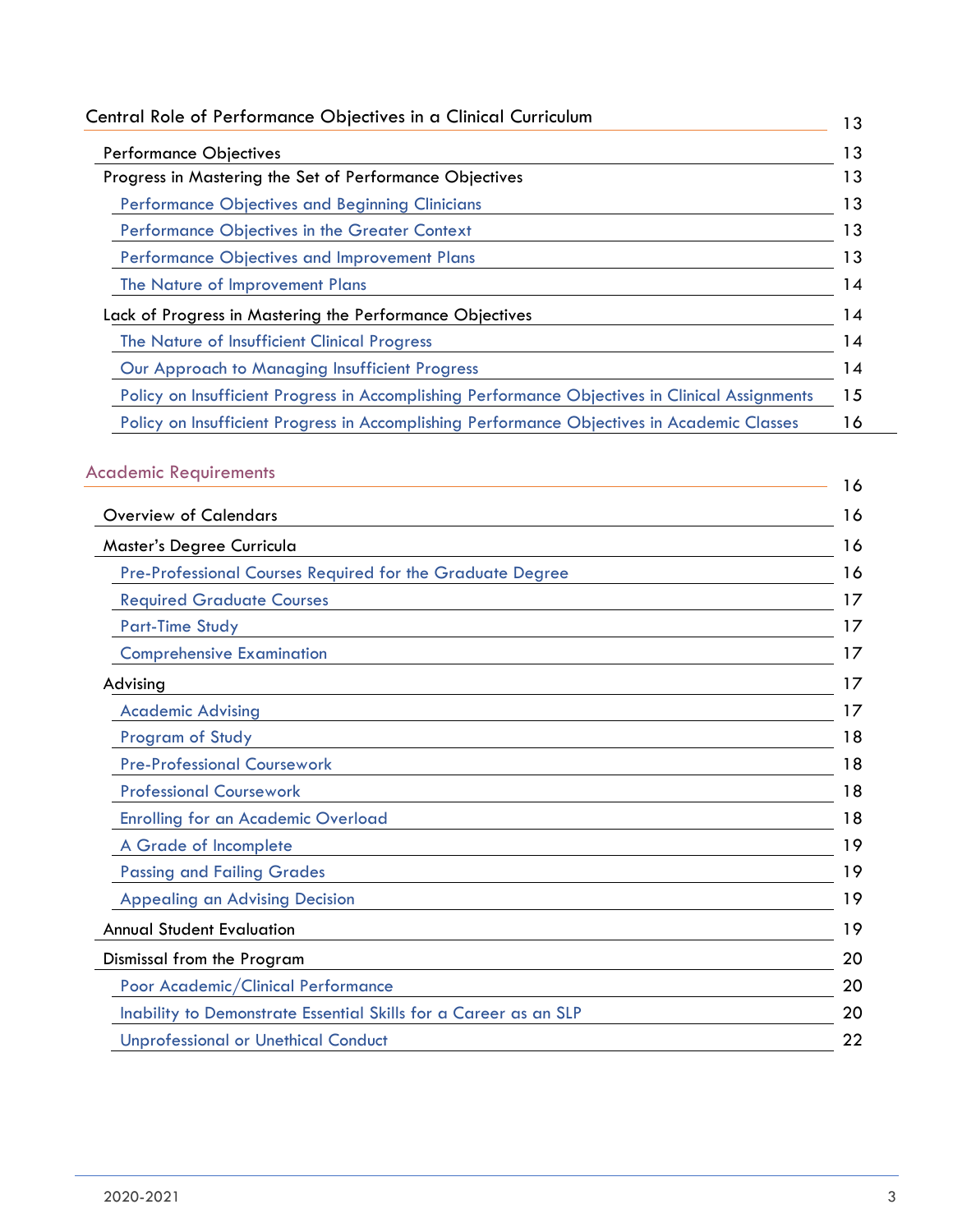# [Clinical Requirements](#page-23-0)

| unnuu neyunemems                                                       | 23 |
|------------------------------------------------------------------------|----|
| <b>Clinical Calendars</b>                                              | 23 |
| <b>General Clinical Practicum Policies</b>                             | 23 |
| Professional Definition, Identity, and Conduct                         | 23 |
| Some General Matters Regarding Clinical Practicum and Supervision      | 23 |
| <b>Clinical Education, Clinical Learning, and Clinical Supervision</b> | 24 |
| <b>Basic Tenets of Professionalism</b>                                 | 25 |
| <b>Code of Ethics</b>                                                  | 25 |
| Scope of Practice in Speech-Language Pathology                         | 26 |
| <b>Philosophy of Clinical Supervision</b>                              | 26 |
| <b>Clinical Supervision</b>                                            | 26 |
| <b>Evaluation of Associate Clinicians and Clinic Grades</b>            | 26 |
| <b>Clinical Practicum Assessment</b>                                   | 26 |
| Performance Objectives Associated with the Clinical Practicum          | 27 |
| <b>Excused Absences/Leave Requests</b>                                 | 28 |
| <b>Clinical Contact Clock Hours</b>                                    | 29 |
| <b>Observation Hours</b>                                               | 29 |
| <b>Direct Clinical Contact Hours</b>                                   | 30 |
| <b>What to Count as Clinical Clock Hours</b>                           | 30 |
| Weekly Report of Contact Hours for ASHA Certification                  | 31 |
| Final Summary Report of Contact Hours for ASHA Certification in SLP    | 31 |
| On-Site Practicum in the Sheila C. Johnson Center for Human Services   | 31 |
| <b>Clinical Supervisors</b>                                            | 31 |
| <b>SJC Hours and Clinical Appointments</b>                             | 32 |
| <b>Clinic Operations</b>                                               | 32 |
| <b>PRN Coverage</b>                                                    | 32 |
| <b>Dress Code for Clinical Practice</b>                                | 33 |
| Policies & Procedures for the SJC                                      | 34 |
| <b>Expectations for the SJC Clinical Practicum</b>                     | 35 |
| Clinical Externships and Internship Overview                           | 36 |
| Introduction                                                           | 36 |
| <b>Important Placement Considerations</b>                              | 36 |

| Becoming Credentialed to Practice SLP                      |  |
|------------------------------------------------------------|--|
| ASHA Membership and Certification Manual                   |  |
| Obtaining the Certificate of Clinical Competence from ASHA |  |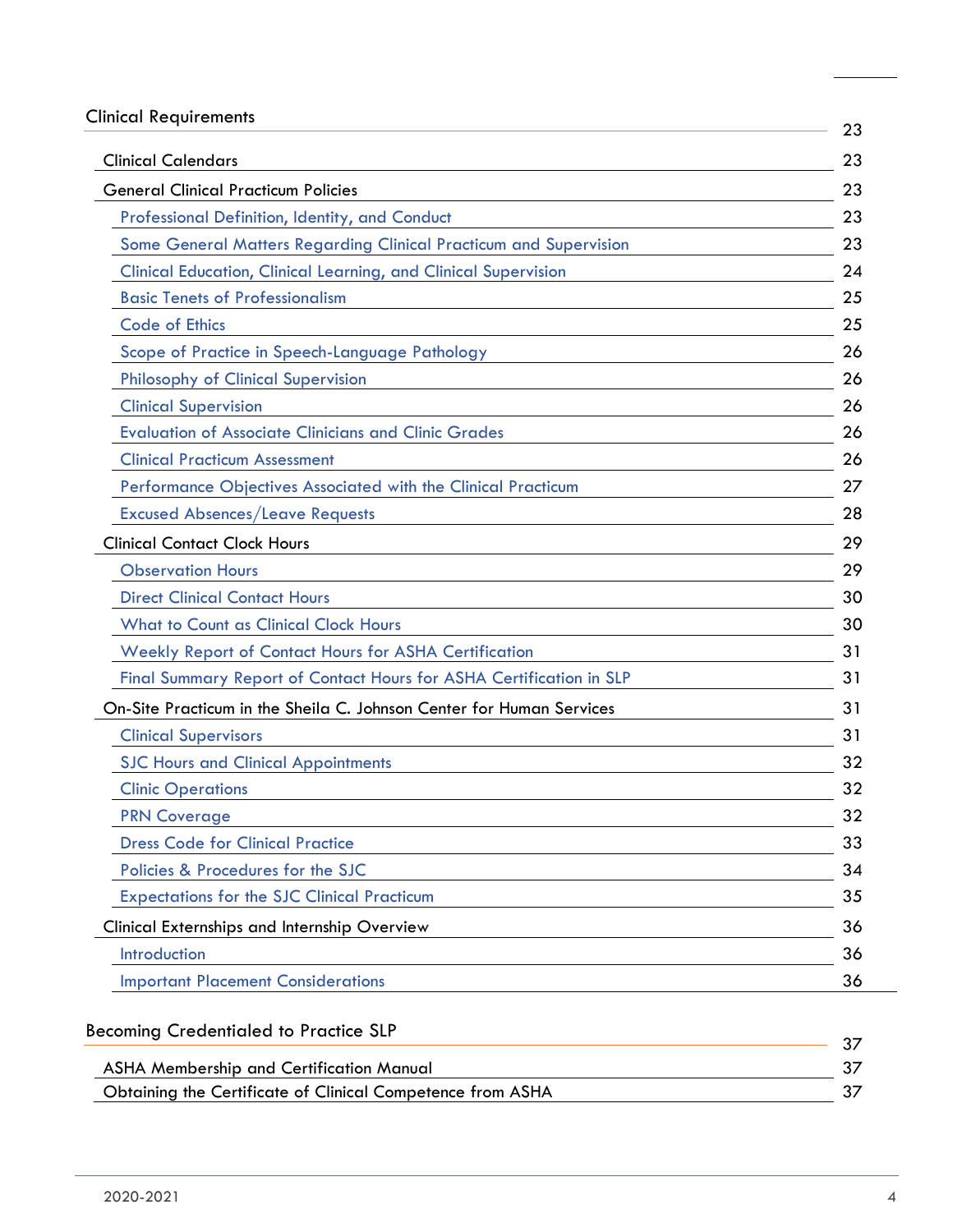| Virginia State Licensure in Speech-Language Pathology                                                                                            | 39 |
|--------------------------------------------------------------------------------------------------------------------------------------------------|----|
| Continuing Education and Maintaining Licensure in Virginia                                                                                       | 39 |
| Appendix A                                                                                                                                       | 40 |
| <b>Clinical Externships and Internships Resource Manual</b>                                                                                      |    |
| Appendix B                                                                                                                                       | 51 |
| Selected Portions of the 2020 Standards and Implementation Procedures for the Certificate of Clinical<br>Competence in Speech-Language Pathology |    |
| Appendix C                                                                                                                                       | 56 |
| Track I and Track II Curricula                                                                                                                   |    |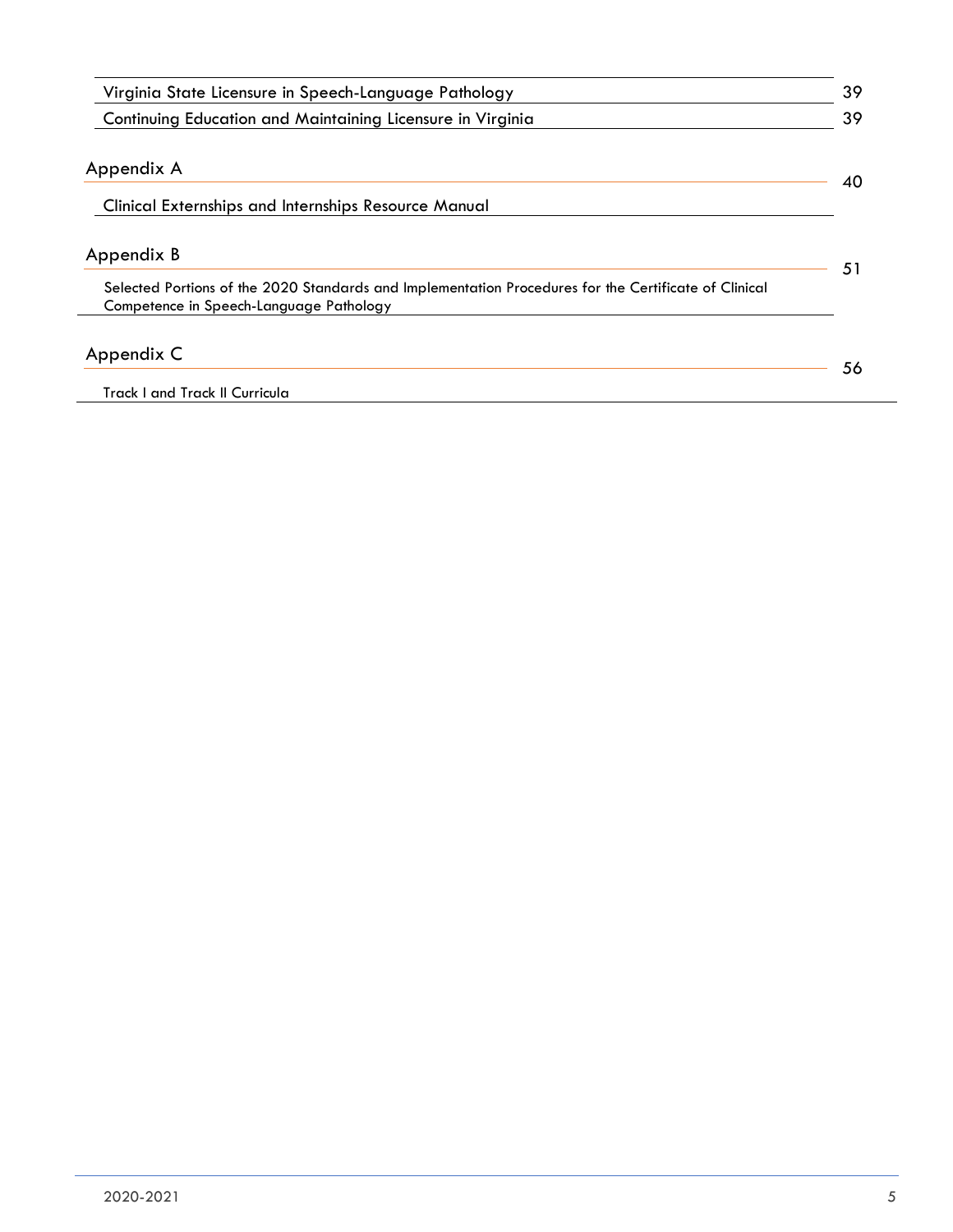# Graduate Student Handbook

2020-2021

# <span id="page-6-0"></span>Introduction

This Handbook provides students enrolled in the master's degree program with important information about the Communication Disorders Program. Study its contents carefully, as it will answer most of your questions. The academic and clinical requirements included in this edition of the Handbook will guide your day-to-day activities in our graduate program. Each year, the Handbook is revised. In future years, you will be bound by new editions of the Handbook in terms of changes to existing policies and procedures in the Communication Disorders Program and the UVA Speech-Language-Hearing Center. Comments about how the Handbook might be improved are certainly welcome.

Occasionally, a new or revised policy must go into effect immediately. When that happens, you will be notified.

Program policies and procedures supplement those of the University of Virginia and the Curry School of Education, rather than supersede them. Students enrolled in the Communication Disorders Program are subject to the policies specified in the Curry School section of the Graduate Record [\(http://records.ureg.virginia.edu/index.php](http://records.ureg.virginia.edu/index.php) ); the Undergraduate Record is the default on this page; you must select the Grad Record in the selection box near the top of the page. Each student must assume responsibility for meeting all deadlines (including those pertaining to registration and fees) pursuant to his/her graduation.

Associate Clinicians (ACs) are required to comply with all aspects of this Handbook.

# <span id="page-6-1"></span>[The Graduate Program in Communication Disorders](#page-2-0)

At their inception, the Communication Disorders Program and the University of Virginia Speech-Language-Hearing Center (UVA SLHC) were products of the vision and imagination of two men: Dr. Karl Wallace, Professor of Speech, and Dr. Fletcher D. Woodward, Professor of Otolaryngology. In 1941, their efforts led the Board of Visitors to establish an academic program in speech pathology and audiology and a center for clinical instruction and public service. At the time of its founding, the Speech-Language-Hearing Center was the only one of its kind between Washington, D.C., and Alabama.

The Communication Disorders Program offers a baccalaureate degree (B.S.Ed.) in communication disorders, a master's degree (M.Ed.) in speech-language pathology, and a doctoral (Ph.D.) degree in speech-language pathology. Completion of the master's degree program fulfills academic and clinical requirements for obtaining professional credentials in speechlanguage pathology from the Virginia Board of Audiology and Speech-Language Pathology and the American Speech-Language-Hearing Association (ASHA). The master's degree program is accredited by ASHA's Council on Academic Accreditation (CAA).

Students entering the master's degree program with bachelor's degrees in Communication Sciences and Disorders (CSD) typically complete academic and clinical training in 5-6 semesters. Students entering without undergraduate training in CSD typically require 7-8 semesters to complete all requirements.

Graduates of the M.Ed. curriculum are prepared to practice in a wide variety of professional settings, including public and private schools; hospitals; rehabilitation centers; community clinics; university clinics; federal, state and local government service programs; private health care agencies; and private practices. Graduates are prepared to work with the wide variety of communicative disorders that affect individuals of all ages and cultural backgrounds.

Today, Speech Language Pathology (SLP) and Audiology services are provided through the Sheila C. Johnson Center (SJC). Graduate students provide SLP services under the supervision of licensed and certified supervisors. Further clinical education is provided through externship experiences in settings typically throughout central Virginia. In the final semester, clinical education culminates in a full-time clinical internship.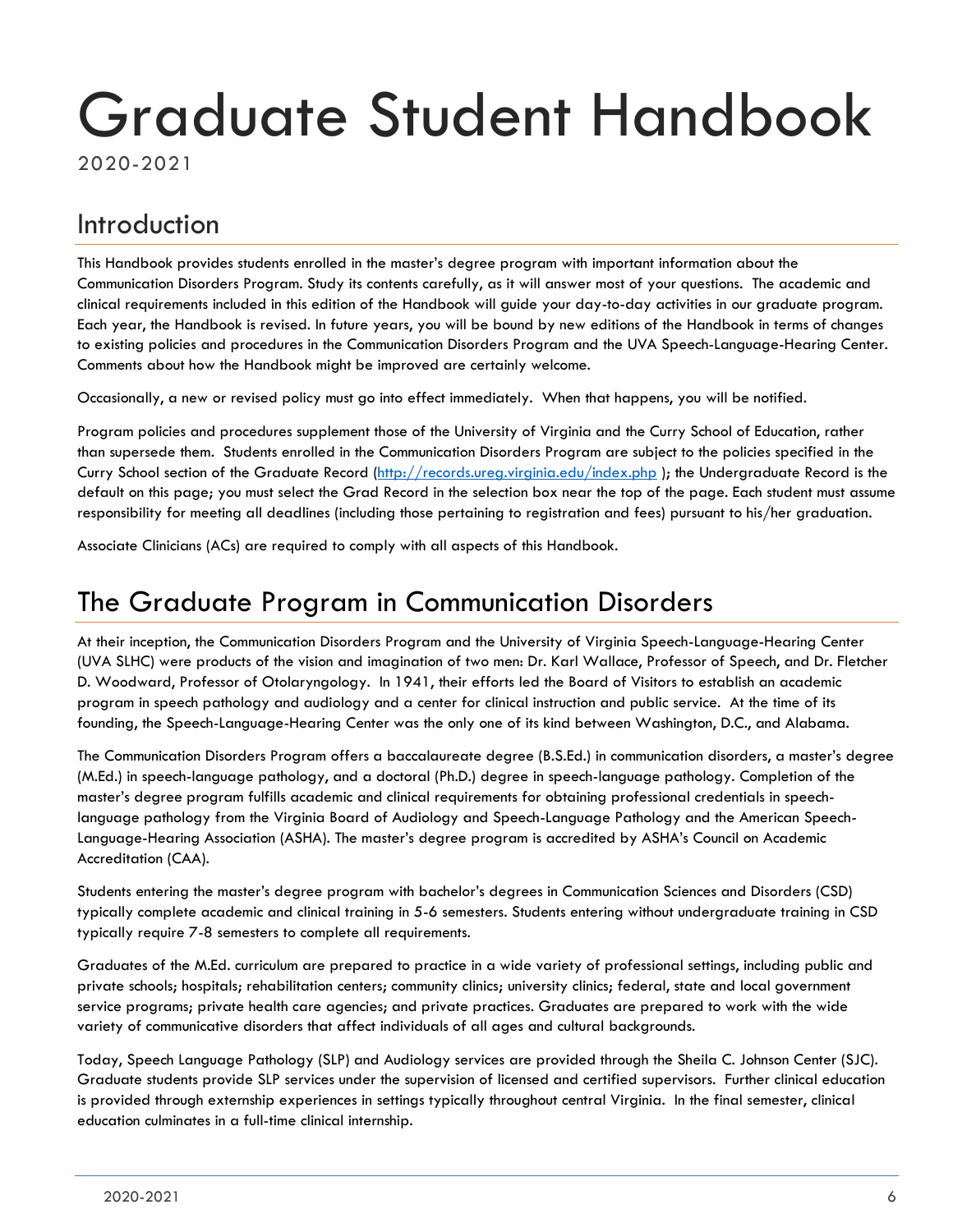# <span id="page-7-0"></span>Program Faculty

## Program Director

LaVae M. Hoffman, Ph.D., CCC-SLP Speech-Language Pathology Program Director/Associate Professor

## Program Faculty

| Claire Barbao, M.A., CCC-SLP     | Speech-Language Pathology | <b>Clinical Supervisor</b>                       |
|----------------------------------|---------------------------|--------------------------------------------------|
| Michaela DuBay, Ph.D., CCC-SLP   | Speech-Language Pathology | <b>Assistant Professor</b>                       |
| Filip T. Loncke, Ph.D.           |                           | Professor                                        |
| Jane C. Hilton, Ph.D., CCC-SLP   | Speech-Language Pathology | Clinical Associate Professor                     |
| Kazlin Mason, Ph.D, CCC-SLP      | Speech-Language Pathology | <b>Assistant Professor</b>                       |
| Rebecca Rehm, M.S., CCC-SLP      | Speech-Language Pathology | <b>Clinical Supervisor</b>                       |
| Randall R. Robey, Ph.D., CCC-SLP | Speech-Language Pathology | Associate Professor                              |
| Kristin C. Roush, Ph.D., CCC-AUD | Audiology                 | <b>Clinical Assistant Professor</b>              |
| Jaimee Traub, M.S., CCC-SLP      | Speech-Language Pathology | SJC Director of SLP Clinical Services & Training |

# <span id="page-7-1"></span>Guidelines for Planning Time in Graduate School

Graduate courses are intensive, and students are asked to carefully consider the advisability of making extracurricular commitments. For a general sense of commitment, consider the following guidelines:

- 1. One semester hour (s.h.) of academic credit requires 1 hour per week in lecture and the expectation of 3 hours of preparation outside of class (i.e., reports, reading, presentations, etc.). Thus, a 1-hour academic credit will take approximately 4 clock hours per week or 60 clock hours per semester. Most graduate courses are 3 credit hours. Therefore, a general rule of thumb is that each 3 credit course will require at least 12 clock hours each week. Consequently, every week of the graduate program requires a substantial amount of time, energy, and effort.
- 2. One semester hour of clinical credit typically requires 3 contact hours per week. This may include classroom experience, direct client services, consultation with the student's supervisor, report writing, test scoring, etc. Thus, during clinical externship (6 s.h. each), it is expected that at least 18 clock hours will be devoted to the clinical assignment each week. During the internship semester (12 credit hours), it is expected that at least 36 clock hours will be devoted to the clinical assignment each week.
- 3. An average graduate course load is 15 to 17 credit hours (although a greater number is sometimes required) which results in an expectation that students will devote a minimum of 60 to 68 hours each week to their academic and clinical courses.

# <span id="page-7-2"></span>A Simple Rule Regarding Priorities

- In a clinical training program, no activity, be it a job or any other sort of outside commitment, takes precedence over a clinical assignment. Clinical assignments must command highest priority.
- A student who does not accept a clinic assignment (for any reason), forfeits the expectation of graduating on time and may not be offered another assignment until every other student has received one. A student failing to meet a standing clinical obligation also forfeits the expectation of graduating on time.
- Nothing is more important for students in a clinical education program than opportunities to practice the profession.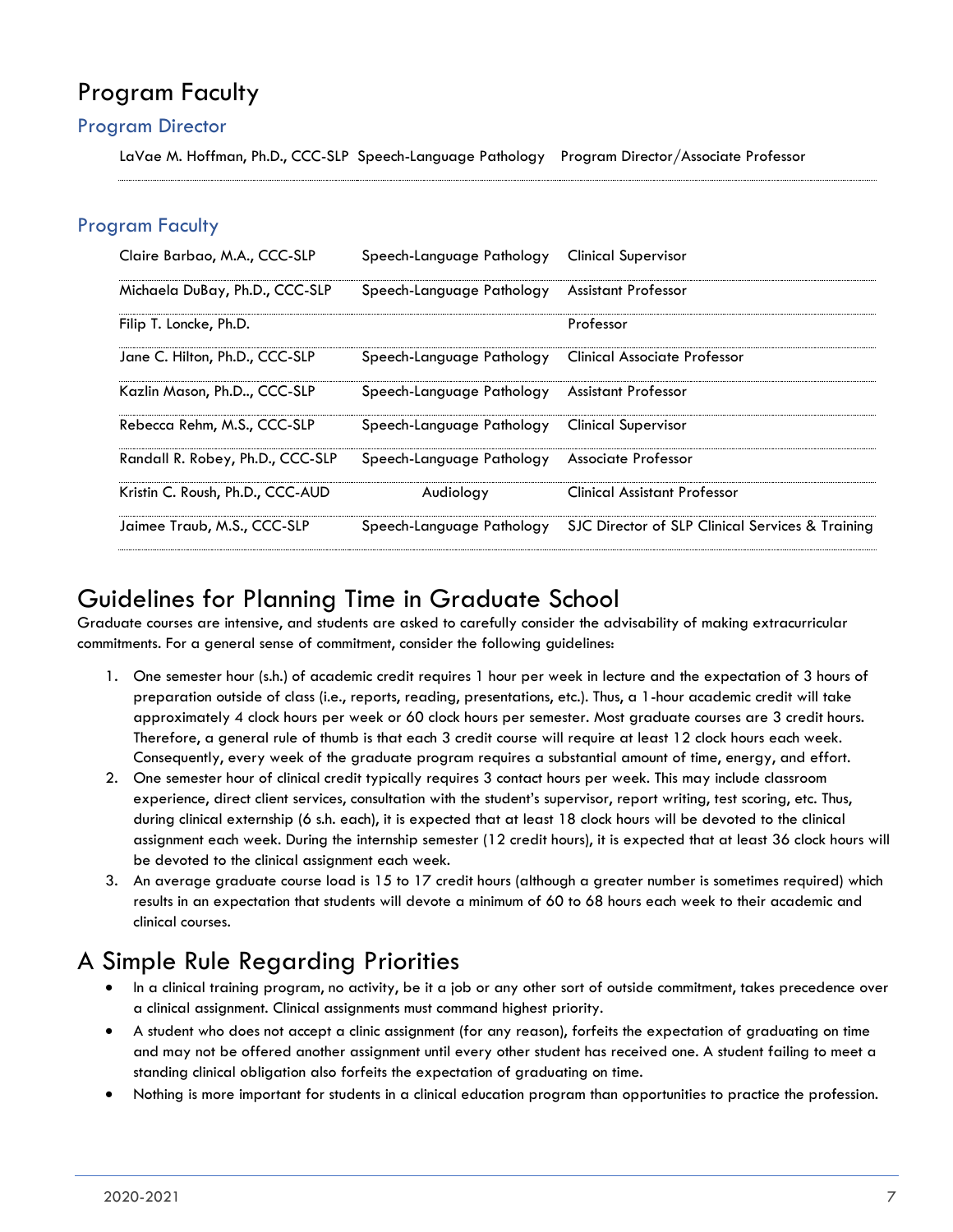# <span id="page-8-1"></span><span id="page-8-0"></span>The University of Virginia Honor System

- Honor is one of the most cherished traditions at the University of Virginia. The Honor Code is an enormously important and serious matter within the Communication Disorders Program at the University of Virginia.
- Within the spirit of individual and collective honor, the faculty and students of the Communication Disorders Program form a Community of Trust. Becoming a member in our community-of-trust means carrying out an ongoing commitment to one another: we each refrain from dishonorable conduct (i.e., lying, cheating and stealing). We can, and do, trust one another. If an individual demonstrates dishonorable behavior, the members of the community-of-trust must carry out an even more demanding commitment – a responsibility to ask those who violate the standard of honor to leave the University. The University of Virginia Honor System is unique in two ways: (a) it is entirely student-run, and (b) it provides for single sanction.
- As a graduate and a professional degree program, the notion of dishonorable conduct within the Communication Disorders Program extends to encompass (a) academic fraud (see<http://honor.virginia.edu/academic-fraud> ), (b) unethical conduct, and (c) unprofessional conduct.
- As a student at the University of Virginia, you will be asked to write and sign the Honor Pledge on exams and assignments, just as generations of students have done before you. The Honor Pledge is:

"On my honor as a student, I have neither given nor received aid on this exam/assignment." (Signature)

# <span id="page-8-2"></span>Open, Honest, and Safe Communication

In a program of study that focuses on communication it is extremely important that we all model open, honest, and safe communication.

The most important step in resolving serious questions is always prevention through open, straightforward, and non-threatening communication leading to positive and productive problem solving.

Faculty members hold two important concerns above all others: (1) your preparation for a career in SLP as an alum of the University of Virginia, and (2) the future and well-being of the Communication Sciences & Disorders Program at the University of Virginia. If some aspect of the Program needs to be changed to better serve those two interests, it is certainly important that we examine options for making such a change.

We encourage you to become our partners in resolving any unforeseen difficulties through a productive, positive, and goal-oriented process leading to positive solutions that serve the best interests of your career and the best interests our Program.

# <span id="page-8-3"></span>Questions, Suggestions, Concerns, and Complaints

- 1. First Step: The first step in resolving a question, a concern, a suggestion, or a complaint is open communication. A student who is not sanguine with some aspect of the Program should first have a discussion with the faculty member most directly involved with that aspect of the Program and explore options for a satisfactory resolution. An unsatisfactory outcome can always be brought before the next-higher administrative level.
- 2. Second Step: If, after discussing the concern with the program faculty member involved, a successful resolution is not forthcoming, a student should speak with the Program Director, Dr. LaVae Hoffman.
- 3. Third Step: If, after discussing the concern with the Program Director, the issue remains unresolved, the student could bring the matter to the attention of the Chair of the Department of Human Services, Dr. Scott Gest.
- 4. Fourth Step: If, after discussing the concern with the Department Chair, the issue remains unresolved, the student could bring the matter to the attention of the Assistant Dean for Undergraduate and Graduate Studies, Dr. Catherine Brighton.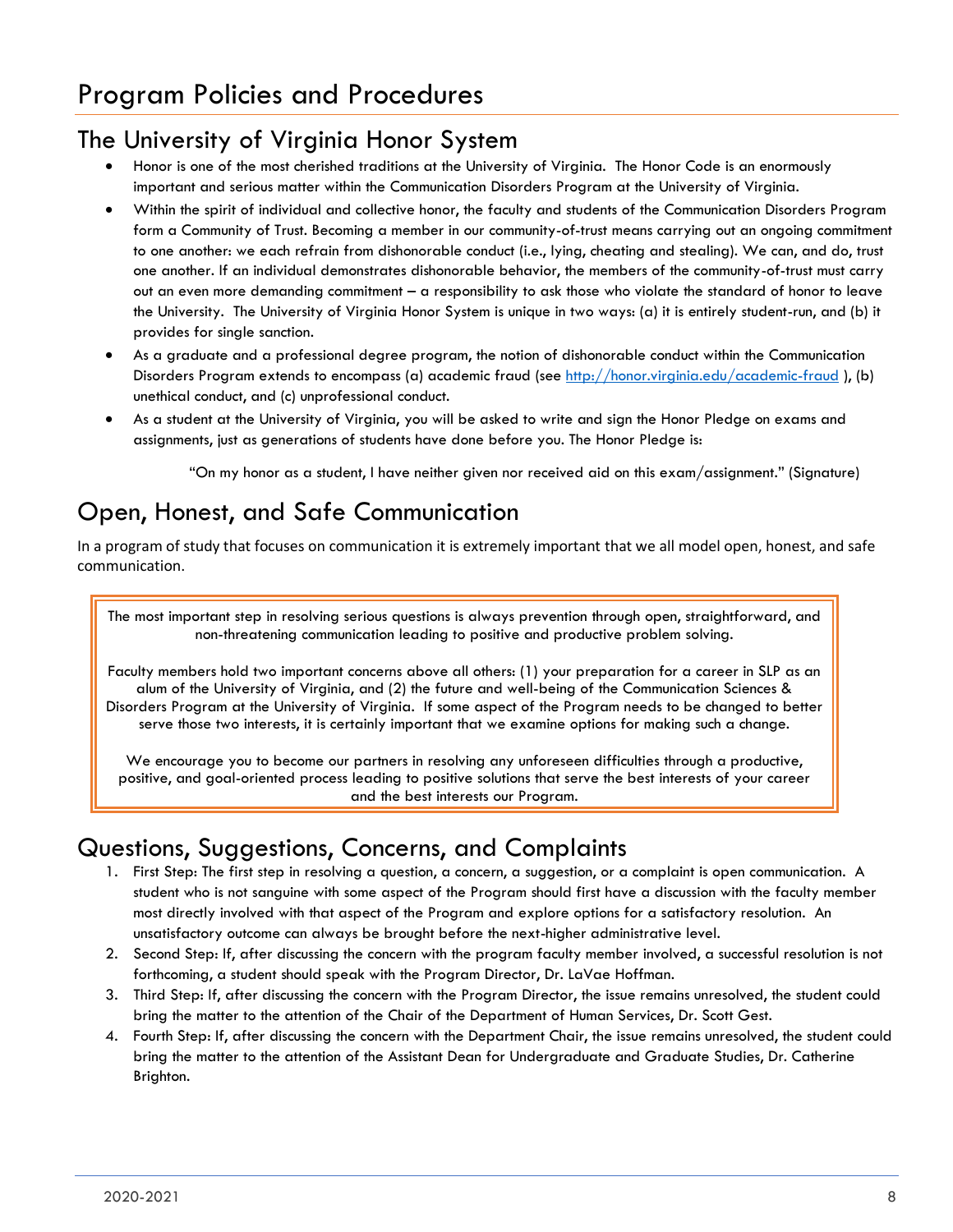A problem requiring the attention of the Council on Academic Accreditation should be directed to:

Chair, Council on Academic Accreditation in Audiology and Speech-Language Pathology American Speech-Language-Hearing Association 2200 Research Boulevard, #310 Rockville, MD 20850

# <span id="page-9-0"></span>Email Communication

- E-mail is the primary, and oftentimes the sole, means for communicating essential information within the Communication Disorders Program, the Curry School, and the University. It is very important to understand that messages from the Program concerning, for example, grades, clinical hours, clinical responsibilities, comprehensive exams and eligibility for graduation will be sent only through e-mail. E-mail messages from the Program, School and University are sent to your University account. Students may have e-mail forwarded from their University accounts to private accounts; however, e-mail from the Program, School and University will be sent only to University accounts. Once the University account has been established, it is the student's responsibility to check for communication from the Program, School and University on a regular daily basis.
- If you have a change in mailing address, phone number, e-mail address, etc., it is your responsibility to send changes to your Academic Advisor and the department office.

# <span id="page-9-1"></span>Communication Screenings

- Speech, language, and hearing screenings are required for all incoming students. These screenings will be scheduled during clinic orientation at no cost. Students are encouraged to pursue any recommendations for follow-up made as a result of the screening and subsequent communication evaluation.
- Because oral communication skills are essential for clinical practice in speech-language pathology, students must demonstrate proficiency before they can begin clinical assignments. Students whose communication skills do not allow them to complete all practicum requirements may not be eligible to apply for ASHA certification. Students who initially are ineligible for practicum assignments may opt to engage in a treatment program to improve their oral communication skills in the SJC. If proficiency can be demonstrated following treatment, the student will be able to complete practicum requirements and apply for ASHA certification following graduation.

# <span id="page-9-2"></span>CPR Certification, Health Insurance, TB Test, Hepatitis B Virus and Other Vaccinations

- Current information about UVA pre-entrance requirements, including vaccines, can be found on the UVA website <https://www.studenthealth.virginia.edu/faqs-about-pre-entrance-requirements>
- Healthcare professionals who are not correctly and currently immunized pose a significant health risk to their patients, to their co-workers, and to themselves. Most school and adult practicum sites require evidence of complete and current immunizations (e.g., measles, mumps, rubella, polio, hepatitis B, chicken pox, as well as yearly TB tests and influenza shots).
- Also please note that a large number of practicum sites presently require that the students have, at the student's expense, a physical examination (including TB test and/or chest x-ray, a rubella titer, etc.). Many facilities require immunization for HPV or a signed refusal for the series. In some cases, a formal application for a religious exemption may be possible. However, that possibility, the application process, and the criteria to be met are solely governed and decided within each institution.
- As a result, the Program cannot guarantee that a student who is not currently and properly immunized will (1) graduate on time, if at all, or (2) satisfy the ASHA minimum on clinical clock hours for certification.
- Finally, please note that proof of health insurance coverage is also required by some facilities.

# <span id="page-9-3"></span>Writing Style

• For the American Speech-Language-Hearing Association, the official guide to writing style is the 7th Edition of the Publication Manual of the American Psychological Association [\(https://apastyle.apa.org/](https://apastyle.apa.org/) ). By extension, the APA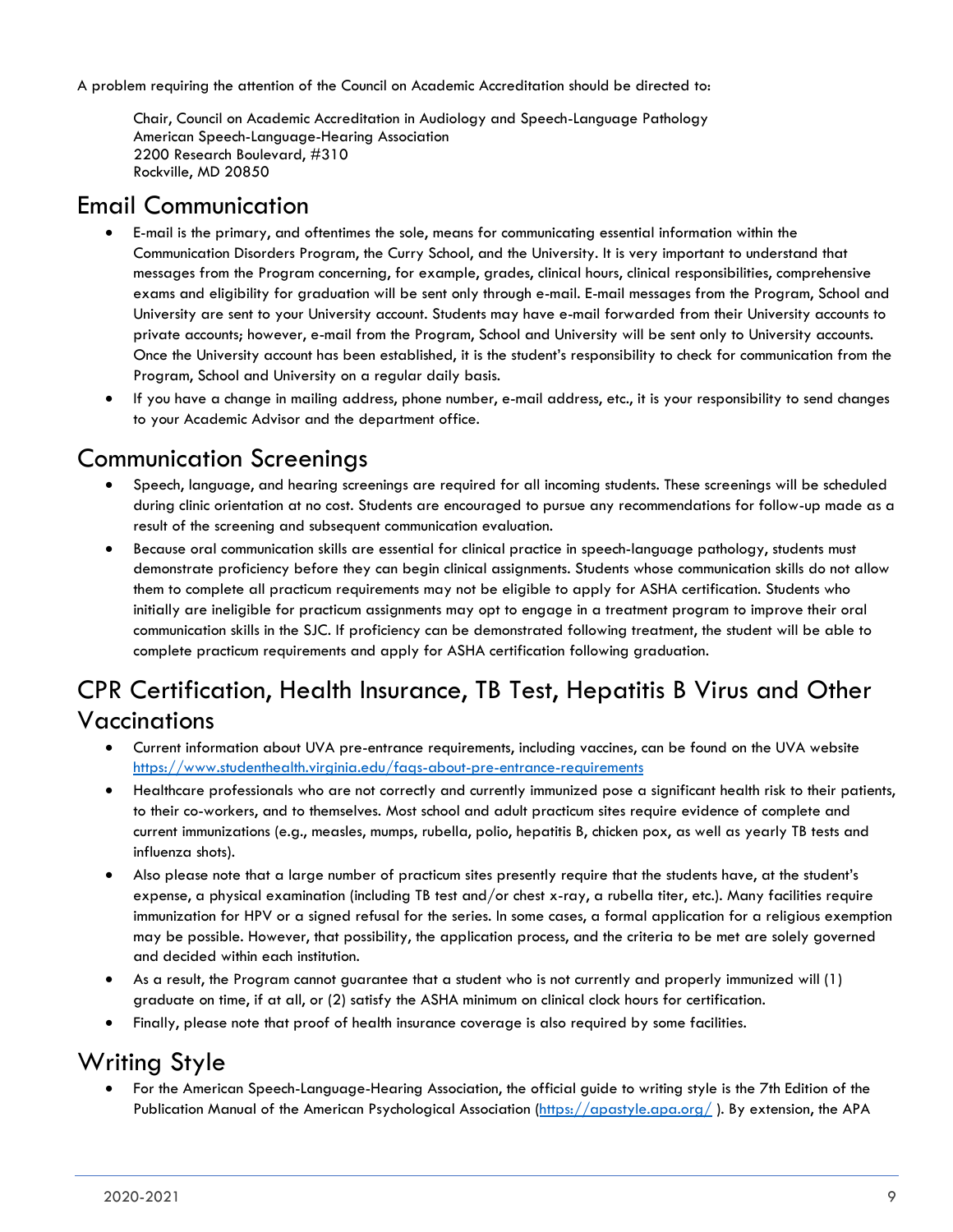Pub Manual is the writing guide for the Communication Disorders Program. Many basic elements of the Manual are available online. Hard copies are available through the UVA Bookstore.

# <span id="page-10-0"></span>National Student Speech-Language-Hearing Association (NSSLHA)

- The National Student Speech-Language-Hearing Association (NSSLHA) is a national organization that promotes professional interest among university students in speech-language pathology and audiology. Two kinds of memberships are available: membership in the national association and membership in the UVA Chapter.
- Joining the National Student Speech-Language-Hearing Association (NSSLHA) is a Program requirement for graduate students. A national membership allows access to ASHA web resources required for classes. National dues are \$60.00 at<https://www.nsslha.org/Membership/Join-or-Renew/> . Purchase *after* September 1 for the best deal. National membership enables students to receive ASHA and NSSLHA journals. Further, two years of NSSLHA membership substantially reduces the initial ASHA membership fee.
- Applications for national membership are available on-line.
- UVA Chapter dues are \$40.00 per year. All undergraduate and graduate students in the Communication Disorders Program are eligible for membership. The Chapter holds business/informational/social meetings, is involved in fundraising and charitable work, and organizes social events. All students are encouraged to participate in the UVA NSSHLA Chapter.
- Chapter officers (e.g., President, Vice President, Secretary, Treasurer) are elected each year. Faculty serves as Advisor to the chapter and liaison to the faculty and University.

# <span id="page-10-1"></span>Financial Assistance

### <span id="page-10-2"></span>Anticipated Expenses

- Tuition
- Room and Board. Housing is always an expense during internships/externships.
- Prior to entering the program, you will need to provide proof of a TB test, initiation of the Hep B series, and a copy of CPR certification. Both the TB test and the CPR will need to be repeated prior to your graduation from the program. The TB test is required annually, and CPR needs to be renewed every two years. Hep B is a one-time series of 3 shots so it will not need to be repeated. Both externships and internships may ask for proof that the TB test and CPR certification are current. Additionally, extern/internship sites may require proof of flu shot(s) and other vaccinations. It is the student's responsibility to ensure these have been completed.
- UVA Human Resources (HR) will conduct a background check for all students prior to entering the SJC clinic. These is no cost for the student for this background check. Externships and Internships may also require a new or updated background check different from the UVA HR background check. In this case, the student is financially responsible. Drug testing may also be required for externships and internships and is the responsibility of the student.
- Calipso is the on-line program used to track and document clinical experiences. There is a onetime fee of \$85. (On March 15, 2021 this fee will increase to \$100). This onetime fee covers the period you are enrolled in the program plus one additional year following your graduation. It provides you with documentation for your clinical hours earned during the program.
- Joining the National Student Speech-Language-Hearing Association (NSSLHA) is a Program requirement. Many clinical and academic assignments require access to the "Members Only" ASHA web pages. Further information will be provided to the incoming cohort from the NSSLHA Chapter officers.
- A few supplies are required of each student. These following items must be in your possession when you see a client.
	- o Stopwatch (or a stopwatch app)
	- o Digital audio recorder
	- o Pen Light
	- o USB thumb drive
	- o Lanyard for your ID Card
- Access to a car is regularly a necessity for commuting to and from internship/externship sites.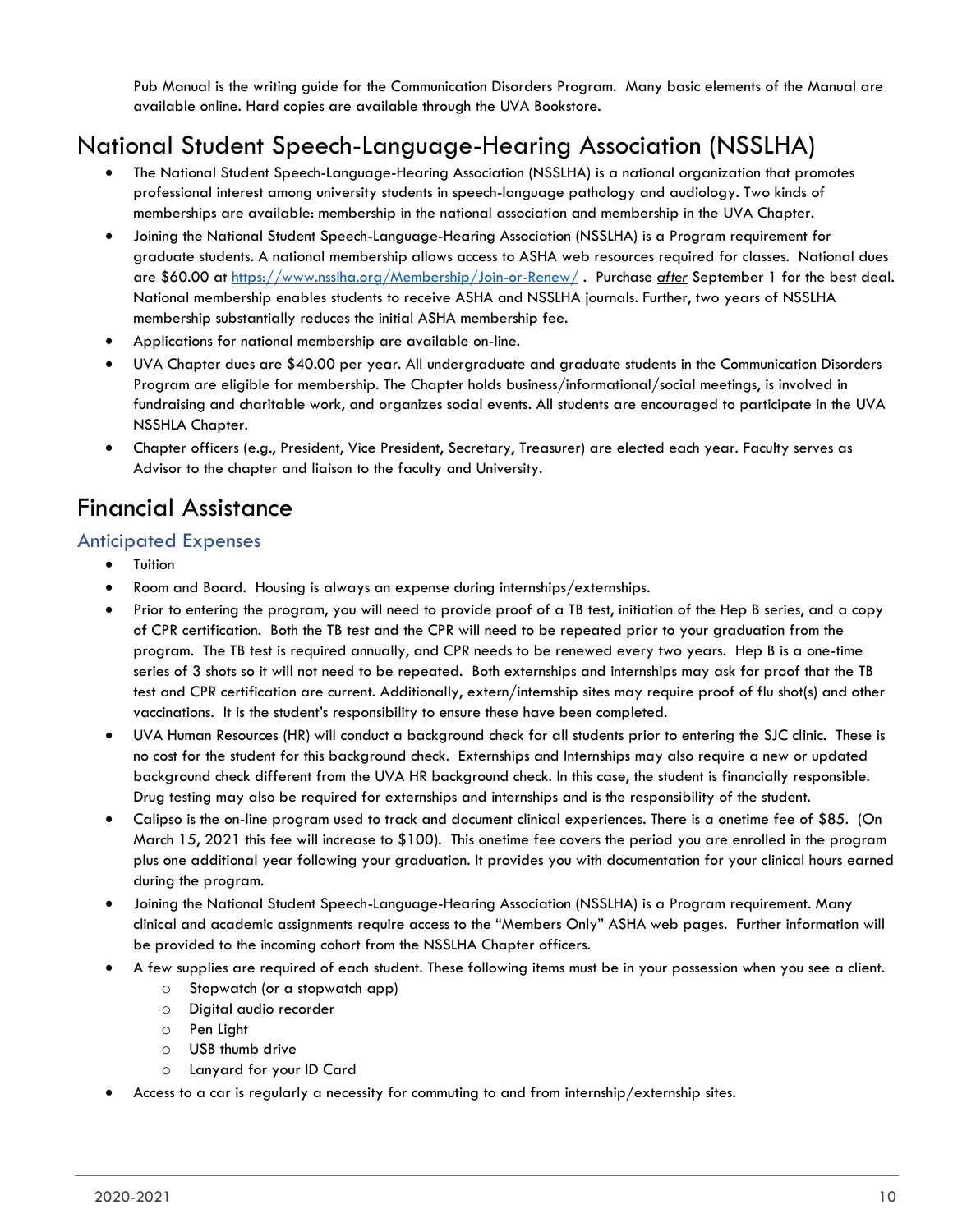# <span id="page-11-0"></span>Student Wage Employees

• Student Wage Employees (SWEs) make valuable contributions to the Program, as well as to the work of individual faculty members and supervisors. Program operations and faculty productivity depend on the efforts of SWEs. Therefore, it is important that SWEs treat their work assignments responsibly, just as they would any other job. For example, SWEs should expect to work the full number of hours they have committed to work each week. If SWEs are expected to work on a fixed schedule, they should report reliably and on time. Typically, SWEs are expected to work from beginning of classes through to clinic closing.

## <span id="page-11-1"></span>Financial Aid

- The University offers financial assistance to graduate students through a variety of programs: student wage employment, fellowships, assistantships, work-study plans, loans, etc.
- Student Financial Services provides detailed information about each of these programs, including the criteria for awards, application procedures and filing deadlines [\(http://sfs.virginia.edu\)](http://sfs.virginia.edu/).
- Typically, with satisfactory progress and the availability of funds, students are eligible for internal financial support on a competing basis. Once awarded, that Student-wage employment is continued during fall and spring semesters through the penultimate semester, but not into the final internship semester or during summers.
- The ASHA website includes information about numerous sources of financial aid [\(http://www.asha.org/students/financial-aid](http://www.asha.org/students/financial-aid) ).
- Every year, the Communication Disorders Foundation of Virginia [\(http://www.cdfvirginia.org/](http://www.cdfvirginia.org/)). offers two scholarships to graduate students in Communication Disorders who are attending a university in Virginia. The application deadline is usually May  $1<sup>st</sup>$ ; but be sure to check.

# <span id="page-11-2"></span>Students with Special Needs

- Any student who has a documented disability that might interfere with performance in courses or clinical practicum should schedule a private meeting at the beginning of each semester with the instructor of record (Professor and Extern/Internship Coordinator).
- The student must provide documentation of the disability to the UVA Student Disability Access Center (SDAC) [\(https://www.studenthealth.virginia.edu/sdac](https://www.studenthealth.virginia.edu/sdac) [\).](http://www.virginia.edu/studenthealth/sdac/sdac.html)) SDAC will contact the instructor(s) with suggestions for accommodations.

# <span id="page-11-3"></span>Library Facilities

• Most journal articles are available on-line through the UVA Library. Some books and journals relevant to our field will be found in Alderman Library. Many other journals and texts will be found in the Health Sciences Library, the Science and Engineering Library, and Alderman Library. Library hours are posted on the web. Information about the UVA Library system (composed of 12 libraries) can be found at<http://www.lib.virginia.edu/>

# <span id="page-11-4"></span>Emergency Procedures

## <span id="page-11-5"></span>Shelter in Place or Evacuate

• The University will tell us how to respond to an emergency situation. Sometimes, that direction is to shelter-in-place and that is what we will do. In other situations, the University may direct us to evacuate the building.

## <span id="page-11-6"></span>Evacuation Site

• The evacuation site for Bavaro and Ridley Halls, as well as the Dell buildings is the Perry-Fishburn Tennis Courts (The Dell).

## <span id="page-11-7"></span>Evacuation Preparedness

- Emergency preparedness and emergency responses are detailed in the Emergency Information web page: <https://uvaemergency.virginia.edu/>and the Emergency Planning page: <https://uvaemergency.virginia.edu/plans>
- **When Calling 911 for any sort of emergency, be prepared to provide the following information:**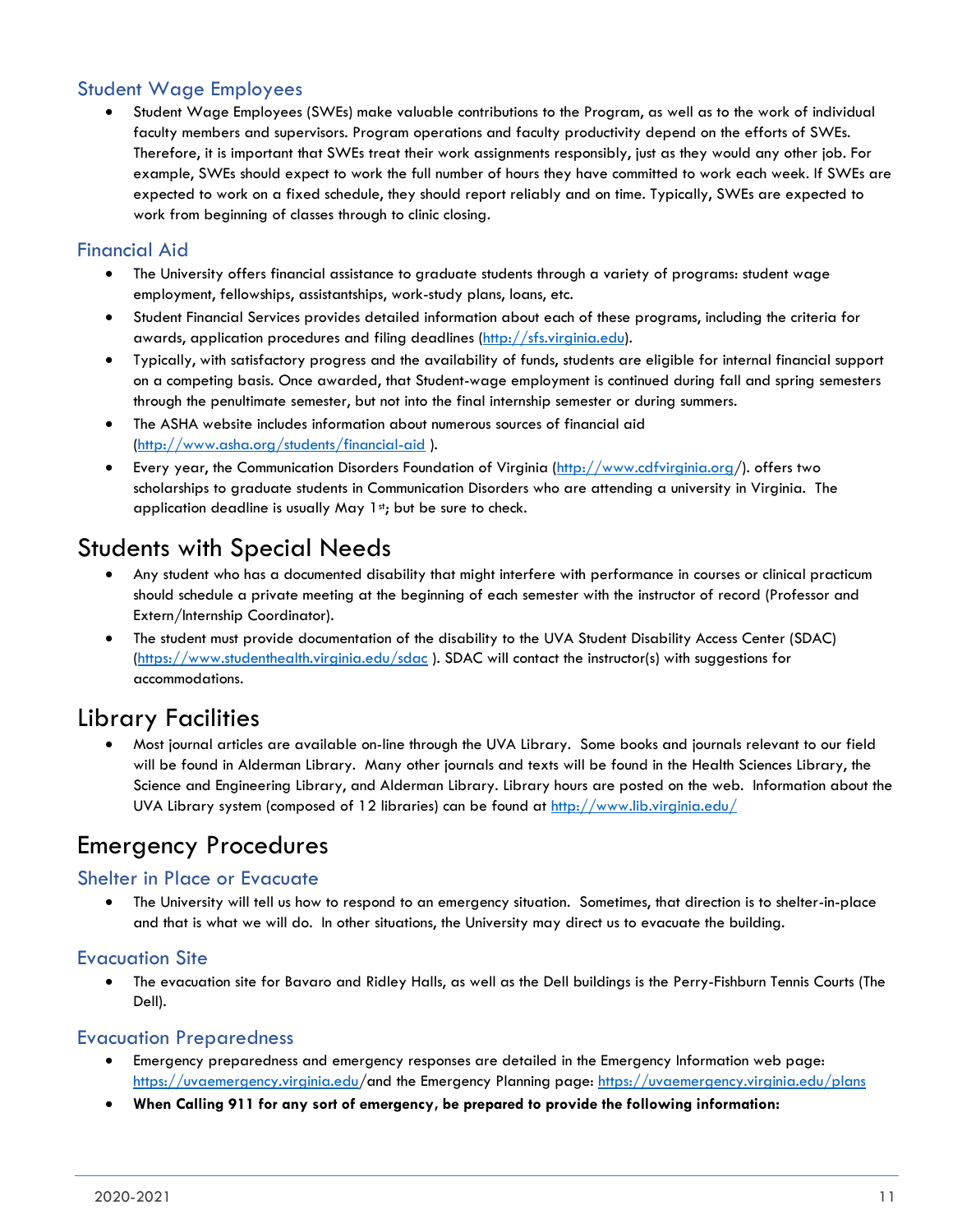#### The Street Address: 417 Emmet Street South

#### The office number or exact location on the floor

### <span id="page-12-0"></span>UVA Alerts – Emergency Text Messaging

- The University of Virginia employs an emergency notification service called UVA Alerts as a tool for reaching students, faculty and staff in critical emergency situations. The UVA Alerts service is designed for students, faculty and staff who will be affected directly by an emergency on the University Grounds or nearby areas. Members of the University community may register for UVA Alerts at [https://uvaemergency.virginia.edu/uva\\_alerts](https://uvaemergency.virginia.edu/uva_alerts) . Some frequently asked questions about this service are provided below:
- Why should I get UVA Alerts?
	- o Text messaging is more reliable in emergency situations when communication systems reach high capacity. Text messages will get through when phone calls won't.
	- o You will receive alerts through your smartphone anywhere, even when you do not have access to a computer.
- What will the UVA Alerts tell me?
	- o A short text message will state the type of threat and indicate suggested action. For instance, in the case of a chemical spill: "CHEMICAL SPILL ON GROUNDS. AVOID (LOCATION).
	- o DETAILS AT WWW.VIRGINIA.EDU." Because the messages must be brief, you will always be directed to go to the University's Web site [\(www.virginia.edu\)](http://www.virginia.edu/) where details will be available.
- How many UVA Alerts text messages will I receive?
	- o The exact number of UVA Alerts messages is difficult to predict, but there should be very few. There will be occasional tests of the system, but the aim is to alert you only to emergency situations in which there is an imminent threat to public safety. You will receive messages within seconds of their transmission. If your cell phone is turned off when a text message is sent, you will receive it after you turn your cell phone on, but only if you do so within seven days from the original transmission.
- What do I need to get UVA Alerts and how much does it cost?
	- $\circ$  All you need is a cell phone with text messaging capabilities. There is no charge to users for signing up. Individual cell phone plans will apply normal charges for the text message.
	- o Note: All landlines, most Tracfones and some pay-as-you-go phones will not register on the UVA Alerts system. This is a limitation of the phone providers.
- How do I sign up for UVA Alerts?
	- o To register, you do need to have your cell phone handy. Complete the New User Signup Form. On the form you will be asked to create a password for your UVA Alerts account and provide your mobile phone number and carrier information. After submitting the form, you will receive a text message that will include a 4-digit validation code. You must enter the validation code on the confirmation web page and click the "Validate" button. You will then automatically be forwarded to a "Thank You" page. Once validated, you may login to your UVA Alerts account and enter your preferred email address and additional mobile phone number (e.g., a parent's mobile phone number).
- *An important reminder: The UVA Web site is the primary and most complete resource for current emergency information. The UVA Alerts text messaging service is just one of the methods the University will use to communicate emergency information. If appropriate, global e-mails, the telephone switchboard, flyers, local media and other communication tools will also be used.*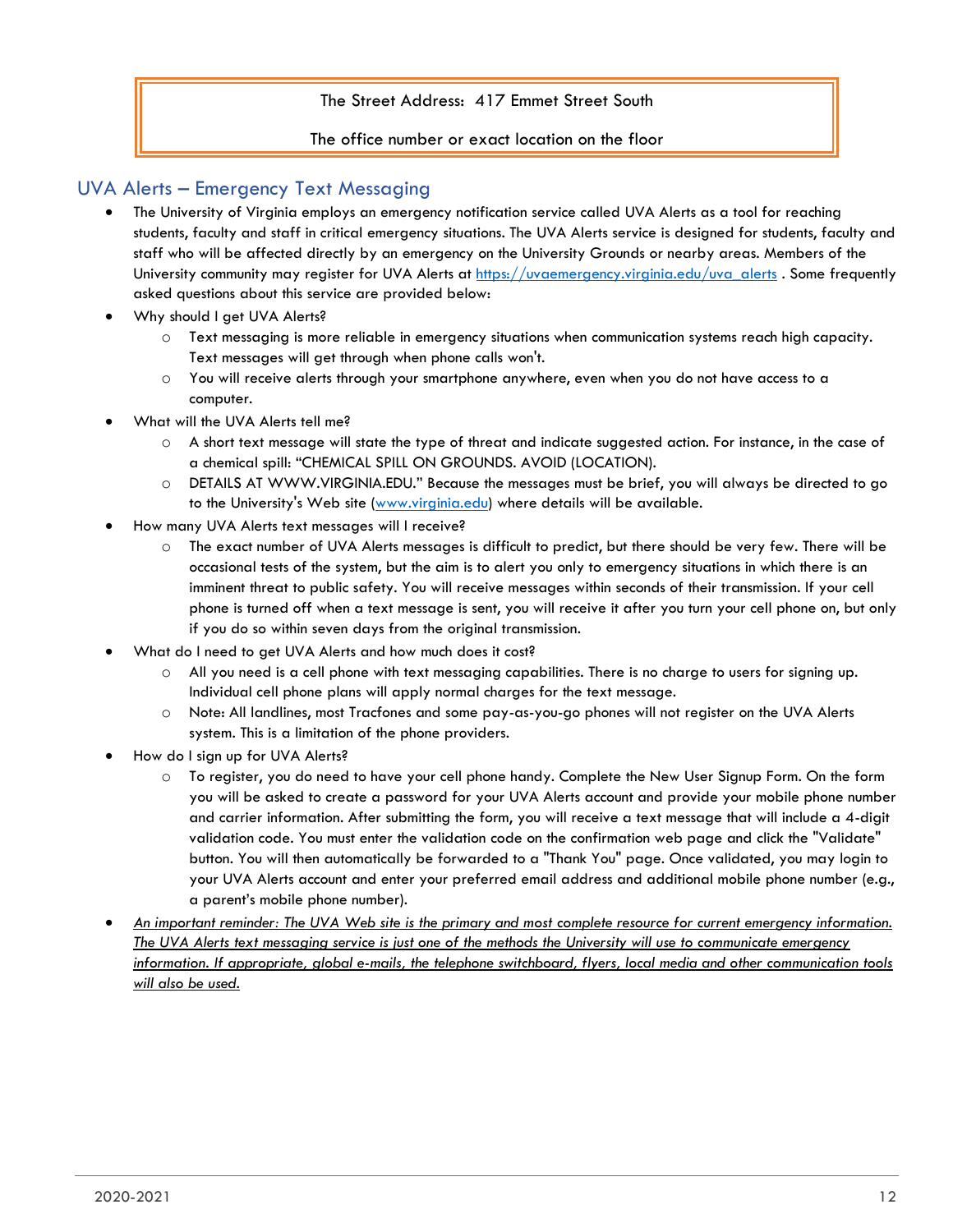# <span id="page-13-1"></span><span id="page-13-0"></span>Performance Objectives

Mastering the full set of clinical competencies in the SLP Scope of Practice is the primary objective in obtaining our clinical degree (M.Ed.). Those competencies are operationalized in our curriculum as performance objectives, or clinical learning outcomes. We use the term "performance objectives" to emphasize that you must demonstrate, or perform, SLP clinical competencies with your supervisors while working with clients.

We teach and assess each of the performance objectives throughout the curriculum. Satisfaction of each performance objective (P.O.) is systematically tracked for each student through Calipso which serves as the archival source for ASHA certification.

# <span id="page-13-2"></span>Progress in Mastering the Set of Performance Objectives

## <span id="page-13-3"></span>Performance Objectives and Beginning Clinicians

- Building your clinical skills is like any other learning experience: it takes practice; it takes reflection; it takes more practice. The first time any of us try a new skill, our performance is never the best performance we eventually demonstrate. That learning curve is normal and when we see it, we understand it for what it is. Importantly though, we won't ignore a sub-standard performance (for whatever reason). Rather, we will always address it in the spirit of fostering further development – and never in the spirit of fault finding.
- Fostering or facilitating the clinical growth of any student is an individualized enterprise. Supervisors consider the learning status and the learning needs of each student on a case-by-case basis. Therefore, how a supervisor responds to one student likely differs from how that same supervisor responds to another student. Ultimately, a Supervisor may …
	- $\circ$  ... clarify expectations, perhaps make a reading assignment, maybe make an observation assignment, assign some other learning experience, implement other learning strategies/styles, engage in a roleplaying exercise, demonstrate the expected behavior, ask a series of Socratic questions, or respond in some other fashion/approach …
	- o … that the supervisor deems appropriate for that student, that client, and that situation. As always, your questions are essential in this growth process.

## <span id="page-13-4"></span>Performance Objectives in the Greater Context

- Recall though that our primary objective is to produce independent entry-level clinicians capable of (a) making highstakes clinical decisions and (b) implementing those decisions safely and competently. Clinical growth is both the fundamental and the premium quality for completing the degree on schedule. That means that the learning curve is steep and the calendar for on-time graduation is relatively brief.
- Calipso systematically tracks your academic and clinical activities. As such, it provides you with current information about your progression through your program of study. Access your "Knowledge and Skills Acquisition (KASA) Form" and "Clinical Education Checklist" in Calipso to monitor your individual progress. Every element on these forms must be completed prior to graduation. Without the signature of the Program Director attesting to the successful completion of all components of your training program, certification is not possible. Therefore, a demonstrated lack of progress in mastering the P.O.'s makes it impossible for an individual to become a Speech-Language Pathologist since these are the very skills required for that career.

#### <span id="page-13-5"></span>Performance Objectives and Improvement Plans

- If a student is truly struggling with one or more performance objective(s), we must create, implement, and assess an Improvement Plan. Just so you know, we have a handful of Improvement Plans in effect at just about any point in time; they are not common, but they are not uncommon.
	- *Improvement plans are just a means for faculty members to assure the complete and timely growth of each student in a structured and systematic fashion.*
- Many of our alumni successfully completed an Improvement Plan at some point.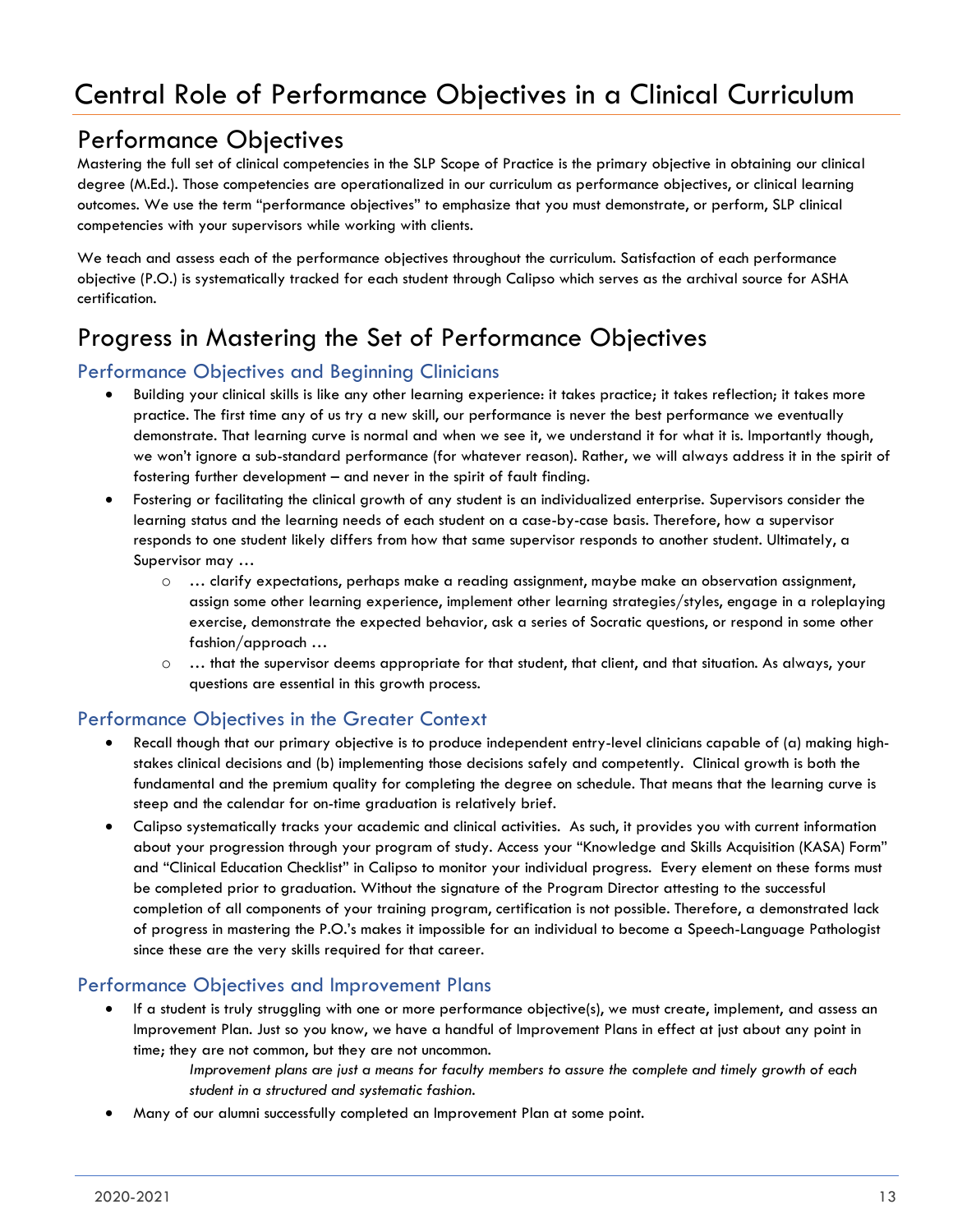## <span id="page-14-0"></span>The Nature of Improvement Plans

- When a performance objective is not successfully demonstrated in the normal course of events, an instructor (1) creates an Improvement Plan, (2) establishes a criterion for a successful completion, (3) establishes a calendar for completing the plan, (4) implements the plan, (5) re-assesses the performance objective, and (6) reports the results to the faculty.
	- a. In academic classes, a student must demonstrate the successful completion of a failed performance objective by the last day of classes in the following semester. Sooner is better. The form of demonstration is the prerogative of the instructor and is not necessarily the same instructional or assessment means as required in class. Failure to complete the plan on schedule suspends clinical privileges until a satisfactory performance is demonstrated.
	- b. In any clinic assignment, the supervisor(s) define a deadline for completing an Improvement Plan within the same semester. The schedule may consist of a few days or weeks.
	- c. Performances on all already-completed performance objectives are monitored throughout the program for each student. A less than satisfactory performance on a P.O. that has already been established initiates a personalized Improvement Plan for that student. In effect, instruction for achieving the performance objective is started over.

# <span id="page-14-1"></span>Lack of Progress in Mastering the Performance Objectives

## <span id="page-14-2"></span>The Nature of Insufficient Clinical Progress

- Once in a while, a student struggles far in excess of (a) typical start-up challenges or (b) an occasional need for an Improvement Plan.
- For example, a student might struggle with …
	- o understanding or recalling basic clinical knowledge,
	- o translating book knowledge to clinical planning, decisions, and actions, delivering services at the speed required in clinical practice,
	- o understanding -- in-the-moment -- when a plan is no longer appropriate,
	- $\circ$  appropriately adapting  $-$  in-the-moment  $-$  when a plan is no longer appropriate,
	- o relating appropriately to clients or family members in an interpersonal sense or communicating effectively with clients or family members.
- Most often, a student demonstrating one or more of these struggles is ultimately successful in overcoming their clinicallearning challenges. Sometimes doing so may require an extra semester or two.
- But not everyone though is cut out for becoming a successful clinician. For instance, someone who is painfully shy, just cannot remain painfully shy and become a successful clinician.

## <span id="page-14-3"></span>Our Approach to Managing Insufficient Progress

- There is only one criterion for success in clinic: independent clinically competent performance. That is, a student must independently demonstrate the necessary skill set.
- For a student who is mightily struggling in clinical assignments, we provide two streams of information and support.
	- o First, we provide our very best collective efforts in supporting a student to bring about the necessary clinical growth.
	- o Second, based upon our observations, we provide our frank and honest estimate of how long it might take to achieve the performance-objective expectations. Importantly, although the schedule may be open to alteration, the criteria for success cannot be adjusted. The only variable open to manipulation is time-tocompletion.
- We begin providing both streams of support and information as early as possible. It's important that a student understand the situation, understand the criteria on performance expectations, understand the path forward, and, when necessary, understand the possible costs of extending her/his Program of Study (e.g., time and tuition).
- If, when we repeat a clinical assignment, we see adequate progress leading to independent clinical competence, we continue matriculation. Most often, this is approach is successful, and the student completes the degree and goes on to a successful career. Rarely though, an individual demonstrates no progress or progress that is so slight and slow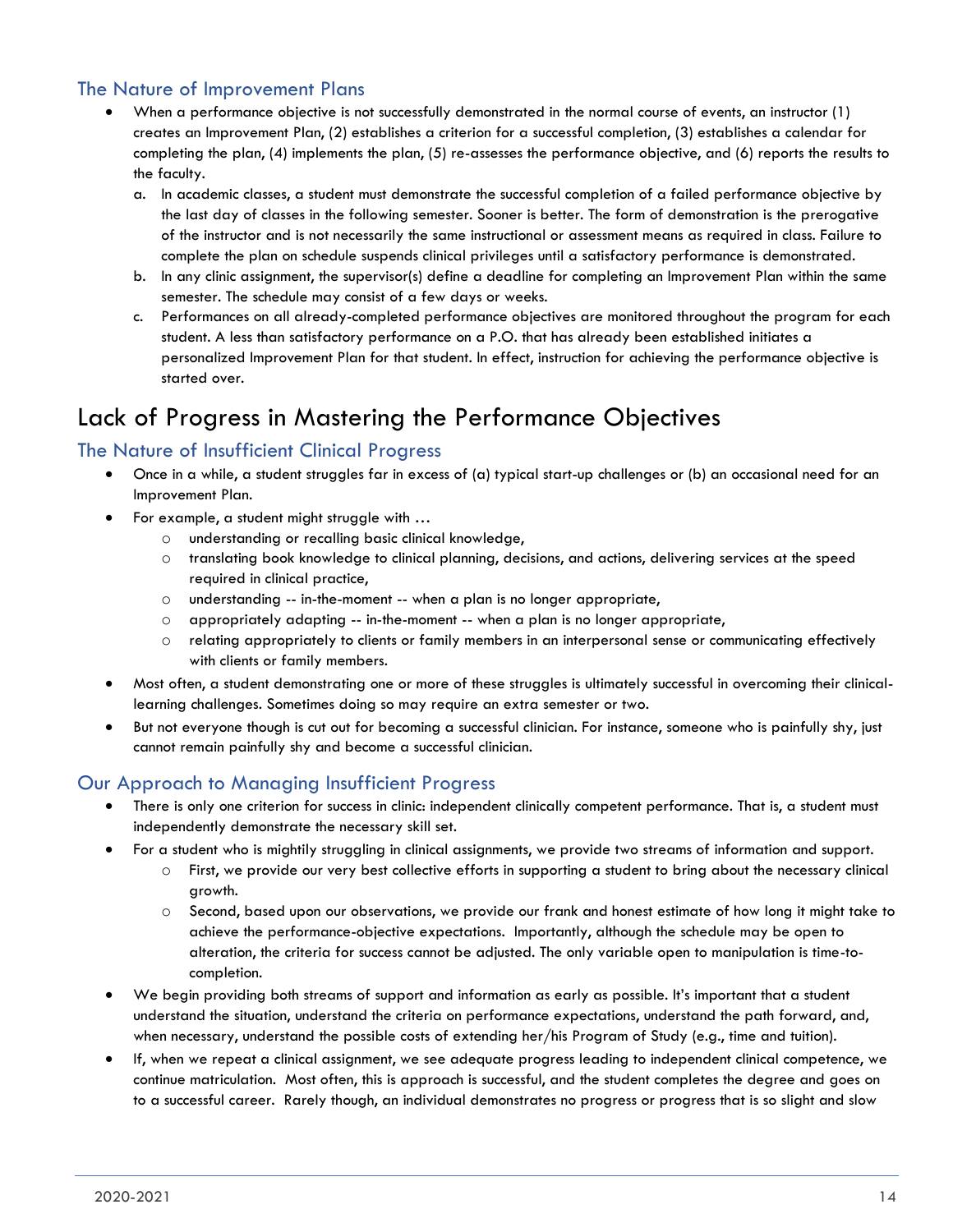that matriculation could continue indefinitely. In these rare instances, our responsibility is to address the matter early and directly by assisting the student in finding another career path.

### <span id="page-15-0"></span>Policy on Insufficient Progress in Accomplishing Performance Objectives in Clinical Assignments

- 1. In the clinic, failure to complete one or more Improvement Plan(s) by the end of the semester results in:
	- a. A failing grade.
	- b. Clinical clock hours that are obtained under substandard clinical performances are not counted for ASHA endorsement.
	- c. A required repetition of the same type of clinical assignment. The repetition likely requires an extension of the Program of Study. A passing grade on the second attempt removes the failing grade as a factor in determining student status (i.e., probationary).
- 2. When repeating a clinical assignment in a new semester, a student must enroll only in a clinical course specified by the Clinical Services Committee and no other academic course. When the failed assignment was an externship or internship, the following enrollment may be a repetition of the same type of off-site clinical assignment, or it could be a return to the SJC Clinic.
	- a. Because the M.Ed. is a clinical degree, a student struggling in clinic must focus solely on achieving satisfactory clinical progress. Therefore, in a clinic-repetition semester, a student enrolls only for the clinical assignment; that is, enrolling in academic courses is not possible until a passing grade is achieved in the repeated clinical enrollment. In most cases, this will lengthen the student's program of study.
	- b. Upon achieving a passing grade on the second attempt, the failed grade is removed as a factor in determining student status, and classes resume under a revised and approved Program of Study.
	- c. A concurrent second failure, however, leads to dismissal from the Program. The broader policy in this handbook clarifies that a second course failure, of any sort, leads to dismissal.
- 3. A student who withdraws from a clinical enrollment must repeat the same type of clinical assignment in the following semester. That student may complete the academic courses during the current semester but must enroll only in an intensive clinical enrollment in the following semester.
- 4. In the event that a student is terminated by an off-site clinical-placement institution, a failing grade results.
	- a. If it becomes necessary to end a practicum assignment and remove a student from a site because of professional, ethical, or competency-based reasons, the final clinical grade will be "F."
	- b. Furthermore...
		- i. Clinical clock hours obtained under substandard clinical performances are not counted for ASHA endorsement.
		- ii. The student must enroll for a clinical assignment determined by the Clinical Services Committee. The repetition likely requires an extension of the Program of Study. A passing grade on the second attempt removes the failing grade as a factor in determining student status (i.e., probationary).
- Underpinning all of this section in the Handbook is the fact that the M.Ed. degree in SLP is a clinical degree and a prerequisite for achieving ASHA certification. There is no non-clinical option for the M.Ed. A non-clinical master's degree in SLP, or some other alternative to the SLP degree, just doesn't exist in the Curry School of Education and Human Services. When mastering the performance objectives on a realistic and reasonable trajectory becomes unlikely, faculty members initiate career counseling and/or refer the student to career counseling services at the University. A student may change majors or withdraw from the University.
- The most important step in resolving serious questions is always prevention through open, straightforward, and nonthreatening communication leading to positive and productive problem solving.
- Faculty members hold two important concerns above all others: (1) your preparation for a career in SLP as an alum of the University of Virginia, and (2) the future and well-being of the Communication Disorders Program at the University of Virginia. If some aspect of the Program needs to be changed to better serve those two interests, it is certainly important that we examine options for making such a change.
- We encourage you to become our partners in resolving any unforeseen difficulties through a productive, positive, and goal-oriented process leading to positive solutions that serve the best interests of your career and the best interests our Program.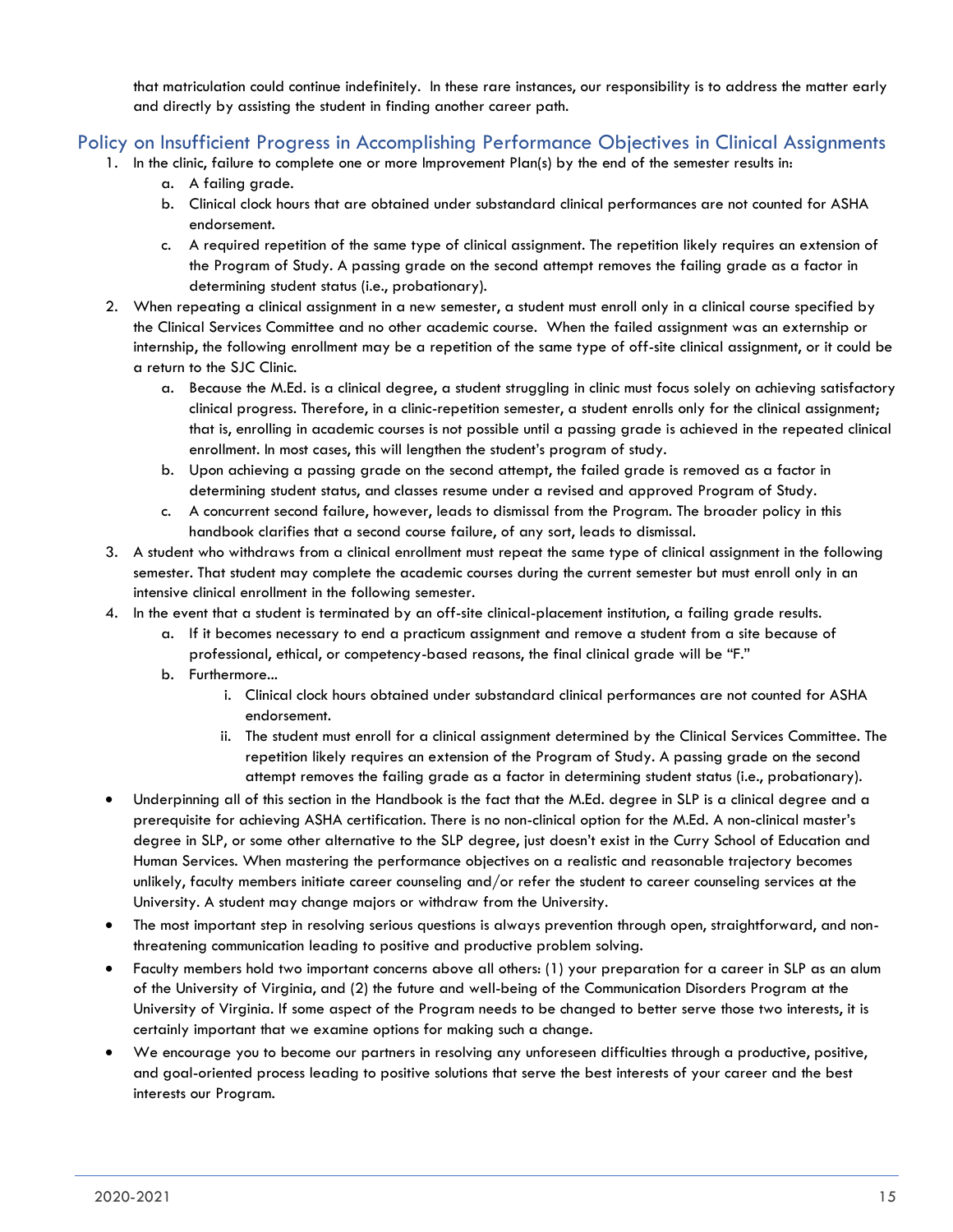## <span id="page-16-0"></span>Policy on Insufficient Progress in Accomplishing Performance Objectives in Academic Classes

- A student must demonstrate successful completion of a failed performance objective by the last day of classes in the following semester. The form of demonstration is the prerogative of the instructor and is not necessarily the same instructional or assessment means as required in class. Failure to do so suspends clinical privileges until satisfactory performance is demonstrated.
- Performances on already-completed P.O.s are monitored throughout the program for each student. A less-thansatisfactory performance on a P.O. at any point initiates a personalized Improvement Plan for that student. All Improvement Plans are monitored until satisfactory performance is demonstrated.

# <span id="page-16-1"></span>[Academic Requirements](#page-16-1)

# <span id="page-16-2"></span>Overview of Calendars:

Two very important points:

- 1. Importantly, the Clinic Calendar and the Academic Calendar differ slightly. Pay careful attention to each.
	- a. For all SJC clinic matters, follow the Clinical Calendar, as found in the SLP Clinic Resources Canvas site.
	- b. For all academic matters, follow the information in your course syllabi and the UVA Academic Calendar as can be accessed via the University Registrar website at [https://www2.virginia.edu/registrar/calendar.html.](https://www2.virginia.edu/registrar/calendar.html)
- 2. In addition, you must follow the timeline of steps and due dates for establishing externships and internships. This information can be found in the CSD Off-Grounds Placements Canvas site.

# <span id="page-16-3"></span>Master's Degree Curricula

#### <span id="page-16-4"></span>Pre-Professional Courses Required for the Graduate Degree

- The following pre-professional courses may be taken prior to, or concurrent with, graduate courses.
- Students may wish to take pre-professional courses prior to their first Fall Semester at the University of Virginia. UVA titles and course numbers are listed here but equivalent coursework may be accepted, as determined by the student's advisor.
- Decisions of this nature can be made only by the assigned advisor (in concert with academic advising policies). To substitute for a UVA pre-professional course, a grade of B- or better is required.
- Students with undergraduate degrees in communication sciences and disorders who enter the graduate program without having taken and passed (with a grade of B- or better) the equivalent of all UVA pre-professional courses must do so at the graduate level. Adding courses to the graduate curriculum may extend a student's program.

## Pre-Professional Courses

|                  |                                                             |              | Credit       |
|------------------|-------------------------------------------------------------|--------------|--------------|
| Course #         | <b>Course</b>                                               |              | <b>Hours</b> |
| <b>EDHS 4020</b> | <b>Clinical Phonetics</b>                                   |              |              |
| <b>EDHS 4030</b> | Introduction to Speech and Hearing Science                  |              |              |
| <b>EDHS 4040</b> | Anatomy and Physiology of the Speech and Hearing Mechanisms |              |              |
| <b>EDHS 4050</b> | Introduction to Audiology                                   |              |              |
|                  |                                                             | <b>TOTAL</b> |              |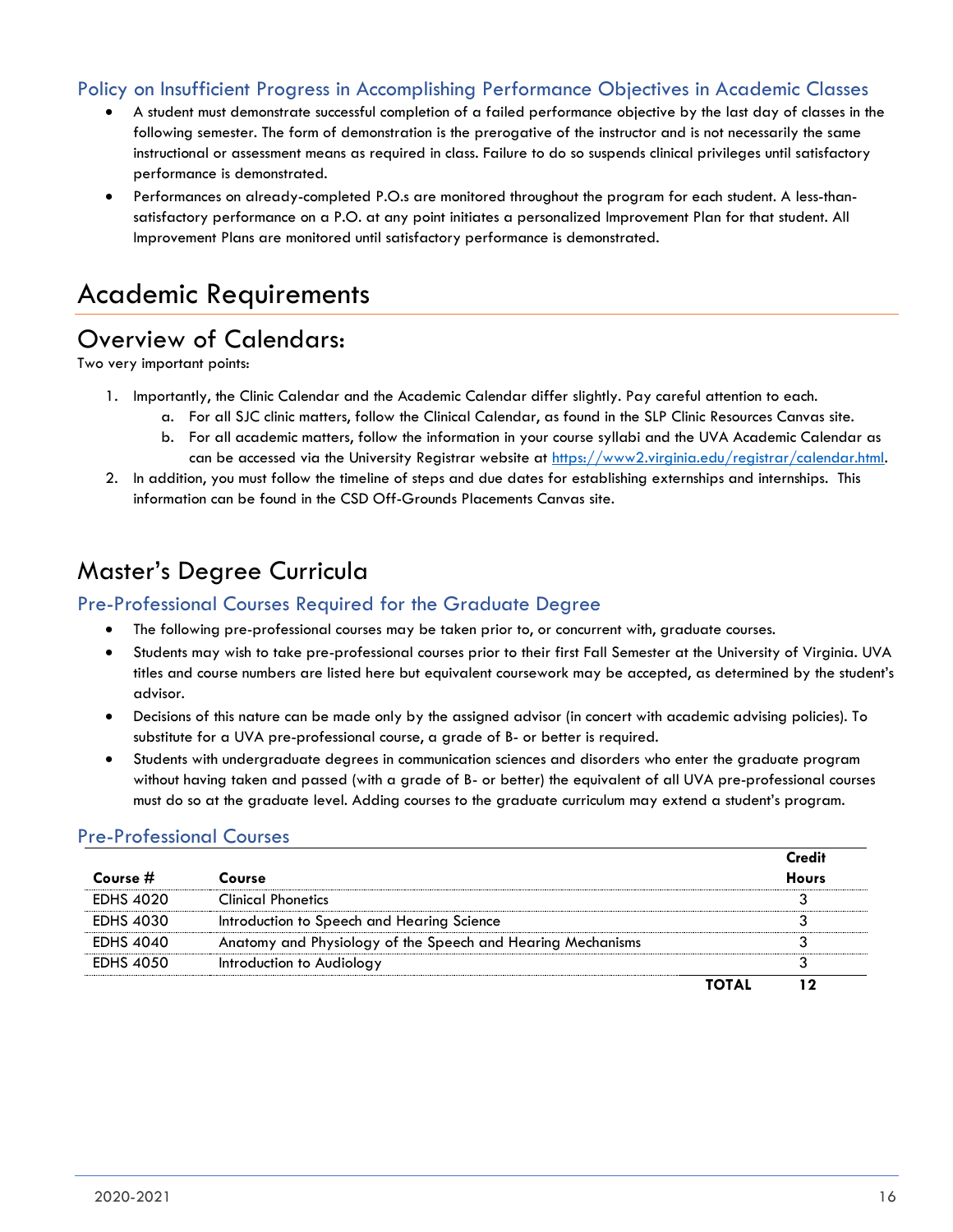## <span id="page-17-0"></span>Required Graduate Courses

|                  |                                                                            | <b>Credit</b> |
|------------------|----------------------------------------------------------------------------|---------------|
| Course #         | Course                                                                     | <b>Hours</b>  |
| <b>EDHS 4020</b> | <b>Clinical Phonetics</b>                                                  | 3             |
| <b>EDHS 4030</b> | Introduction to Speech and Hearing Science                                 | 3             |
| <b>EDHS 4040</b> | Anatomy and Physiology of the Speech and Hearing Mechanisms                | 3             |
| <b>EDHS 4050</b> | Introduction to Audiology                                                  | 3             |
| <b>EDHS 7020</b> | <b>Evidence-Based Practice</b>                                             | 2             |
| <b>EDHS 7040</b> | Cognitive Linguistic Development                                           | 3             |
| <b>EDHS 7060</b> | Disorders of Phonology and Articulation                                    | 3             |
| <b>EDHS 7080</b> | Disorders of Fluency                                                       | 3             |
| <b>EDHS 7090</b> | <b>Disorders of Voice</b>                                                  | 3             |
| <b>EDHS 7120</b> | Prevention, Assessment, Intervention I                                     | 3             |
| <b>EDHS 7140</b> | <b>Autism and Related Disorders</b>                                        | 2             |
| <b>EDHS 7180</b> | Habilitative Audiology 1                                                   | 3             |
| <b>EDHS 7190</b> | Neuroanatomy and Neurophysiology of Communication, Swallowing, & Cognition | 3             |
| <b>EDHS 8020</b> | Disorders of Communication: Augmentative and Alternative Systems.          | 3             |
| <b>EDHS 8030</b> | Neurogenic Communication Disorders                                         | 3             |
| <b>EDHS 8090</b> | Disorders of Language I                                                    | 3             |
| <b>EDHS 8100</b> | Disorders of Language II                                                   | 3             |
| <b>EDHS 8120</b> | Disorders of Communication Based in Cognitive Dysfunction: Adults          | 3             |
| <b>EDHS 8130</b> | Dysphagia                                                                  | 3             |
| <b>EDHS 8150</b> | Clinical Seminars ("medical seminar")                                      | 2             |
| <b>EDHS 8170</b> | Clinical Externship in Speech-Language Pathology: Adult                    | 6             |
| <b>EDHS 8170</b> | Clinical Externship in Speech-Language Pathology: Child (public school)    | 6             |
| <b>EDHS 8691</b> | <b>Clinical Practicum Communication Disorders</b>                          | 6             |
| <b>EDHS 8800</b> | Clinical Internship in Speech-Language Pathology                           | 12            |
|                  | <b>TOTAL</b>                                                               | 87            |

\*\*See Appendix C for Track I and Track II specific curricula\*\*

## <span id="page-17-1"></span>Part-Time Study

• Only in extenuating cases is part-time status possible. The Advisor and Program Director must agree to a request for part-time status. Courses, however, are only offered when normally scheduled. Part-time students must enroll in a minimum of two courses each consecutive semester and complete the degree within a period of five years. Further, students need to make themselves available for all clinical assignments (UVA SJC, two externships and one internship). The times at which courses are offered cannot be changed to accommodate part-time students.

## <span id="page-17-2"></span>Comprehensive Examination

• The Comprehensive Examination occurs in two parts. First, students must obtain a passing score on the Praxis Examination. A passing score makes a student eligible to take the Program Comprehensive Examination. Students are expected to have successfully completed at least 375 direct contact hours of clinical training at least two weeks before the date of the Program Comprehensive Exam and must have submitted all documentation by the announced due dates to be eligible to take the Program Comprehensive Exam. Passing both parts of the comprehensive exam is required for graduation.

# <span id="page-17-3"></span>Advising

#### <span id="page-17-4"></span>Academic Advising

• Incoming students receive preliminary advising materials during the summer. The advisor creates the student's Program of Study. A copy is given to the student and a copy is kept in the student's advising file. The student may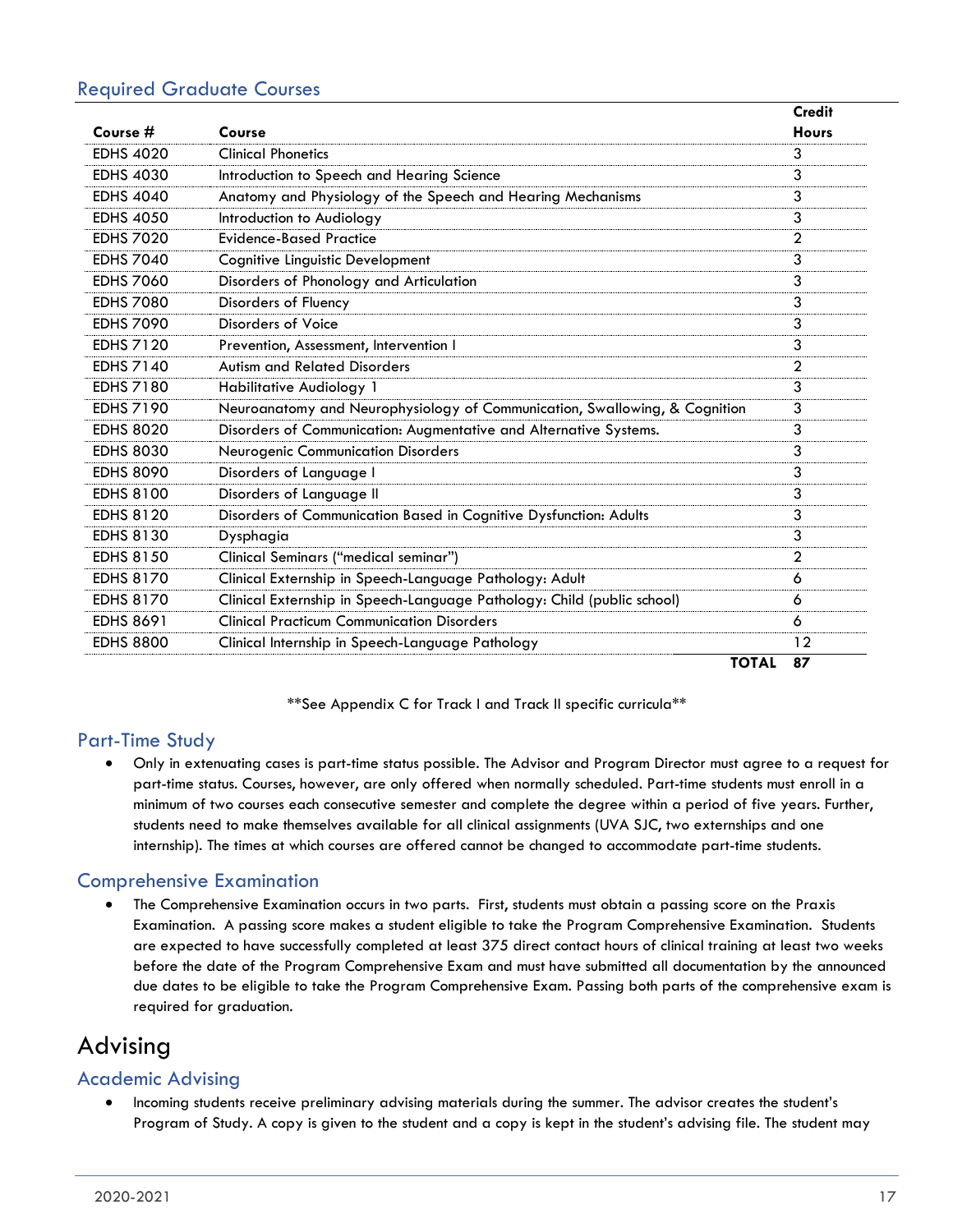then register for Fall Semester classes. Students are encouraged to schedule meetings with their advisors in each subsequent semester.

## <span id="page-18-0"></span>Program of Study

• Only a student's academic advisor can make decisions regarding a student's academic program, and all decisions must be consistent with established academic policies.

## <span id="page-18-1"></span>Pre-Professional Coursework

- For students entering the graduate program with undergraduate preparation in communication sciences and disorders (CSD), courses in Basic Human Communication Processes may fulfill pre-professional coursework requirements at UVA. For example, courses in Anatomy and Physiology of the Speech and Hearing Mechanisms, Phonetics, Speech and Hearing Science, and Audiology that are judged by the student's academic advisor to be equivalent to UVA 500-level courses will be accepted. A college level course in statistics may also be accepted. Decisions are made by the student's advisor during the advising period that precedes the beginning of Fall Semester classes. A course from another university cannot substitute for a UVA pre- professional course unless the student earned a grade of B- or better. Students with undergraduate degrees in CSD who enter the graduate program without having taken and passed (with a grade of B- or better) the equivalent of all pre-professional courses must do so at the graduate level.
- When developing a student's Program of Study, the following requirements will be observed:
	- o A course in Hearing Science or a course in Speech Science cannot replace EDHS 4030, Introduction to Speech and Hearing Science. Students must have taken a course or courses that cover both areas.
	- o Students must have taken a college-level statistics course or add a graduate-level course to their program.
	- $\circ$  EDHS 4050 Introduction to Audiology (or equivalent) is a prerequisite for EDHS 7180; these courses cannot be taken concurrently.

## <span id="page-18-2"></span>Professional Coursework

- Graduate-level courses completed at other ASHA-accredited programs in CSD may be accepted as replacements for up to six credit hours of Professional Coursework (i.e., 7000- and 8000- level courses at UVA), contingent upon approval from the student's academic advisor and the UVA course instructor. Decisions are made during the advising period that precedes the first day of classes. The student must have earned a grade of B- or better in the course proposed as a replacement and provide a course syllabus, catalog description, and evidence of the course's graduate status.
- Policy and practice concerning independent studies (i.e., enrollments in EDHS 7993) are consistent with the requirements of the Curry School of Education. Students who are considering an independent study should note that:
	- o Only under exceptional circumstances will a student be permitted to take an independent study in lieu of a regularly scheduled course.
	- o For an EDHS 7993 enrollment to be considered, workload, content, and evaluation criteria must be equivalent to those of the regularly scheduled course.
	- $\circ$  Enrollment requires the approval of the prospective instructor, the student's advisor, the Graduate Committee, and the Program Director.
	- o Approval is based on an assessment of the student's proposed plan of study (i.e., title, credit hours, instructor, dates of course, topics/content, description of learning activities, readings, evaluation criteria, etc.) and the faculty member's projected workload.
	- o Once approved, an Independent Study Contract is completed in full and submitted to (a) the student's file in the Curry School Office of Admissions and (b) the student's advisement file in the Communication Disorders Program.

## <span id="page-18-3"></span>Enrolling for an Academic Overload

• Students seeking an overload enrollment (i.e., ≥ 18 credit hours) must petition the Associate Dean for Academic Affairs of the Curry School. Before the petition moves forward, the request must be approved by the Academic Advisor.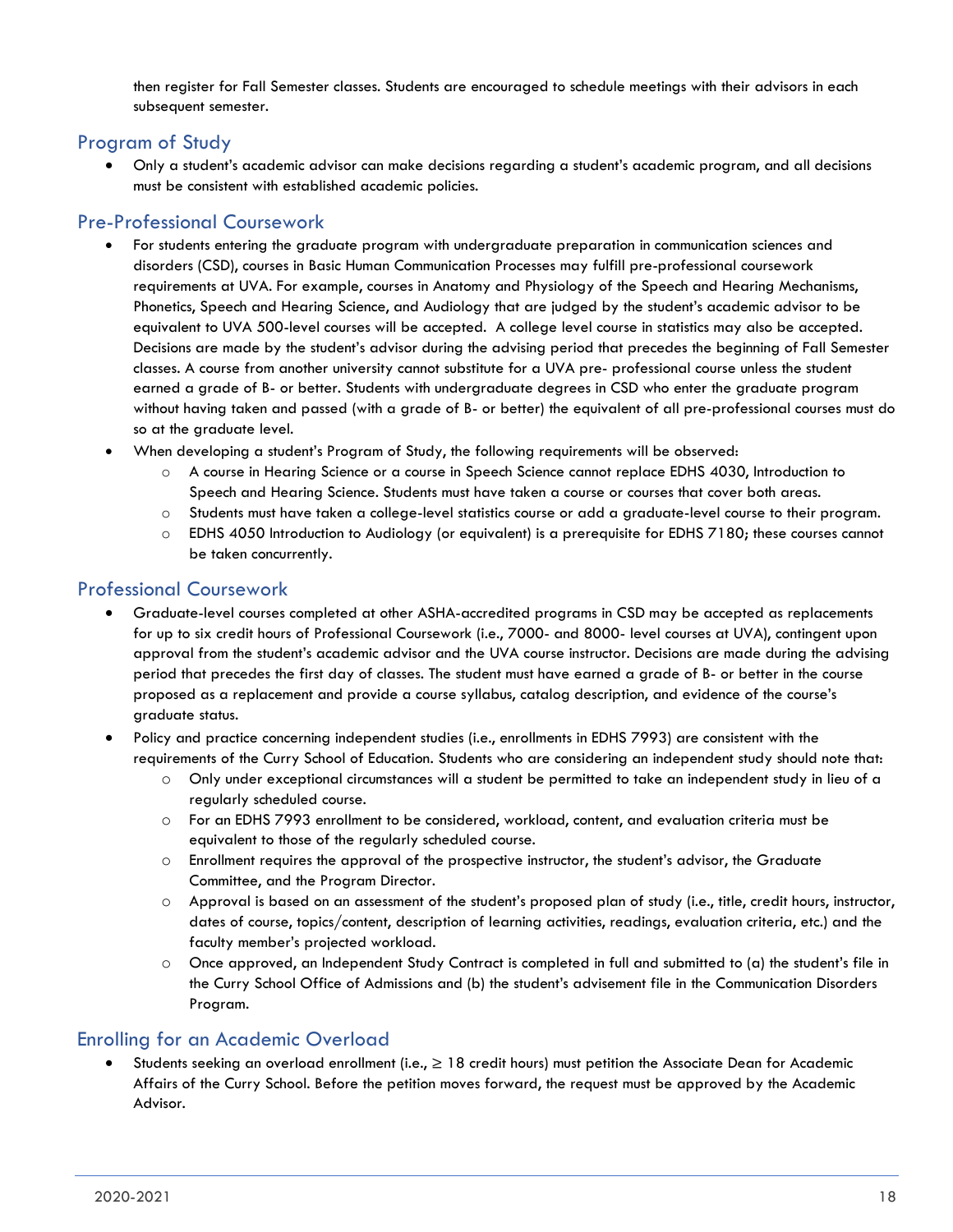# <span id="page-19-0"></span>A Grade of Incomplete

- A grade of 'incomplete' (INC) is issued when an instructor decides that there is just cause for extending the deadline to submit all course requirements.
- A grade of INC cannot be issued to avoid a failing grade. An INC may not be used to allow a student to "raise a grade" past the end of a semester.
- Once an INC is issued, the requirements need to be completed as soon as possible. An INC is permanently converted to an F after 200 calendar days.
- Once the requirements are completed, the instructor will issue whatever grade has been earned.

## <span id="page-19-1"></span>Passing and Failing Grades

- A grade of B- or better is a passing grade. Grades of C+ or lower constitute failing grades.
- **Academic Courses:** A failing grade in an academic course means that the course must be retaken (as a new and separate enrollment) and passed when next offered. It is not possible for students who fail an academic course to retake the course as an independent study. Failing an academic course usually lengthens the student's program of study.
- **Clinical Courses**: A failing grade in a clinical course means (a) the clinical enrollment must be re-taken covering the same type of clinical setting/assignment (as a new and separate enrollment), (b) that the clinical clock hours will not be endorsed to ASHA, and (c) graduation is likely set back by a semester or more. A student who is terminated by an externship or internship site will receive a grade of F.
- **Academic/Clinical Standing:** A student who is passing courses and completing Performance Objectives on schedule is said to be in Good Academic/Clinical Standing. A student who receives a failing grade is on Probation. A student receiving a passing grade on a second attempt at a previously failed course is re-instated to Good Academic/Clinical Standing.

## <span id="page-19-2"></span>Appealing an Advising Decision

- A primary goal in advising is to make advising decisions as consistent as possible from situation to situation and from student to student – thereby assuring fairness to all. Hopefully, all advising decisions work well for both students and faculty. However, students have certain rights and we want you to be aware of them.
- A student wishing to petition for exception to an academic policy should make the case to the advisor who will bring the matter before the entire faculty for a decision.
- A student wishing to appeal an advising decision should make the case to the Program Director.
- A student wishing to appeal a decision made at the Program level should speak with the EDHS Department Chair, Dr. Scott Gest.
- A student wishing to inquire about an accreditation matter should contact the Council on Academic Accreditation:

<span id="page-19-3"></span>Chair, Council on Academic Accreditation in Audiology and Speech-Language Pathology American Speech-Language-Hearing Association 2200 Research Boulevard, #310 Rockville, MD 20850

# Annual Student Evaluation

- Each Spring, the faculty meet to review the academic and clinical performance of each student in the Program. Questions, concerns, and decisions (if any) are conveyed to a student by a designated faculty member. Notes from the Student Evaluation meeting and subsequent meetings with the student (if subsequent meetings are necessary) are submitted to the student's advisement file.
- The purpose of these evaluations is to identify any possible early-warning signs that may jeopardize success in (a) the classroom, (b) clinic, (c) internship, or (d) your career. In our experience, all occurrences of serious problems have been preceded by early indicators.
- Our objectives then are to (1) identify, as early as possible, any matter that might be a precursor to a larger concern down the road, and (2) to intervene as thoughtfully, as discretely, and as early as possible.
- So, this evaluation is to prevent difficulties in a positive and productive fashion and not to find fault or to punish.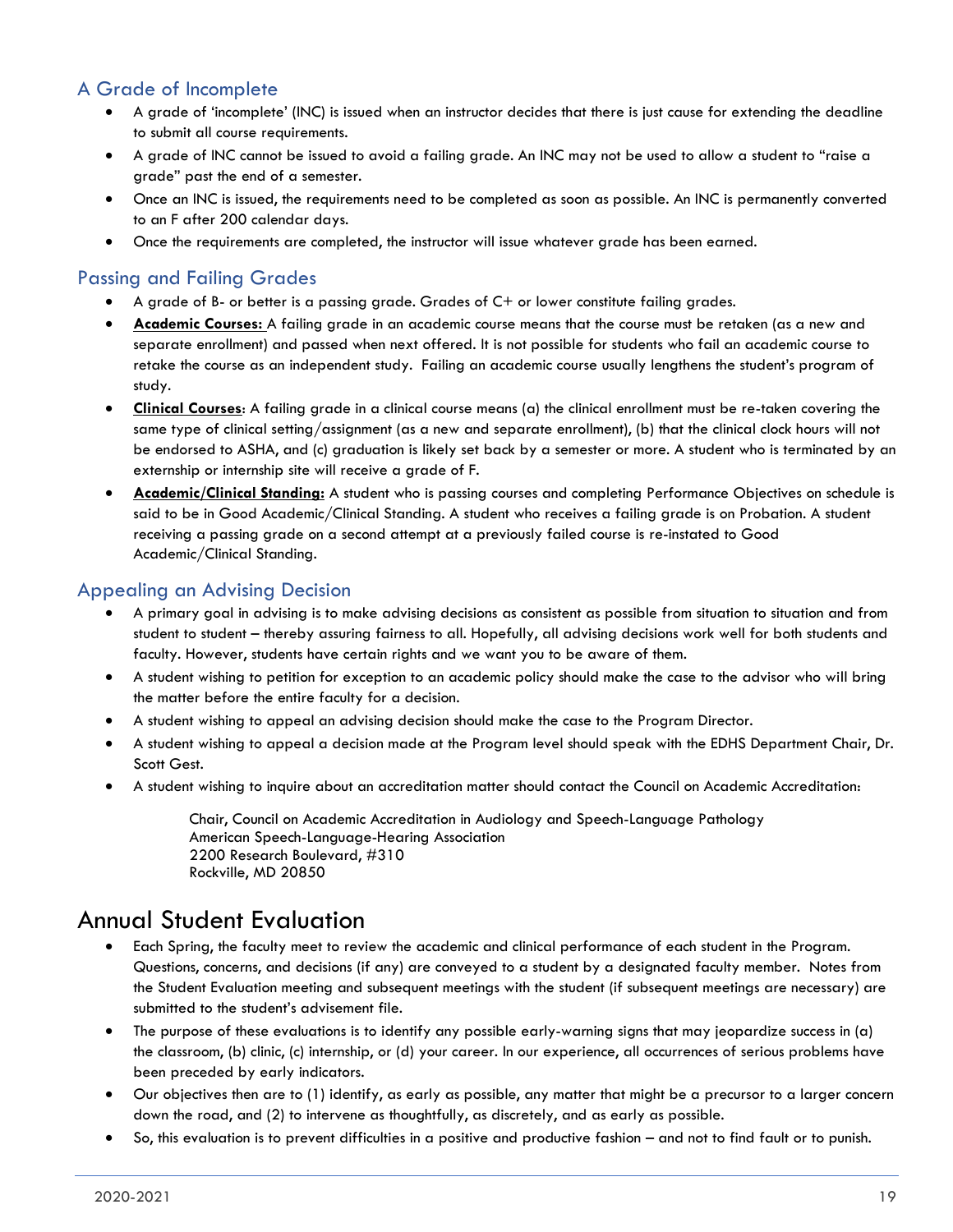# <span id="page-20-0"></span>Dismissal from the Program

Three policies govern dismissal from the Program: (1) poor academic/clinical performance, (2) inability to demonstrate the essential skills for a career in SLP, and (3) unprofessional or unethical conduct. A description of each follows.

## <span id="page-20-1"></span>Poor Academic/Clinical Performance

• A student receiving a second failing grade, that is two concurrent failing grades, is dismissed from the Program.

## <span id="page-20-2"></span>Inability to Demonstrate Essential Skills for a Career as an SLP

#### A. Policy

A student who cannot successfully demonstrate the following essential functions, or essential skills for clinical practice, cannot be endorsed to the American Speech- Language-Hearing Association (ASHA) for clinical certification.

For each student, the Program faculty and Director will identify signs of possible struggle in the first semester of matriculation or as early as is possible. The faculty member identifying a sign of struggle, the Program Director, the Advisor, and an appropriate clinical faculty member will meet with the student to explore the situation. As indicated by circumstances, the faculty will (a) counsel the student, (b) prescribe an Improvement Plan (per ASHA/CAA standards), (c) implement the plan, and (d) monitor the outcome. The intent of the first and follow-up meetings will be (1) to support and facilitate growth/progress in developing the student's skills and functions (2) apprise the student of his/her status as perceived by the faculty, and (3) counsel the student regarding possible and likely dispositions. If the faculty determine that supportive interventions are not leading to a reasonable expectation of success for ASHA certification, the student will be counseled out of the Program at the earliest point.

The essential skills/functions are listed below by domain.

# *Interpersonal Communication, Clinical Conduct, Appropriate Social and Affective Behavior*

A student must demonstrate adequate behavioral and social attributes to:

- Recognize and show respect for individuals with disabilities and for individuals of different ages, genders, race, religions, sexual orientation, and cultural and socioeconomic backgrounds.
- Recognize and show respect for all professionals.
- Adapt to changing and demanding environments (which includes maintaining both professional demeanor and emotional health).
- Demonstrate interpersonal communication skills necessary for providing clinical services.
- Display mature empathetic and effective professional relationships by exhibiting compassion, integrity, and concern for others.
- Conduct oneself in an ethical and legal manner, upholding the ASHA Code of Ethics and University and federal privacy policies.
- Demonstrate an ability to adapt to stressful situations or conditions.
- Maintain general good physical and mental health and self-care in order not to jeopardize the health and safety of self and others in the academic and clinical setting.
- Accept appropriate supervision, suggestions, and constructive criticisms and respond accordingly with modifications.

#### *Communication*

A student must demonstrate adequate communication skills to:

- Communicate proficiently in both oral and written English language.
- Demonstrate reading and writing skills sufficient to meet curricular and clinical demands.
- Communicate professionally and intelligibly with patients, colleagues, other healthcare professionals, and community or professional groups.
- Communicate professionally, effectively, and legibly on patient documentation, reports, and scholarly papers required as a part of course work and professional practice.
- Perceive and demonstrate appropriate non-verbal communication for culture and context.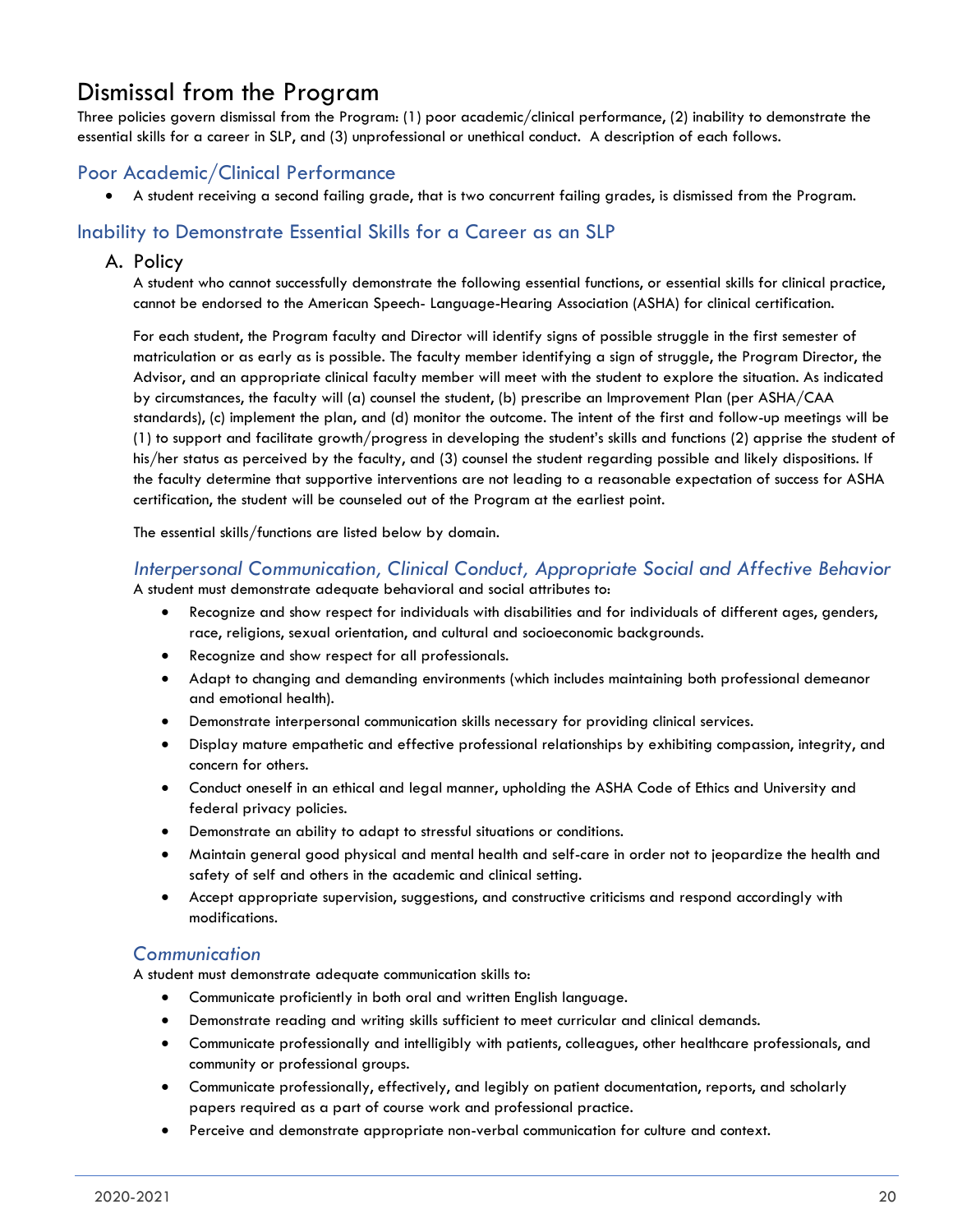- Modify communication style to meet the communication needs of clients, caregivers, and other persons served.
- Convey information accurately with relevance and cultural sensitivity.

#### *Motor*

A student must demonstrate adequate motor skills to:

- Sustain necessary physical activity level in required classroom and clinical activities.
- Respond quickly to provide a safe environment for clients in emergency situations including fire, choking, etc.
- Access transportation to clinical and academic placements.
- Participate in classroom and clinical activities for the defined workday.
- Efficiently manipulate testing and treatment environment and materials without violation of testing protocol and with best therapeutic practice.
- Manipulate patient-utilized equipment (e.g. durable medical equipment to include AAC devices, hearing aids, etc.) in a safe manner.
- Access technology for clinical management (i.e. billing, charting, therapy programs, etc.).

## *Intellectual / Cognitive*

A student must demonstrate adequate intellectual and cognitive skills to:

- Comprehend, retain, integrate, synthesize, infer, evaluate and apply written and verbal information sufficient to meet curricular and clinical demands.
- Identify significant findings from history, evaluation, and data to formulate a diagnosis and develop a treatment plan.
- Solve problems, reason, and make sound clinical judgments in patient assessment, diagnostic and therapeutic planning and implementation.
- Self-evaluate, identify, and communicate limits of one's own knowledge and skill to appropriate professional level and be able to identify and utilize resources in order to increase knowledge.
- Use detailed written and verbal instruction in order to make unique and independent decisions.

## *Sensory / Observational*

A student must demonstrate adequate sensory skills of vision, hearing, tactile, and smell to:

- Visually and auditorily identify normal and disordered abilities (fluency, articulation, voice, resonance, respiration characteristics, oral and written language in the areas of semantics, pragmatics, syntax, morphology and phonology, hearing and balance disorders, swallowing cognition, social interaction related to communication).
- Identify the need for alternative modalities of communication.
- Visualize and identify anatomic structures.
- Visualize and discriminate imaging findings.
- Identify and discriminate findings on imaging studies.
- Discriminate text, numbers, tables, and graphs associated with diagnostic instruments and tests.
- Recognize when a client's family does or does not understand the clinician's written and or verbal communication.

## *Technical Clinical Skills, Clinical Conduct, Professional Conduct*

A student must demonstrate technical and pragmatic proficiency in these areas:

- Demonstrate mastery of the knowledge base and the skill set for competently practicing speech-language pathology.
- Demonstrate flexibility in decisions and actions to make adaptations to changing client performance, client needs, clinical circumstances, or clinical tasks. That is, the ability to provide clinical services competently under a variety of changing conditions and under all forms of legitimate clinical supervision.
- Observe professional dress codes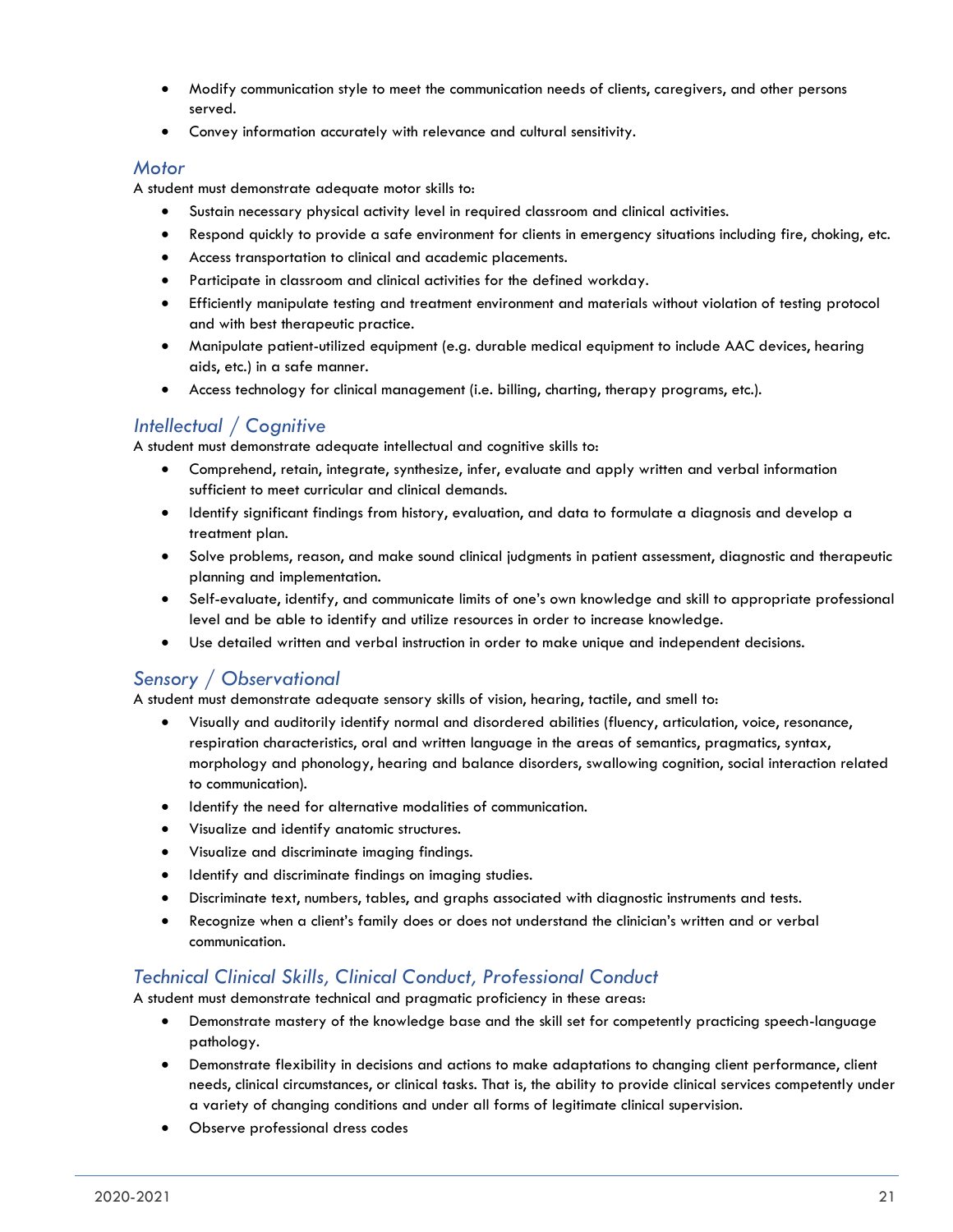- Manage the use of time effectively to complete professional and technical tasks within realistic time constraints.
- B. Purpose of the Policy

To assure graduates are eligible for ASHA certification.

- C. Individual(s) to Whom the Policy Applies
	- To all graduate students
- D. Individual(s) Responsible for Upholding the Policy and Documenting Compliance

All faculty members and ultimately the Program Director

- E. Procedure
	- a. When signs of struggle or difficulty are detected, faculty members intervene for the purposes of (a) educating/counseling a student, (b) identifying and invoking appropriate student support services, (c) formulating an Improvement Plan, (d) setting explicit expectations on outcomes, and (e) monitoring progress. Faculty members will meet with the student as indicated to review progress and likely dispositions. Once a student is determined to be at risk for failure based upon a demonstrated deficiency in terms of essential functions, the student's standing is moved from 'good standing' to 'probation.' If the Improvement Plan is successful, a student's standing in the Program is returned to 'good standing.'
	- b. When the outcomes of counseling interventions and Improvement Plans do not indicate acceptable growth, the Program must fulfill the ethical responsibility of terminating a matriculation plan that is not leading to clinical competence sufficient for meeting ASHA certification standards. Under these circumstances, a student is dismissed from the Program and counseled regarding career alternatives.

## <span id="page-22-0"></span>Unprofessional or Unethical Conduct

- A. Policy
	- Each of the following would be grounds for dismissal.
		- o Unprofessional or unethical conduct may motivate dismissal or cause. Examples include: Unprofessional or unethical conduct, for any reason, interfering with the clinical management of an individual having a communication disorder.
		- o Unprofessional or unethical conduct, for any reason, interfering with professional relationships with clients, colleagues, instructors, or Off-Grounds supervisors.
		- o Lying, cheating, or stealing
- B. Purpose of the Policy

To assure graduates are responsible professionals and eligible for ASHA certification.

- C. Individual(s) to Whom the Policy Applies To all graduate students
- D. Individual(s) Responsible for Upholding the Policy and Documenting Compliance All faculty members and ultimately the Program Director
- E. Procedure
	- a. An indication of unprofessional or unethical conduct will motivate a communication with the Director who will organize and initiate a fact- finding initiative.
	- b. Collectively, the faculty will deliberate to decide disposition on a case-by-case basis. If the facts of the matter indicate a minor and unintended infraction, a meeting of the student and the principals will occur to review the decided disposition. The student's status is moved from 'good standing' to 'probation.' A remedial plan will be established, implemented, and monitored. The Director's endorsement of a student's application for ASHA certification cannot occur until the remedial intervention is declared successful. If the Improvement Plan is successful, a student's standing in the Program is returned to 'good standing.' Any sort of repeated unprofessional or unethical conduct necessitates dismissal from the Program. If the facts of the matter constitute what the faculty deem a serious breach in professional or ethical conduct, the student will be dismissed from the program following the first offense.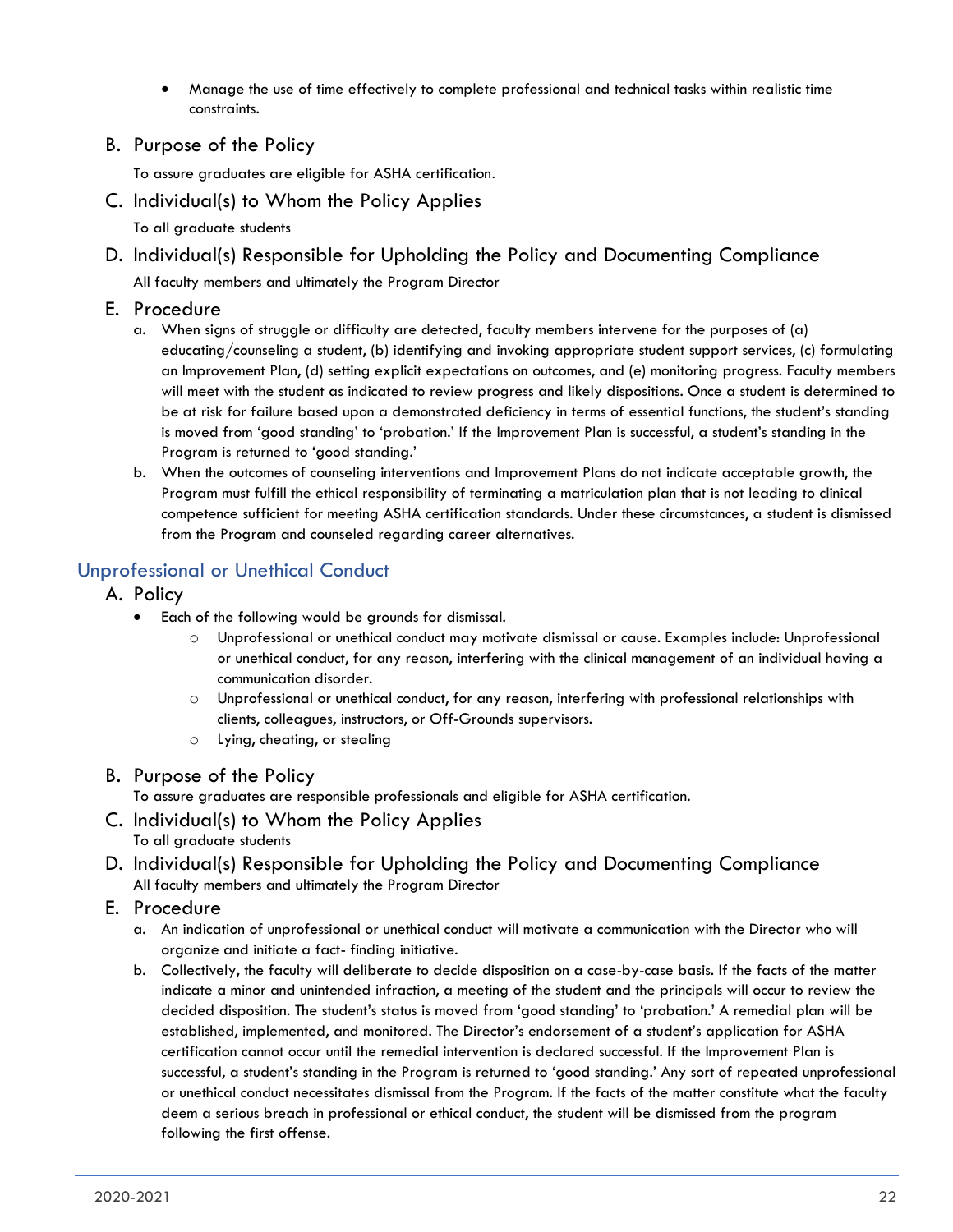# <span id="page-23-0"></span>[Clinical Requirements](#page-23-0)

# <span id="page-23-1"></span>Clinical Calendar

- a. SJC clinical calendar is located in the SLP Clinic Resources Canvas site.
- b. Additional assignments and due dates for your SJC Clinical Practicum (EDHS 8691) will be posted on the Clinical Practicum Canvas site.
- c. Remember that the SJC clinic calendar and off-site placement calendar differ from the academic calendar.

# <span id="page-23-2"></span>General Clinical Practicum Policies

# <span id="page-23-3"></span>Professional Definition, Identity, and Conduct

- The professional title of students assigned to clinical duties is Associate Clinician.
- Your UVA email account must be used for all communications during your program of study. As such, any email automatic signature that you set up must be accurate and appropriate for a professional environment. An appropriate email signature of students would be:

FirstName LastName, B.A. (or bachelor's degree designator) Associate Clinician, Communication Sciences and Disorders Program University of Virginia

It would also be appropriate to simply sign your full name. Alternatively, you may sign your full name followed by a comma and "graduate student". Do not include "Class of" or expected graduation date. Do not refer to yourself as a "candidate" for a degree. Please adhere to professional business writing standards when sending emails to professors and clinical supervisors. At a minimum, that means that you should not begin your email with "Hey" "Howdy" "What's up" or sign off with "Peace" "later" "luv" or other colloquial expressions.

- Associate Clinicians are expected to conduct themselves as professionals. It is required that they will dress in a manner appropriate to professional contact with the public (see Dress Code section). Formal address (Miss, Ms., Mrs., Mr., Dr.) is always used.
- Associate Clinicians and all students observing clinical operations are bound by the ASHA Code of Ethics <http://www.asha.org/Code-of-Ethics/>

## <span id="page-23-4"></span>Some General Matters Regarding Clinical Practicum and Supervision

- Clinical practica are an essential component of graduate education in speech-language pathology. Clinical practice is not only the opportunity to apply theoretical knowledge acquired in academic courses; it is the training ground for mastering the full skill set required for clinical practice including interpersonal communication, writing skills, professional conduct, behavior management, evidence-based practice, as well as business related aspects of speechlanguage pathology such as billing and reimbursement.
- The first 25 50 hours of every student's clinical practicum at UVA takes place in the SJC. Once the 25 50 hours are completed under the supervision of UVA clinical supervisors and a student is judged clinically competent by UVA clinical supervisors, assignments to offsite facilities begin. Each student completes at least two externships. Typically, one of these externships takes place in a public school and the other takes place in a facility delivering services to adults. Each student completes one full-time semester-long internship.
- Associate Clinicians in the SJC are carefully supervised. At the supervisor's discretion, the nature and amount of clinical supervision will be adjusted according to the experience and ability of the Associate Clinician.
- Decisions regarding client evaluation and management shall be implemented or communicated to the client only after approval by supervisor.
- The supervisor must approve termination of therapy.
- Students should expect regular feedback from their supervisors. Feedback may be delivered in verbal or written modalities. The purpose of feedback is to identify areas of performance that offer growth opportunities for the associate clinician. When supervisors highlight portions of a clinical session that should be improved, they are supporting your success by providing guidance that can only be obtained from a seasoned professional. Every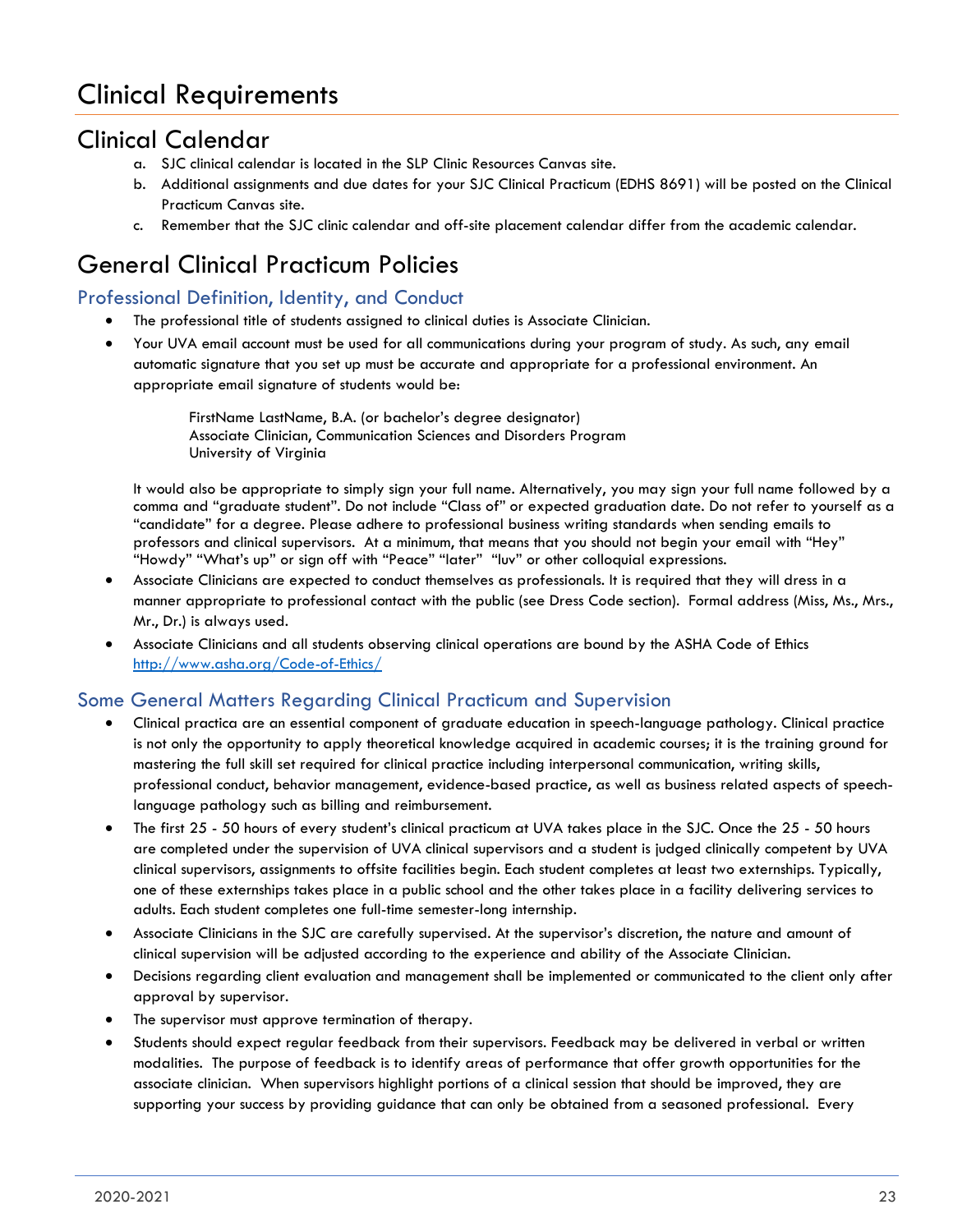professional begins as a novice. Supervisors' feedback shines a light on where you can improve your skills in order to move you to independent clinical competence. If you have questions, schedule a meeting with your supervisor.

- Supervisory conferences may be scheduled by either the supervisor or the Associate Clinician.
- Cell phones should not be used to view the time while in a treatment room. Cell phones must be turned off when working with clients/family members.
- Students should have a watch, or some means of tracking elapsed seconds and minutes.
- Diagnostic and therapy sessions begin promptly at the scheduled time.
- The failure of students to show up for a scheduled appointment is unprofessional and unacceptable clinical behavior. This behavior will be noted in the Student Clinical Skills Performance Evaluation, and the Annual Student Evaluation. The first offense will result in a meeting with the supervisor and the SJC Director of Clinical Services or Extern/Internship Coordinator at which time a plan of action and Improvement Plan will be drawn up. The second offense will result in revocation of clinical privileges, a failing grade for clinical practicum for the semester and possible dismissal from the program.
- Associate Clinicians are responsible for returning all diagnostic and therapy materials to their designated locations.
- Nonfunctional equipment should be reported immediately to the supervisor.
- Students are responsible for using appropriate procedures to clean the equipment, materials, and environment (see Infection Control,).
- Responses related to clinical assignments/issues are required within 24 hours.

### <span id="page-24-0"></span>Clinical Education, Clinical Learning, and Clinical Supervision

• Different Supervisors have different views regarding supervision and different methods regarding Speech-Language Pathology.

#### **That is true of every clinic and every university.**

- To ensure equity and fairness to all students, we systematize many of our supervisory processes. Beyond that though, there is sometimes more than one efficacious mean to a common end. A professional fact of life is that you will be dealing with different supervisory styles and expectations in just about every setting in which you practice. Manage it and try to benefit from different learning opportunities.
- Different Associate Clinicians have different clinical learning needs and strengths. Furthermore, not everyone learns the same way. For educators and supervisors, that is a fact of professional life; a part of our job is to work with different students in different ways to establish clinical competency. That means that the assignment of a client to an Associate Clinician is calibrated to that student's level of progress and current goals.
- That means we have two overriding goals in working with Associate Clinicians: (1) meet the learning needs of each student to master all of the clinical competencies, and (2) treat all Associate Clinicians as equitably and fairly as possible.
- The fundamental point is that we aren't manufacturing cars on an assembly line. Providing a good clinical education for each individual student in a diverse group of learners is enormously complex. Faculty members meet in regular and ad hoc meetings continuously to make certain we are getting it right for each individual.
- There is another very important factor at play in all of this: privacy. The background issues pertaining to each student are strictly a matter of privacy. We hold that privacy paramount. We will fashion interventions/lessons/activities on an individual basis, and we will implement them as discretely as possible. However, in the middle of a client session, an intervention is necessarily public. We will do that with a goal of upholding the dignity of every student. What we won't do is to publicly justify the reasons for one intervention or another and violate the privacy of confidential information. We ask that you too respect those boundaries and focus on your own clinical education.
- The take-home messages are: (a) don't compare your experience with the experience of another student, and (b) don't compare the two different learning experiences that you may witness for two different students around you.
- Of course, we strive for fairness for all. Equally important though, when it comes to clinical education, we strive for fairness for each.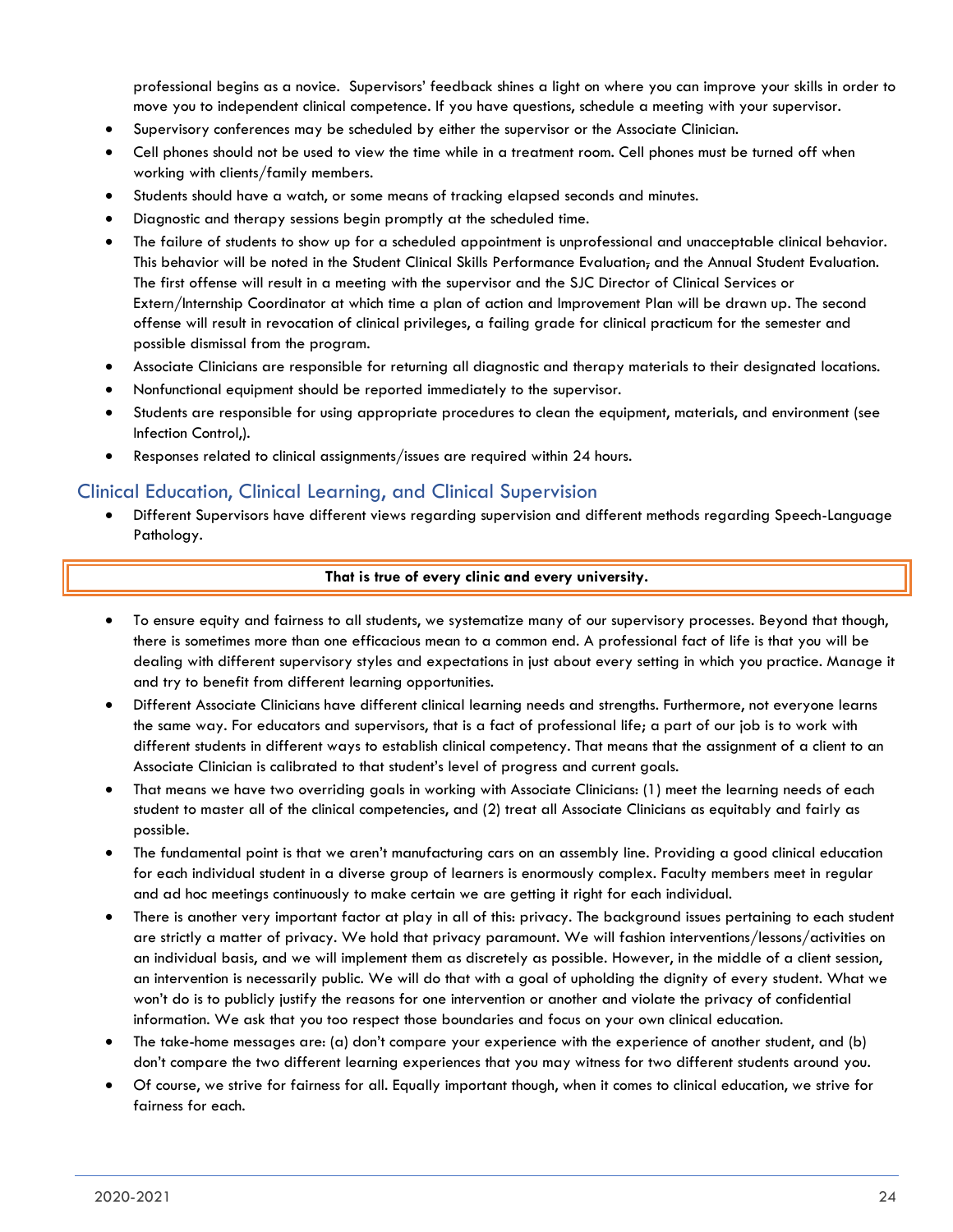# <span id="page-25-0"></span>Basic Tenets of Professionalism

- Taken from: Chial, M. R., 1998. Conveying expectations about professional behavior Audiology Today, 10, 25.
- When this article appeared in 1998, it instantly became legend. You will find it in just about every clinical education program. It has stood the test of time because every professional was once a novice, starting right where you are now, and had to learn these exact things:
	- o You show up.
	- o You show up on time.
	- o You show up prepared.
	- o You show up in a frame of mind appropriate to the professional task.
	- o You show up properly attired.
	- o You accept the idea that "on time," "prepared," "appropriate," and "properly" are defined by the situations, by the nature of the task, or by another person.
	- o You accept that your first duty is to the ultimate welfare of the persons served by your profession, and that "ultimate welfare" is a complex mix of desires, wants, needs, abilities and capacities.
	- o You recognize that professional duties and situations are about completing tasks and about solving problems in ways that benefit others, either immediately or in the long term. They are not about you. When you are called upon to behave as a professional, you are not the patient, the customer, the star, or the victim.
	- o You place the importance of professional duties, tasks and problem solving above your own convenience.
	- o You strive to work effectively with others for the benefit of the person served. This means you pursue professional duties, tasks and problem solving in ways that make it easier (not harder) for others to accomplish their work.
	- o You properly credit others for their work.
	- o You sign your work.
	- o You take responsibility for your actions, your reactions, and your inaction. This means you do not avoid responsibility by offering excuses, by blaming others, by emotional displays, or by helplessness.
	- o You do what you say you will do. By the time you said you would do it. To the extent you said you would do it. And to the degree of quality you said you would do it.
	- o You take active responsibility for expanding the limits of our knowledge, understanding and skill.
	- o You vigorously seek and tell the truth, including those truths that may be less than flattering to you.
	- o You accept direction (including correction) from those who are more knowledgeable or more experienced. You provide direction (including correction) to those who are less knowledgeable or less experienced.
	- o You value the resources required to perform professional duties, tasks, and problem solving, including your time and that of others.
	- o You accord respect to the values, interests, and opinions of others that may differ from your own, as long as they are not objectively harmful to the persons served.
	- o You accept the fact that others may establish objectives for you. While you may not always agree with those goals, or may not fully understand them, you will pursue them as long they are not objectively harmful to the persons served.
	- o When you attempt a task for the second time, you seek to do it better than you did it the first time. You revise the ways you approach professional duties, tasks, and problem solving in consideration of peer judgments of best practices.
	- o You accept the imperfections of the world in ways that do not compromise the interests of those you serve, or your own pursuit of excellence.
	- o You base your opinions, actions and relations with others upon sound empirical evidence, and upon examined personal values consistent with the above.
	- o You expect all of the above from other professionals.

## <span id="page-25-1"></span>Code of Ethics

• Carefully read the ASHA Code of Ethics at:<http://www.asha.org/Code-of-Ethics/>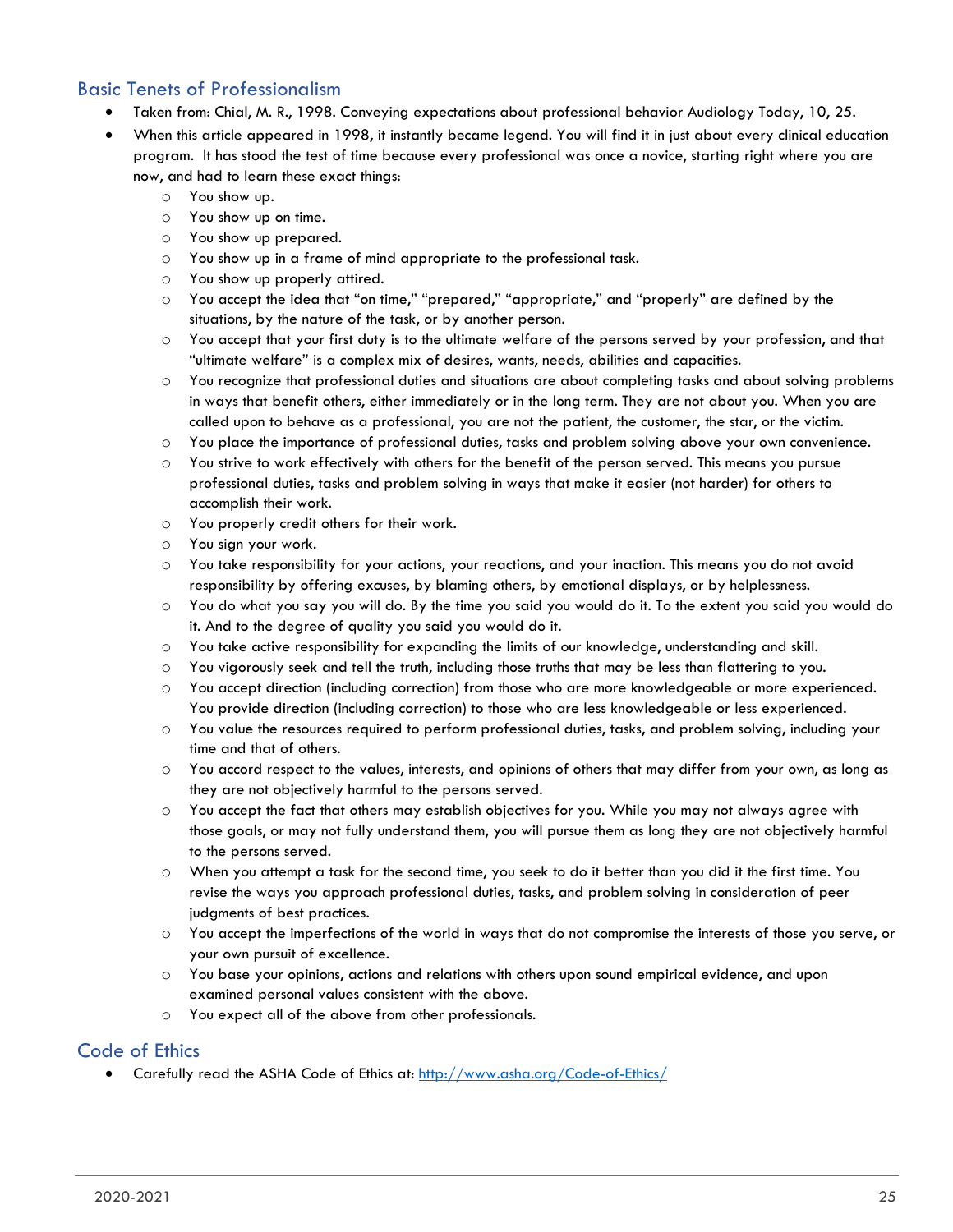# <span id="page-26-0"></span>Scope of Practice in Speech-Language Pathology

Review the ASHA Scope of Practice in Speech-Language Pathology at: [http://www.asha.org/policy/SP2016-](http://www.asha.org/policy/SP2016-00343/) [00343/](http://www.asha.org/policy/SP2016-00343/)

## <span id="page-26-1"></span>Philosophy of Clinical Supervision

- The supervisors and faculty of the Communication Disorders Program at the University of Virginia are proud of their crucial role in student training/education. Although educational backgrounds, work experiences, and interests vary among them, we are united in the philosophy of clinical supervision.
- Clinical supervision is a process in which both supervisor and supervisee are active participants in the development of an independent, autonomous professional who will be able to provide the full range of services in speech-language pathology to clients of all ages and in all clinical settings. The supervisory process encompasses three stages:
	- 1. the evaluation-feedback stage in which the supervisor generates most of the input for clinical behavior;
	- 2. the transitional stage in which there is a collaborative problem-solving approach to analyzing and modifying clinician behavior; and
	- 3. the self-supervision stage in which the supervisee effectively manages his/her own clinical behavior, using the supervisor and other resources in a consultative manner.
- At every stage of supervision, the relationship between supervisor and supervisee should be a positive, constructive experience for both participants, and there should be open communication about the nature of the relationship. When a supervisee has multiple clinical assignments, there may be involvement at more than one stage at any given time. However, by the end of the clinical training program, a supervisee should be functioning predominantly at the self-supervision stage.
- Clinical supervision maintains a commitment to high standards, with emphasis on responsibility to clients. To achieve these standards, there should be a close working relationship between clinical and academic segments of the training program and compliance with policies set forth by the ASHA's CAA and principles of the ASHA Code of Ethics.

## <span id="page-26-2"></span>Clinical Supervision

• Each student major in the Communication Disorders Program is assigned to an Academic Advisor who assists in planning a program of studies that will fulfill departmental requirements for graduation. Clinical advising is the responsibility of the supervisors and the Clinical Services Committee. The student retains the same Academic Advisor throughout the period of graduate training, but the supervisor will change throughout the course of study. A student may also have more than one supervisor at one time depending on clinical assignment/site(s).

## <span id="page-26-3"></span>Evaluation of Associate Clinicians and Clinic Grades

• Students participating in clinical practicum will be given a midterm evaluation and final grade using the Student Evaluation form through Calipso. Students must earn a B- or better in clinical courses for a passing grade. Assessment methods are outlined below:

#### <span id="page-26-4"></span>Clinical Practicum Assessment

- Student performance is tracked following each clinical intervention session and assessment/evaluation in which the student participates during the course of the semester. The documents used for intervention and diagnostic feedback are completed and provided by your primary Supervisor. Verbal feedback may also be provided.
- In addition, formal evaluations of the associate clinician's clinical skills will occur twice during the semester (to coincide with mid-terms and finals). These evaluations will be completed by your primary supervisor and will be finalized using Calipso. Evaluation of student performance is based on students achieving the minimum performance objectives outlined in the Graduate Student Handbook and the following category ratings which are tied to ASHA Performance Objectives within the Calipso system (see below). These ratings correspond to the standard UVA grading scale (see below). Should there be the Inability to Demonstrate Essential Skills for a Career as an SLP, a policy is in place and this policy can be referenced in the Graduate Student Handbook as well as the Clinical Practicum Syllabus.
- Ratings are made to evaluate clinician's mastery of the performance objectives for the current semester and their current caseload.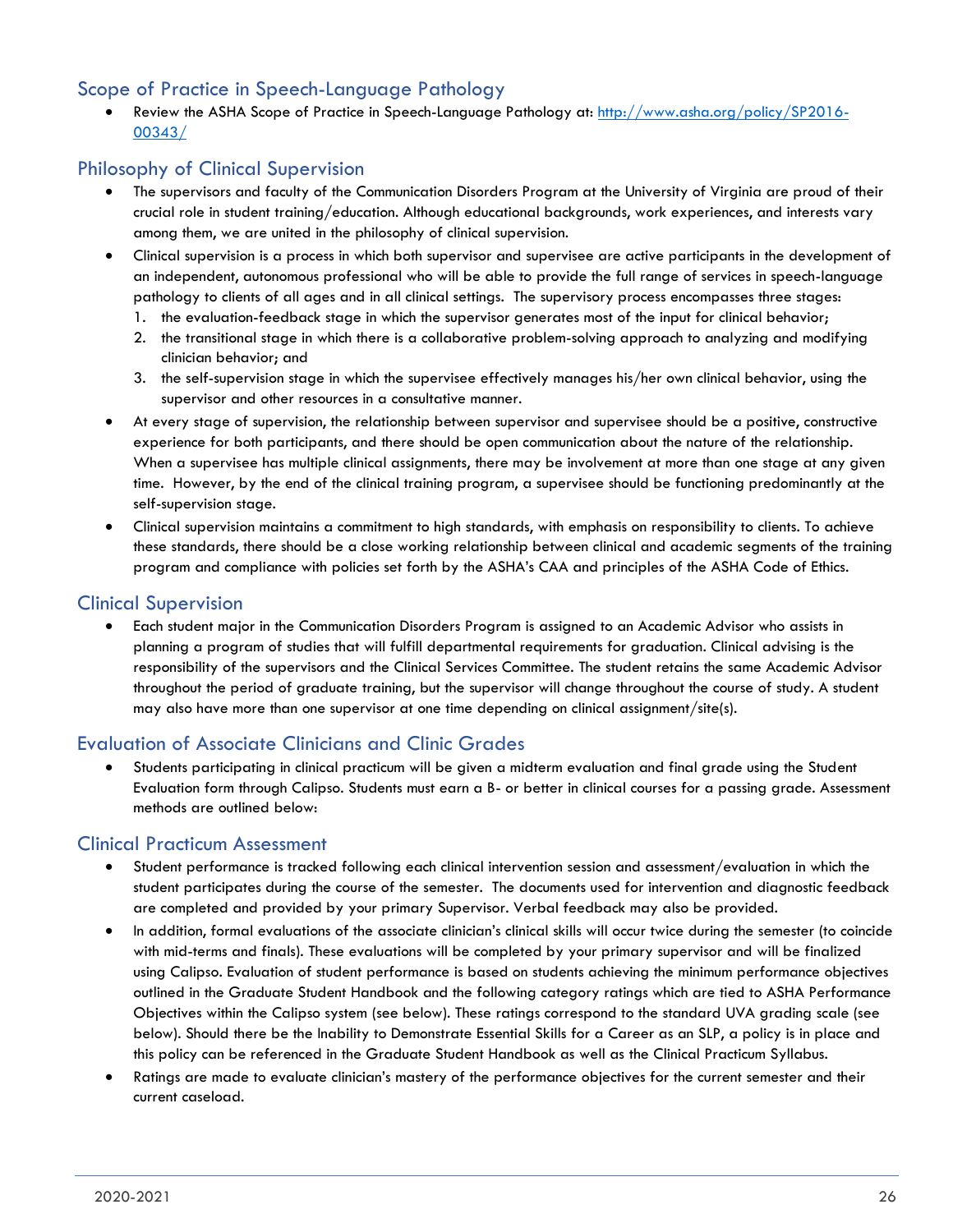#### **Calipso Performance Rating Scale**

- 1= Not Evident: Expected level of competency with current caseload is not evident for current semester.
- 2= Emerging: Expected level of competency with current caseload is emerging for current semester.
- 3= Inconsistent: Expected level of competency with current caseload is inconsistent for current semester.
- 4= Present: Expected level of competency with current caseload is present but requires refinement for current semester.
- 5= Well-developed: Expected level of competency with current caseload is well developed and consistently applied for current semester.
- 6= Independent: Expected level of competency with current caseload is independently applied for current semester.

#### <span id="page-27-0"></span>Performance Objectives Associated with the Clinical Practicum

*Evaluation Skills*:

- 1. Conducts screening and prevention procedures (std IV-D, std V-B, 1a)
- 2. Collects case history information and integrates information from clients/patients and/or relevant others (std V-B, 1b)
- 3. Selects appropriate evaluation instruments/procedures (std V-B, 1c)
- 4. Administers and scores diagnostic tests correctly (std V-B, 1c)
- 5. Adapts evaluation procedures to meet client/patient needs (std V-B, 1d)
- 6. Possesses knowledge of etiologies and characteristics for each communication and swallowing disorder (std IV-C)
- 7. Interprets, integrates, and synthesizes test results, history, and other behavioral observations to develop diagnoses (std V-B, 1e)
- 8. Makes appropriate recommendations for intervention (std V-B, 1e)
- 9. Completes administrative and reporting functions necessary to support evaluation (std V-B, 1f)
- 10. Refers clients/patients for appropriate services (std V-B, 1g)

#### *Treatment Skills:*

- 1. Develops setting-appropriate intervention plans with measurable and achievable goals. Collaborates with clients/patients and relevant others in the planning process (std V-B, 2a, std 3.1.1B)
- 2. Implements intervention plans (involves clients/patients and relevant others in the intervention process) (std V-B, 2b, std 3.1.1B)
- 3. Selects or develops and uses appropriate materials/instrumentation (std V-B, 2c)
- 4. Sequences tasks to meet objectives
- 5. Provides appropriate introduction/explanation of tasks
- 6. Measures and evaluates clients'/patients' performance and progress (std V-B, 2d)
- 7. Uses appropriate models, prompts or cues. Allows time for patient response.
- 8. Modifies intervention plans, strategies, materials, or instrumentation to meet individual client/patient needs (std V-B, 2e)
- 9. Completes administrative and reporting functions necessary to support intervention (std V-B, 2f)
- 10. Identifies and refers patients for services as appropriate (std V-B, 2g)

#### *Professional Practice, Interaction, and Personal Qualities*

- 1. Demonstrates knowledge of and interdependence of communication and swallowing processes (std IV-B, std 3.1.6B)
- 2. Uses clinical reasoning and demonstrates knowledge of and ability to integrate research principles into evidencebased clinical practice (std IV-F, std 3.1.1B)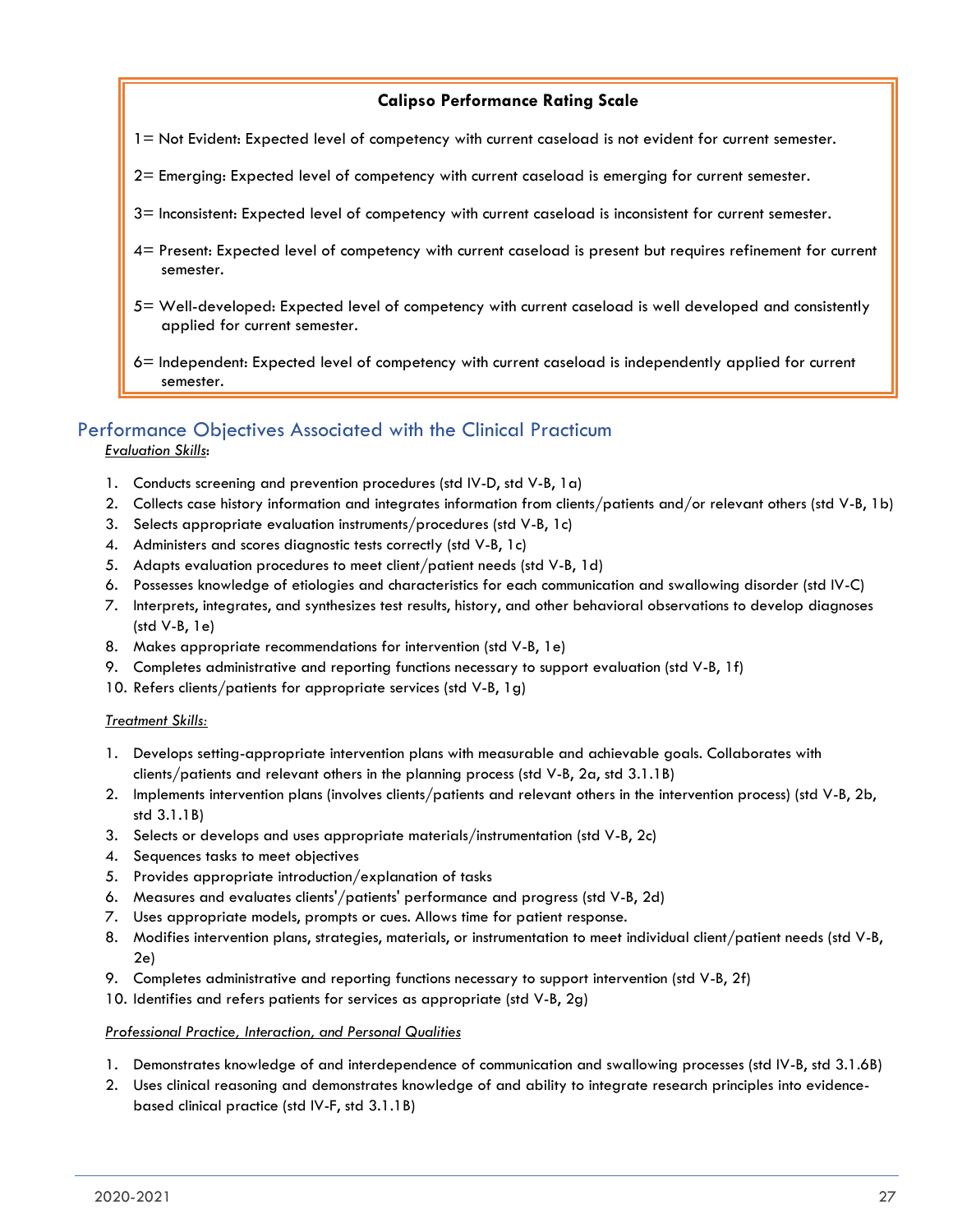- 3. Adheres to federal, state, and institutional regulations and demonstrates knowledge of contemporary professional issues and advocacy (includes trends in best professional practices, privacy policies, models of delivery, and reimbursement procedures/fiduciary responsibilities) (std IV-G, std 3.1.1B, 3.1.6B, 3.8B)
- 4. Communicates effectively, recognizing the needs, values, preferred mode of communication, and cultural/linguistic background of the patient, family, caregiver, and relevant others (std V-B, 3a, std 3.1.1B)
- 5. Establishes rapport and shows care, compassion, and appropriate empathy during interactions with clients/patients and relevant others (std 3.1.1B)
- 6. Uses appropriate rate, pitch, and volume when interacting with patients or others
- 7. Provides counseling regarding communication and swallowing disorders to clients/patients, family, caregivers, and relevant others (std V-B, 3c, std 3.1.6B)
- 8. Collaborates with other professionals in case management (std V-B, 3b, std 3.1.1B, 3.1.6B)
- 9. Displays effective oral communication with patient, family, or other professionals (std V-A, std 3.1.1B)
- 10. Displays effective written communication for all professional correspondence (std V-A, std 3.1.1B)
- 11. Adheres to the ASHA Code of Ethics and Scope of Practice documents and conducts him or herself in a professional, ethical manner (std IV-E, V-B, 3d, std 3.1.1B, 3.1.6B)
- 12. Demonstrates professionalism (std 3.1.1B, 3.1.6B)
- 13. Demonstrates openness and responsiveness to clinical supervision and suggestions
- 14. Personal appearance is professional and appropriate for the clinical setting
- 15. Displays organization and preparedness for all clinical sessions

\*\*And other ASHA performance objectives not listed as determined to be appropriate by your Supervisor.

## <span id="page-28-0"></span>Excused Absences/Leave Requests

- Because all clinical experiences take place in operational facilities, it is necessary to track when clinicians are unavailable for clinical assignments. The submission of leave requests prior to planned absences is standard practice in all professional settings.
- Every clinician is awarded 5 days of excused leave at the beginning of each academic year (opening of clinic in the fall to closing of clinic in the summer). The leave request must be submitted as far in advance as possible, but a minimum of 2 weeks is required for known absences.
- Associate clinicians are expected to submit a leave request for any time they will
	- o miss a client assignment,
	- o be unavailable for PRN coverage,
	- o or miss a scheduled group meeting (Practicum Seminar class or an SJC All Hands Meeting).
- Submitting Leave Requests applies to (a) all Associate Clinicians (b) in all clinical assignments (c) and all business days (Monday through Friday, 8-5 and weekends as applicable).
- Leave Requests must be approved by both the Clinical Services Committee and the offsite supervisor, if applicable. A copy of the Leave Request on Canvas in the SLP Resources page.
- Leave Requests apply only to the clinic and clinical responsibilities. Academic classes (outside of Clinic Practicum Seminar class on Friday mornings) are not impacted by this policy. You must discuss missing class or class work with your academic instructors.
- Regularly scheduled appointments, such as medical or dental checkups, should ideally be made on days that you do not have clinical responsibilities or during regularly scheduled breaks such as the winter holidays, or spring or summer breaks.
- If you have ongoing obligations (such as medical procedures) that interfere with clinic, see your Supervisor for discussion.
- The following are examples of events that DO count towards your 5 awarded days:
	- o Personal vacation plans (weddings, travel, family reunions, etc.)
	- o Forgetting a previously scheduled clinical obligation (the leave request must be submitted after the fact)
	- o Non-emergency medical or dental appointments
	- The following are examples of events that DO NOT count towards your 5 awarded days:
		- o Attendance at professional conferences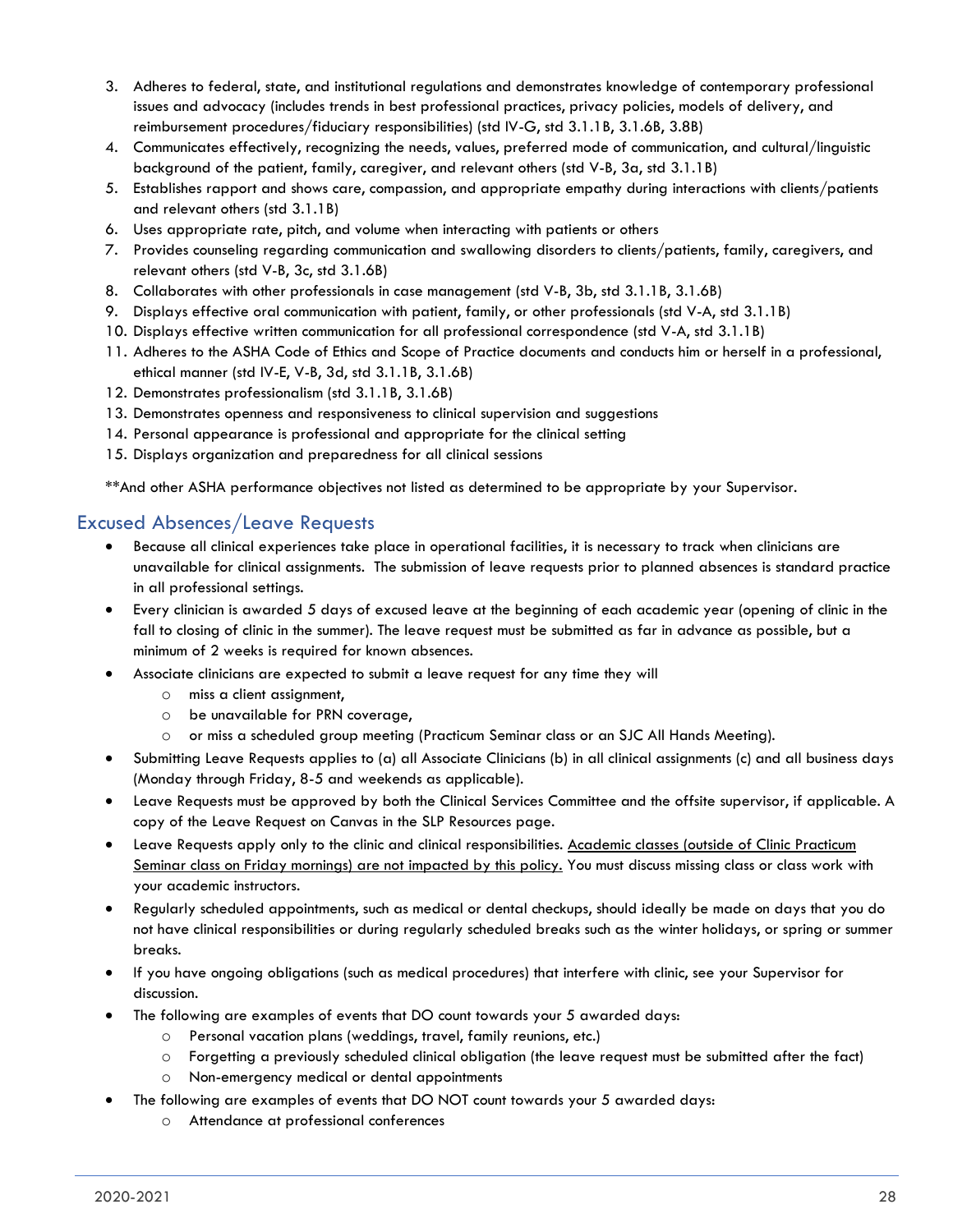- o Acute illness or injury (e.g. requiring immediate medical care)
- o Death in the immediate family (parents, siblings, grandparents)
- Each excused absence is considered on a case-by-case basis.
- Submitting Leave Requests
	- o A request must be made for **both** SJC and offsite placements.
	- o If you need to request time away from your clinical assignment, you must submit an **electronic Leave Request** form through the SLP Clinic Resources Canvas site (for SJC), the CSD Off-Grounds Placements Canvas site, or your school/adult placement coordinator (Dr. Hilton or Dr. Robey).
	- o The Leave Request will be considered by the Clinical Services Committee (CSC) at the next meeting. Please note that this committee generally meets every other week so please plan accordingly.
		- If your leave request is approved by CSC, you will see a "Complete" grade in Canvas.
		- If your leave request is not approved, you will see it marked as "Incomplete" in Canvas. You will also be emailed.
	- o For Leave Requests during your off-site placements, make sure to discuss the leave policies for the facility with your supervisor upon starting each placement. Please have your current offsite supervisor approve the leave request first and then submit it to your school/adult placement coordinator (Dr. Hilton or Dr. Robey) for final approval. You must have CSC approval prior to taking the day off.
- Arranging Coverage of Clinical Assignments
	- o Work with your Supervisor to arrange coverage for any clinical assignments.
- In case of illness, the Associate Clinician must contact the supervisor at the earliest possible time to arrange coverage, rescheduling, or cancellation. The very last option is cancellation. Only a supervisor may cancel a session.
- In case of a death in the immediate family (parents, siblings, grandparents), the Associate Clinician must notify the supervisor and Ms. Rehm for SJC, or your school/adult placement coordinator (Dr. Hilton or Dr. Robey) immediately if you are planning on leaving to be with family or attend the funeral.

# <span id="page-29-0"></span>Clinical Contact Clock Hours

ASHA requires that the applicant for certification in speech-language pathology must complete a minimum of 400 clock hours of supervised clinical experience in the practice of speech- language pathology. Twenty-five hours must be spent in clinical observation, and 375 hours must be spent in direct client contact working with clients representing the broad spectrum of ages, backgrounds, and communication disorders. "Working" with these clients entails screenings, assessments, treatments, as well as counseling sessions centering on rehabilitation and prevention. The initial portion of the 375 clock hours come from working in the SJC where we establish core clinical competencies that make you eligible for assignments in clinical externships and a final clinical internship.

## <span id="page-29-1"></span>Observation Hours

- Observation hours generally precede direct contact with clients/patients. The observation and direct client/patient contact hours must be within the scope of practice of speech-language pathology.
- For certification purposes, observation experiences must be under the direction of a qualified supervisor who holds current ASHA certification in the appropriate practice area. The applicant must maintain documentation of time spent in supervised observation, verified by the Program.
- If a student has completed the 25 hours of clinical observation prior to coming to UVA.,
	- $\circ$  the student must present the signed copies documenting the experiences as indicated on the "IncomingSLP" Canvas site. These documents **must** have the ASHA number and signature of the supervising SLP.
	- o Once uploaded to the Canvas site, students must record the 25 observation hours in Calipso and submit to the SJC Director of Clinical Training and Services for approval. These observation hours are required for ASHA certification.
- If a student has not completed the 25 hours of clinical observation prior to coming UVA,
	- o The students will obtain observation hours at UVA and must record the hours each week using the online documentation system Calipso. These observation hours are submitted to the Supervisor of record for the client observed.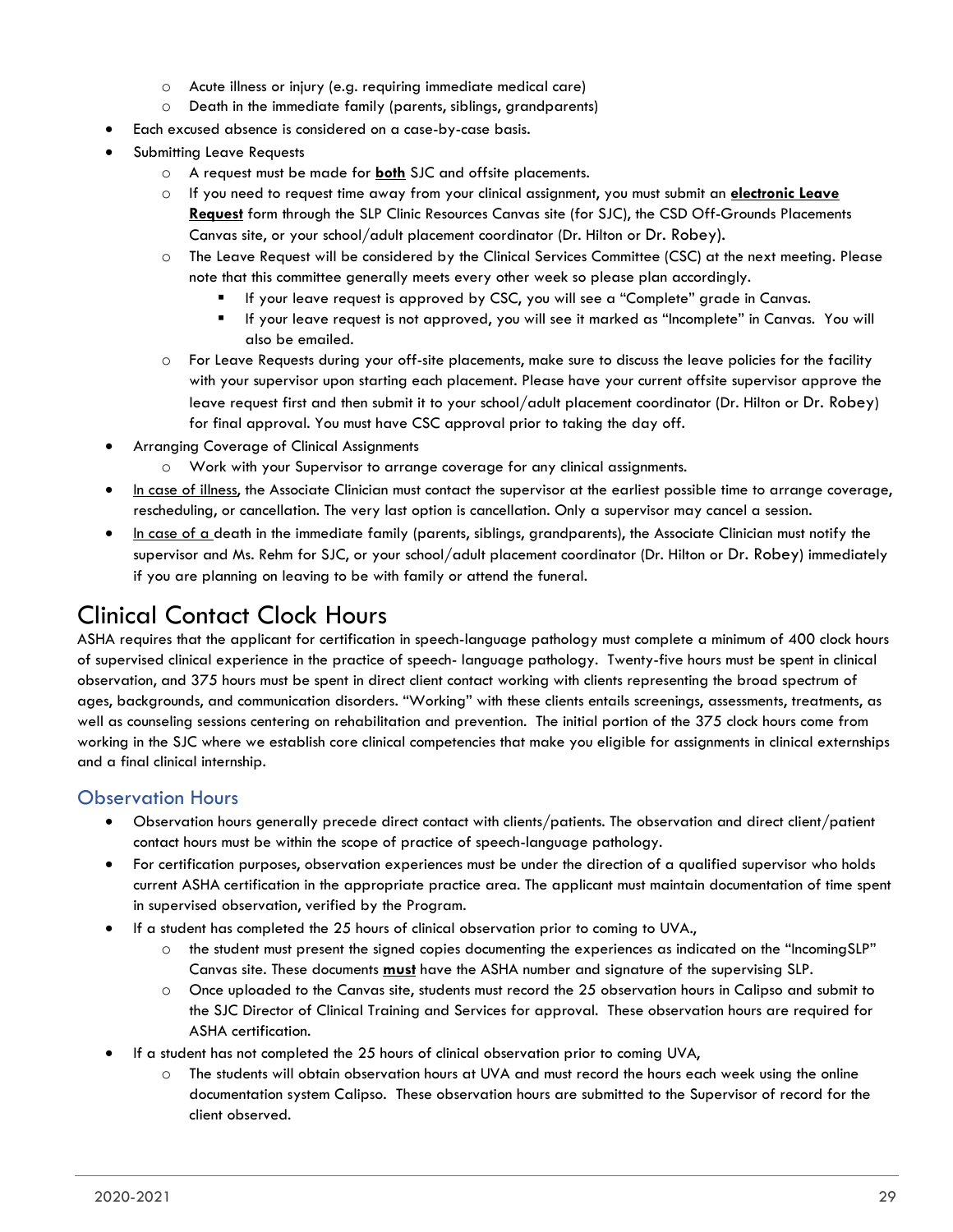## <span id="page-30-0"></span>Direct Clinical Contact Hours

- The 375 hours of direct client contact should be distributed with clients across the lifespan and across the scope of practice in speech-language pathology. Our students typically graduate having accrued more client contact hours than the minimum required by ASHA.
- Students are assigned practicum only after they have acquired a sufficient knowledge base to qualify for such experiences. Only direct contact with the client or the client's family in assessment, management, and/or counseling can be counted toward practicum. Although several students may observe a clinical session at one time, clinical practicum hours should be assigned only to the student who provides direct services to the client or client's family. Typically, only one student should be working with a given client. In rare circumstances, it is possible for several students working as a team to receive credit for the same session depending on the specific responsibilities each student is assigned. For example, in a diagnostic session, students may receive credit for the time each student spent in providing the service. However, if one student works with the client for 30 minutes and another student works with the client for the next 45 minutes, each student receives credit for the time he/she actually provided services – that is, 30 and 45 minutes, not 75 minutes. The student must maintain documentation of time spent in supervised practicum, verified by the Program.

## <span id="page-30-1"></span>What to Count as Clinical Clock Hours

From: Hegde and Davis, Clinical Methods and Practicum in Speech-Language Pathology, 4th ed.; Thomson Delmar Learning, 2005, p. 31-33.

Sometimes there is confusion on what types of activities can be counted as clinical clock hours and what category the clock hours should be counted under. Use the following guidelines in recording your clock hours.

- 1. *Count clock hours earned in conjunction with a class assignment and during clinical practicum.* For example, if as part of a class assignment in a course on aphasia, you are required to evaluate a client with aphasia, you may earn diagnostic clock hours even when not enrolled in clinical practicum. However, to earn those hours, your practicum assignment must be pre-approved and you must be supervised by an individual who holds a CCC in speech-language pathology.
- 2. *Count clock hours spent on screening and assessments of communication and swallowing disorders.* Typically, the Associate Clinician may screen individuals at local preschools, area public and private schools, health fairs, and the university clinic. Speech, language, and swallowing screenings may be performed at facilities serving the elderly. Evaluations will likely be part of your experience at any clinical site. Evaluation hours may be earned while you are enrolled in a section of the clinic designated solely for diagnostics. Formal re-evaluations may also be counted. For example, you also may acquire diagnostic hours as part of the assessment of your clients at the beginning of a treatment period. Re-administering specific tests or other assessment procedures at the end of treatment to document the status of the client also may be counted as evaluation hours. However, administering probes during the treatment period should not be counted as evaluation hours. Time spent administering probes should be counted with treatment hours.
- 3. *Count clock hours spent counseling or training family members.* Such counseling, of course, is closely related to the swallowing or communicative disorder of the client. For example, providing treatment for a client with a diagnosis of aphasia might include not only direct language intervention with a client, but also sharing information with the client's family. It might be necessary for you to explain to the family members what aphasia means and how they can help the client regain some of the lost communicative behaviors. Or, your articulation treatment for a preschool child might include a home training program. In that case, you need to train the parents to ensure that they are able to carry out the home assignments.
- 4. *Count clock hours spent in obtaining or giving assessment and treatment information.* You can count the time you spend taking a case history and interviewing the client or the client's family, or both. You can also count the time you spend discussing your diagnosis and recommendations with the client or client's family.
- 5. *Count clock hours spent during the treatment and evaluation of a variety of disorders.* You will work with clients of varying ages who exhibit different communicative and swallowing disorders. In your adult practicum site you will gain experience in evaluating and treating swallowing disorders. You will also evaluate and treat clients with such disorders as aphasia, dysarthria, and other neurological disorders. Working with school-age clients, you will evaluate and treat disorders of fluency, articulation, hearing, voice, and language. You may work with infants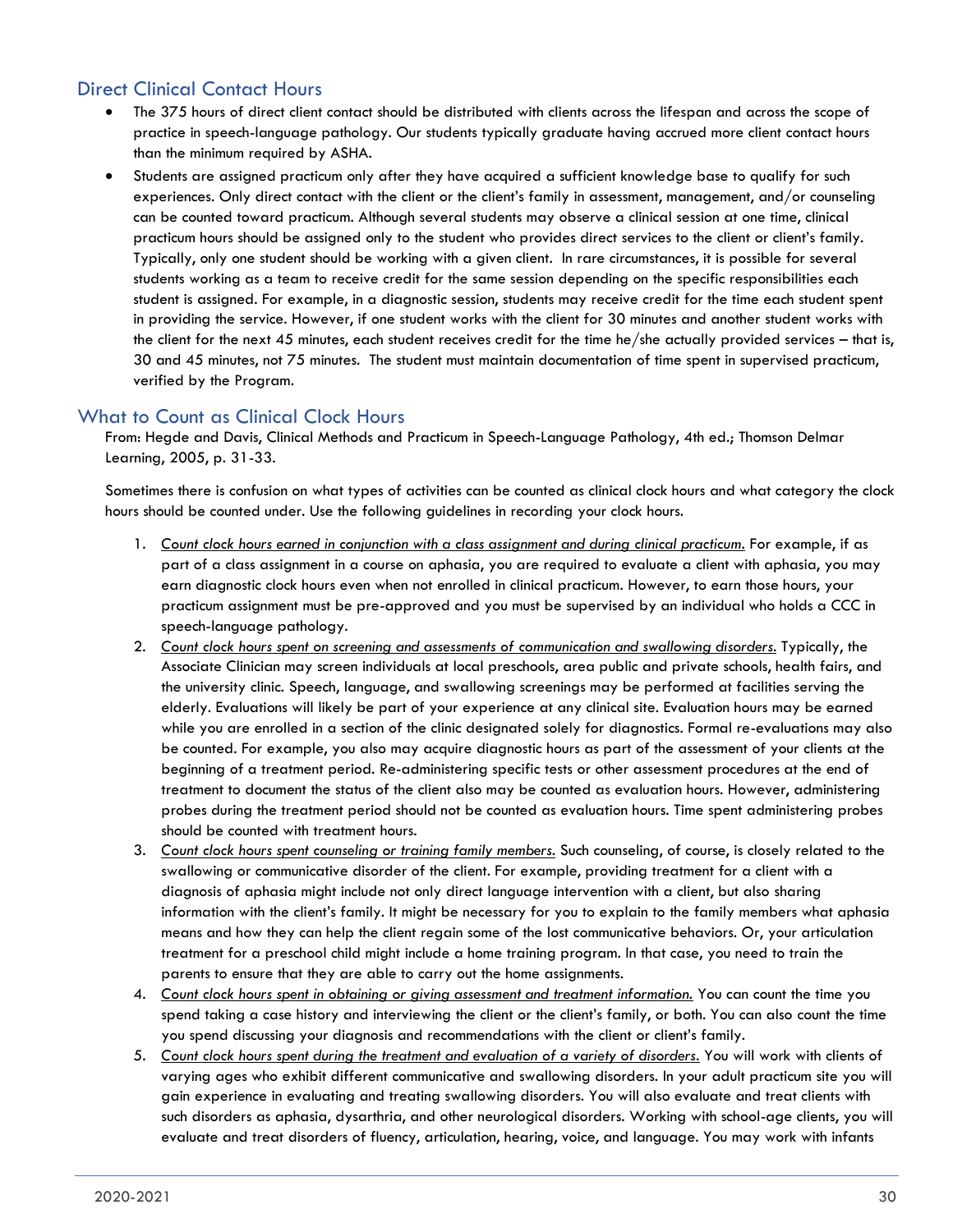and toddlers who have speech, language, hearing, or swallowing and feeding problems secondary to genetic syndromes or other risk factors. Each site will offer different learning opportunities, so learn as much as you can at each site.

- 6. *Count time spent on certain clinically related activities.* These include activities performed to prevent communicative disorders or to develop, maintain, or maximize communication skills. For example, in certain settings the team of professionals providing rehabilitation services for a client may meet to discuss the client's treatment, progress, prognosis for further gains, and recommendations for future treatment. Also, you may be in a setting where you will train certain staff members to communicate more effectively with your client and to assist your client in communicating more effectively with the staff.
- 7. *Do not count preparation time as clinical clock hours.* Although you will spend much time in gathering materials or ideas, writing reports and lesson plans, scoring tests, or transcribing language samples, you cannot count clock hours spent on these activities.
- 8. *Remember that most clinical practicum clock hours are earned for direct client contact time only.* Your supervisor will answer any questions you have regarding how to count, record, or report your clinical hours.

# <span id="page-31-0"></span>Weekly Report of Contact Hours for ASHA Certification

- Calipso is an online clinic documentation system used to track clinical experiences during your program at UVA. This system is the basis for certifying that you have accumulated sufficient clinical hours to satisfy requirements for UVA graduation and ASHA certification.
- Log on to Calipso weekly and record the hours you earned for that week. Specific procedures will be reviewed during the weekly Practicum Seminar. Once you have entered your hours, an email is automatically generated and sent to the Supervisor you designated. The Supervisor will then go into the system and approve the hours.
- Please record your hours by Friday by 5:00 PM. Failure to register hours on Calipso according to prescribed timelines may result in hours not being counted. Program faculty need current information on accumulated hours to manage all clinical assignments.
- The number of direct clinical clock hours should be entered in the appropriate columns. If less than one hour was accrued, the exact number of minutes should be entered. In the comments section, please provide the client code for the hours you are submitting. If you have acquired supervised undergraduate hours, provide the supporting documentation to the SJC Director of Clinical Training and Services.

## <span id="page-31-1"></span>Final Summary Report of Contact Hours for ASHA Certification in SLP

• The final report of all clinical hours is available through Calipso at any point in the program (for you to monitor), and for one year following graduation.

# <span id="page-31-2"></span>On-Site Practicum in the Sheila C. Johnson Center for Human Services

## <span id="page-31-3"></span>Clinical Supervisors

| Jane C. Hilton, Ph.D., CCC-SLP   | Speech-Language Pathology | <b>Clinical Associate Professor</b> |
|----------------------------------|---------------------------|-------------------------------------|
| Claire Barbao, M.A., CCC-SLP     | Speech-Language Pathology | <b>Clinical Supervisor</b>          |
| Rebecca Rehm, M.S., CCC-SLP      | Speech-Language Pathology | <b>Clinical Supervisor</b>          |
| Kristin C. Roush, Ph.D., CCC-AUD | Audiology                 | <b>Clinical Assistant Professor</b> |
| Jaimee Traub, M.S., CCC-SLP      | Speech-Language Pathology | <b>Clinical Supervisor</b>          |

- Ms. Traub serves as our SJC Director of Clinical Training and Services.
- Dr. Robey serves as our School Placement Coordinator.
- Dr. Hilton serves as our Adult Placement Coordinator.
- From time to time, students may also be supervised by academic faculty members holding the SLP-CCC credential.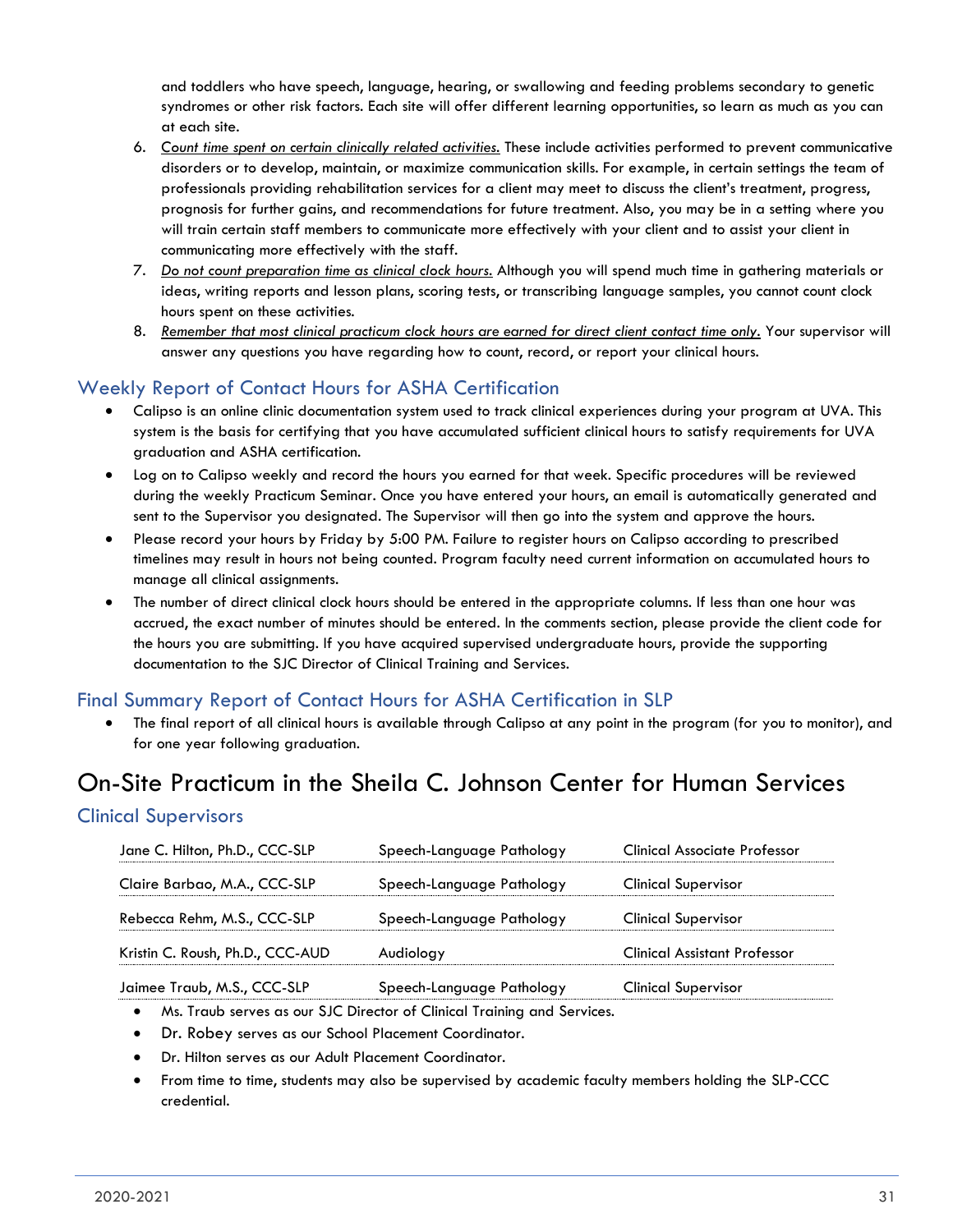## <span id="page-32-0"></span>SJC Hours and Clinical Appointments

- The SJC is open Monday through Friday from 8:00 a.m. to 5:00 p.m. In order to assure appropriate delivery of clinical services to our clients and appropriate education for our students, students are expected to be available for clinic assignments Monday through Friday.
- Clinical assignments are made by the Director of Clinical Training and Services, in collaboration with Clinical Supervisors. Initial clinical assignments are made based on a combination of Associate Clinician schedules, supervisor schedules, coursework completion and individual training needs. Opportunities for Associate Clinicians to make choices in adding new clinical assignments based on areas of interest are presented mid-semester, only after initial assignments have been made.
- The minimum unit of service is 25 minutes. All sessions begin on the hour or on the half-hour.
- All Associate Clinicians are expected to remain available through the last scheduled day of clinic. Because the clinic is open 12-months/year, clinical experiences are available between semesters on a voluntary basis. Clinic dates are posted on Canvas.
- Clinical assignments are subject to change throughout the semester. The Director of Clinical Services and Training must approve all changes.
- The supervisor is responsible for ensuring appropriate cancellation and re-scheduling of appointment, if necessary.

## <span id="page-32-1"></span>Clinic Operations

The following section applies to activities at the SJC:

- Supervisors and/or Associate Clinicians are responsible for obtaining signature from parents/guardians on the HIPPA forms, Release of Information forms, and Consent Form (see the next page) for treatment, observation, and recording when services are initiated. Please refer to the consent forms before recording sessions.
- All information pertaining to a client should be given to the front office staff for scanning and placement in the client's permanent electronic file immediately upon its receipt: evaluation and progress reports; correspondence to and from clients and/or their families and other professionals; pre-evaluation information (e.g., referral information, test results from other agencies, completed case history forms); test forms and any other materials containing identifying information.
- Clinical faculty mailboxes are located in SJC Room 033 for students to leave messages.
- Students needing supplies for clinic should discuss the need with their supervisor. General office and/or cleaning supplies can be obtained from the front desk.
- At the end of each session, the Associate Clinician is responsible for assuring that all furniture in the room is returned to the appropriate location and that the quality improvement tracker has been initialed and completed on the wall.
- All questions pertaining to client fees should be directed to the supervisor.
- All students have access to the clinic scheduling and electronic medical records program upon completion of the necessary HIPAA and technology training requirements.
- Students are alerted to diagnostic and therapy assignments, as well as client cancellations, through e-mail. Students should check email several times each day.

## <span id="page-32-2"></span>PRN Coverage

- Each Associate Clinician is assigned blocks of time when they are expected to be available during clinic hours to provide services on short notice. This may be necessary when a colleague becomes ill and is unable to provide clinical services. The PRN schedule is released each Fall.
- During your PRN assignment, you are expected to be available to cover a session on short notice. You must be reachable by email and phone. You do not need to stay in the clinic.
- <span id="page-32-3"></span>If you must be away during the time you are assigned PRN coverage, you will need to complete an electronic Leave Request Form and email it to Ms. Rehm. See the specific leave request information below.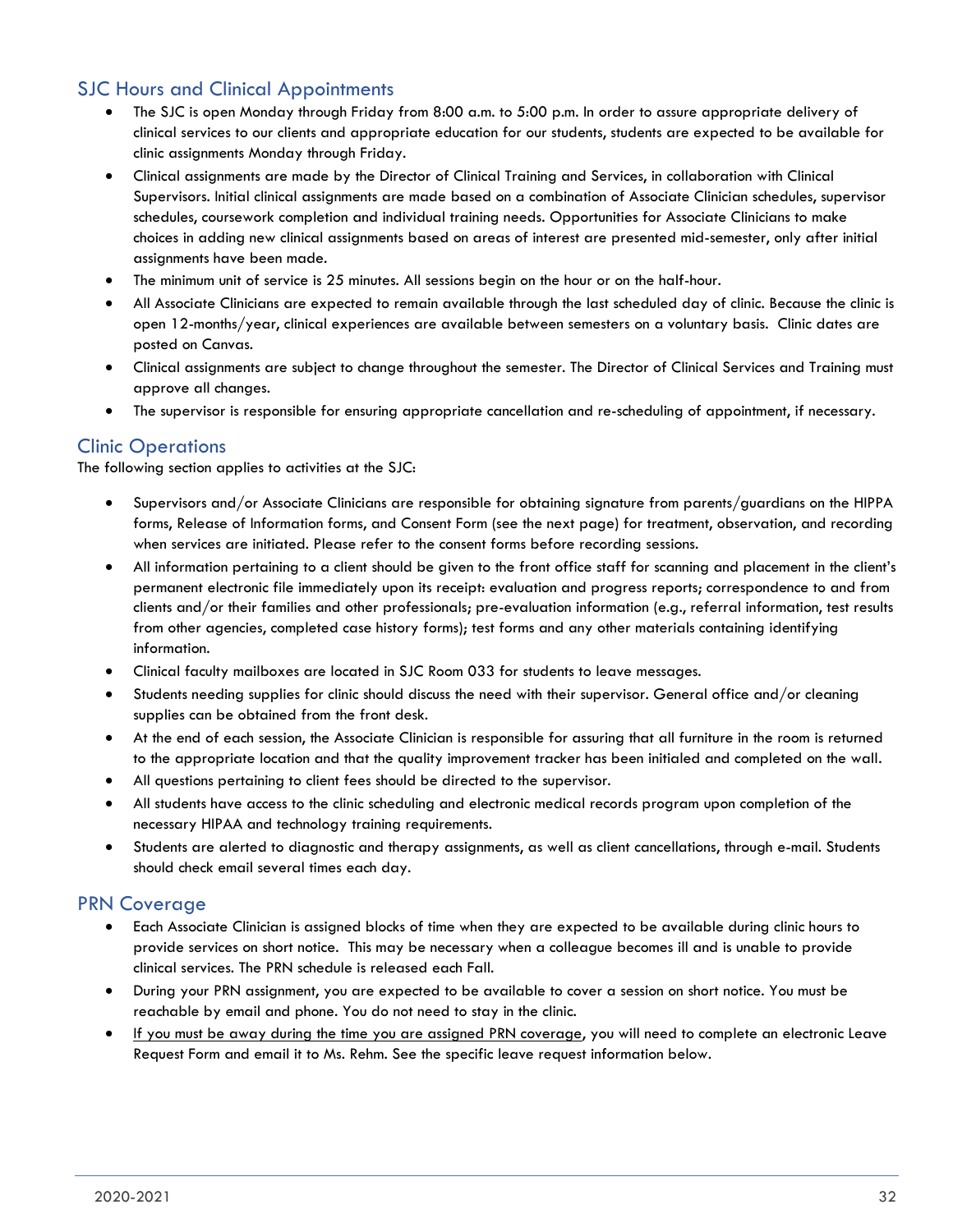# Dress Code for Clinical Practice

#### 1. Reason for Policy

Dress code and grooming standards are imperative in presenting a professional appearance. The SJC dress code has been updated to be inclusive of all clinical training programs and individuals working in the clinic. Expectations have been adjusted to be more flexible in scope and procedure.

2. Policy Statement

All SJC faculty, staff, and students are expected to dress in attire that presents a clean, professional appearance at all times when in the clinical spaces. Personal hygiene and grooming must also reflect professionalism in clinical spaces. Clothing and grooming styles dictated by religion or ethnicity are exempt from this policy. Clinicians should be aware that they are visible from cameras that view from different angles and should choose clothing accordingly. It is the supervisor's decision whether to allow a student to proceed with a scheduled session/meeting when the dress code has been violated. Students should also be aware that many offsite facilities have dress codes that are more stringent/specific. It is the student's responsibility to ask the off-site supervisor to review the code with them.

#### 3. Scope

The dress code applies to all students who are currently treating clients/research subjects in the SJC or are observing client sessions.

The dress code must be followed when in visible clinical spaces to include:

- the "hard side" hallway
- the "soft side" hallway
- the front desk/client waiting room area.

Students are allowed to work in the student room without needing to be in dress code.

#### 4. Procedures

The SJC dress code includes the following guidelines:

- UVA ID badge must be worn in clear sight at all times
- Clothes must be neat and clean with the proper fit and length. This includes dresses and skirts that when measured from a seated position, are no shorter than four (4) inches from the front of the knee to the bottom hem of the dress or skirt. Clothing must be free of rips and must not be sheer or revealing in nature (e.g. no torn jeans, spaghetti straps, halters or midriff tops)
- No t-shirts with advertisements, sayings or logos
- No denim blue jeans or shorts
- No sports attire (including exercise clothing, hats, sports sandals or athletic shoes)
- Tattoos that are perceived as offensive, hostile or that diminish the effectiveness of professionalism must be covered, and not visible to staff, clients or visitors.
- Scented personal products (fragrances, cologne, and lotions) should be minimally noticeable and not a distraction to others.
- Hair, including facial hair, must not be wet and should be styled in a professional manner.

<span id="page-33-0"></span>SJC supervisors will communicate with any students who are deemed in violation of the dress code.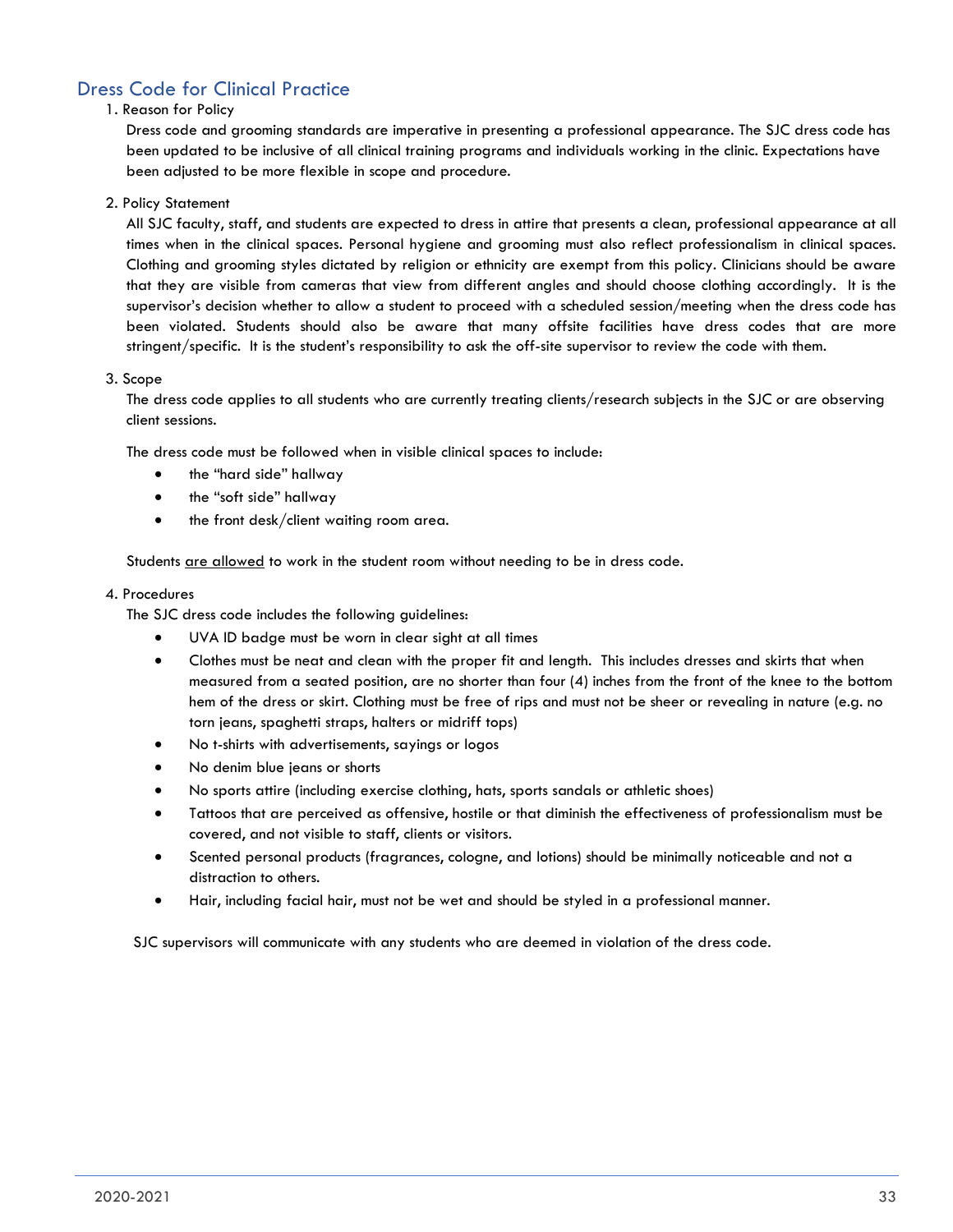# Policies & Procedures for the SJC

The SJC has a Canvas site titled "Sheila C Johnson Center New Students (2020-2021)" in which a number of clinic wide topics are covered, including:

- Mandatory Privacy and Information Security
- Emergency Preparedness
- Confidentiality Agreement Form
- HIPAA
- Mandatory Information Security Awareness Training
- All Clinic Standard Operating Procedures
- Connecting to the SJC Secure Bavaro Network, Printer access and tech problem solving
- Training videos for EMR and camera system

It is each student's responsibility to complete assignments through this Canvas site as requested by the Clinic Administrator.

# <span id="page-34-0"></span>Expectations for the SJC Clinical Practicum

*Working with your SJC Supervisor* 

- We are available for unscheduled student meetings during our weekly drop-in office hours. Office hours are posted on our doors and are on Canvas and Dr. Chrono. Please use these meetings for quick questions that will not take more than 10 minutes.
- If you are unable to attend all office hours during a given week but need to schedule a meeting, please use Dr. Chrono to set a meeting time, then e-mail the supervisor to confirm that the time is mutually convenient. Label the appointment to include your last name.
- ASHA requires that we supervise at least 25% of the total direct time you are with your client for Tx and 100% of your Dx sessions. The 25% supervision requirement is over the course of the semester; however, we strive for much more.
- Your supervisor is always happy to come into a session to model skills or offer support. Please do not hesitate to ask. There are times when your supervisor will join the session to better hear your client or to offer support in the moment.
- Medicaid and Medicare require a supervisor to be present in 100% of all sessions. Your supervisor will communicate to you if a client is billed under Medicaid or Medicare.
- You can assume your lesson plans are approved if you do not receive them back with edits. If there is an issue, we will e-mail you your edits. Please adhere to the official SJC lesson plan template, found on Canvas.
- We may not be available for questions immediately prior to your session. Please plan ahead and make an appointment to meet, should you feel the need to, prior to your session. For Monday clients, we encourage you to contact your supervisor with questions by the Thursday before your next session.

*Recording therapy and diagnostic sessions* 

- Evaluations should always be recorded via the camera system to ensure accurate data collection and behavioral observations.
- Therapy sessions can be recorded as needed but it is not a requirement.
- You may choose to record a session to review your own performance or to double check data collection.
- Your supervisor may also request that you record your session.
- Note: recording ability and guidelines may be different for sessions held over Zoom.

#### *Client cancellations/Missed sessions*

- When a client cancels or does not show up for sessions, please change the appointment status in Dr. Chrono to reflect the cancellation. Please ensure any billing charges are removed from a missed appointment.
- When the SJC is closed due to holidays, please remind your clients of the closing a week prior to the date.
- Rarely does the SJC close due to inclement weather; however, in the event this is necessary, and you have a scheduled client, contact your supervisor for instructions. SJC closes when the University closes. Refer to the UVA website for closings.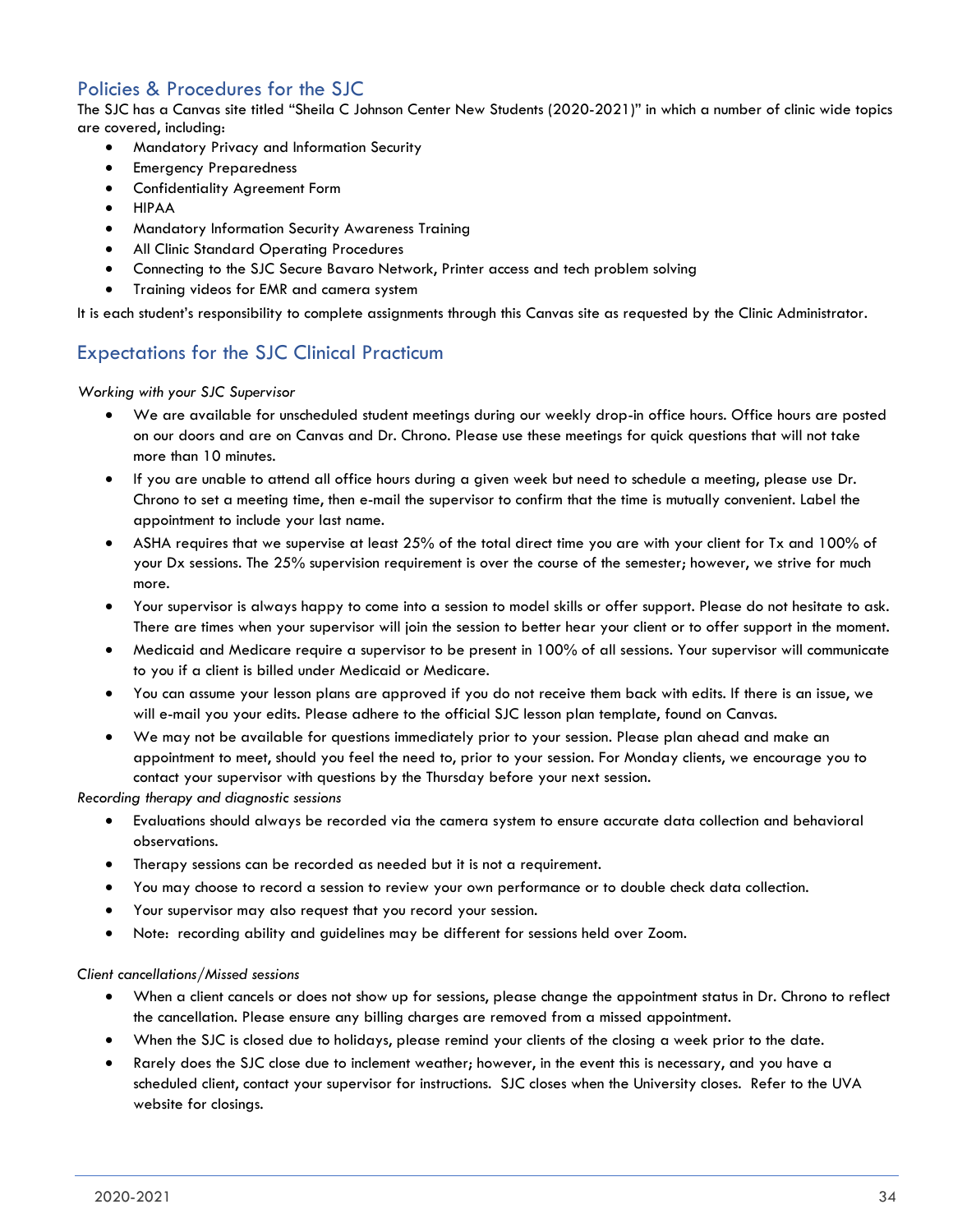*Timelines and Deadlines for SJC Clinical Practicum* 

- Provide lesson plans via email 24 hours prior to treatment sessions and 48 hours prior to diagnostic sessions (this means Thursday or Friday for Monday appointment).
- Arrive at least 15 minutes prior to your in-person treatment sessions
- Arrive at least 30 minutes prior to your in-person diagnostic sessions
- Develop a treatment plan for new clients; due to client/caregiver by the  $4<sup>th</sup>$  treatment session
- Before each session, ACs should check Dr. Chrono to monitor when the client's status has been moved from "Established Client" to "Checked In." The clinician can then be greeted in the waiting room and the session can begin.
- After each session: All ACs are expected to mark the appointment status as "Complete" in Dr. Chrono and ensure that the diagnostic codes and billing codes are appropriately entered.
- SOAP notes should be completed within the Dr. Chrono template as soon as possible, but by noon the next day at latest.
- Progress and Discharge reports, as appropriate, are sent to the family via Dr. Chrono on the final session of the semester.
- Submit Calipso hours weekly by Friday at 5pm (you can submit at any time during the week). Include the client code and session date in the Comments box.

#### *Documentation in the Clinic*

- Please proofread all documents, including punctuation and grammar, prior to turning in the first draft document.
- Include your name and credentials at the bottom of each SOAP note. Sign your evaluation reports *legibly***.**
- When submitting evaluation report drafts via email, label the document and the email subject the same, starting with the session date and your last name, the type of document (e.g. 5 4 2020 Smith evaluation report).
- Multiple edits are common in the clinic. Tx plans, Progress Reports and Evaluation Reports tend to take more time. Often, evaluation reports take three or more drafts. Remember that the number of edits required directly impacts the writing POs on the Clinical Practicum Evaluation. In SOAP notes, any edits or suggestions for wording should be consistently implemented from that point forward.
- Your supervisor will tell you when an evaluation report is approved. After your supervisor approves any document, please fill out an SLP document scanning form and attach it to the document for the chart room to scan.
- Please only use **black ink** in the clinic.
- Printing: Color printing is only permitted after receiving supervisor permission. Black and white copies should be directly related to clinic assignments (e.g. not academic or personal).

#### *How-To Guides & Additional Information for the SJC Clinical Practicum*

- There is a comprehensive "SLP Clinic Resource" Canvas site that contains a number of important training materials necessary for completion of the on-site SJC Clinical Practicum. These files include:
	- o Information on specific disorders and developmental milestones
	- o A full clinic calendar and master schedule
	- o Information on infection control and universal precautions
	- o Clinic documentation templates and example reports
	- o "How-to" guides and step-by-step procedures for treatment sessions, evaluations, and Dr. Chrono.
	- o All necessary forms for completion of clinical practice in SJC

<span id="page-35-0"></span>All students should become familiar with the contents of the "SLP Clinic Resource" Canvas site that supplements the clinical training experience.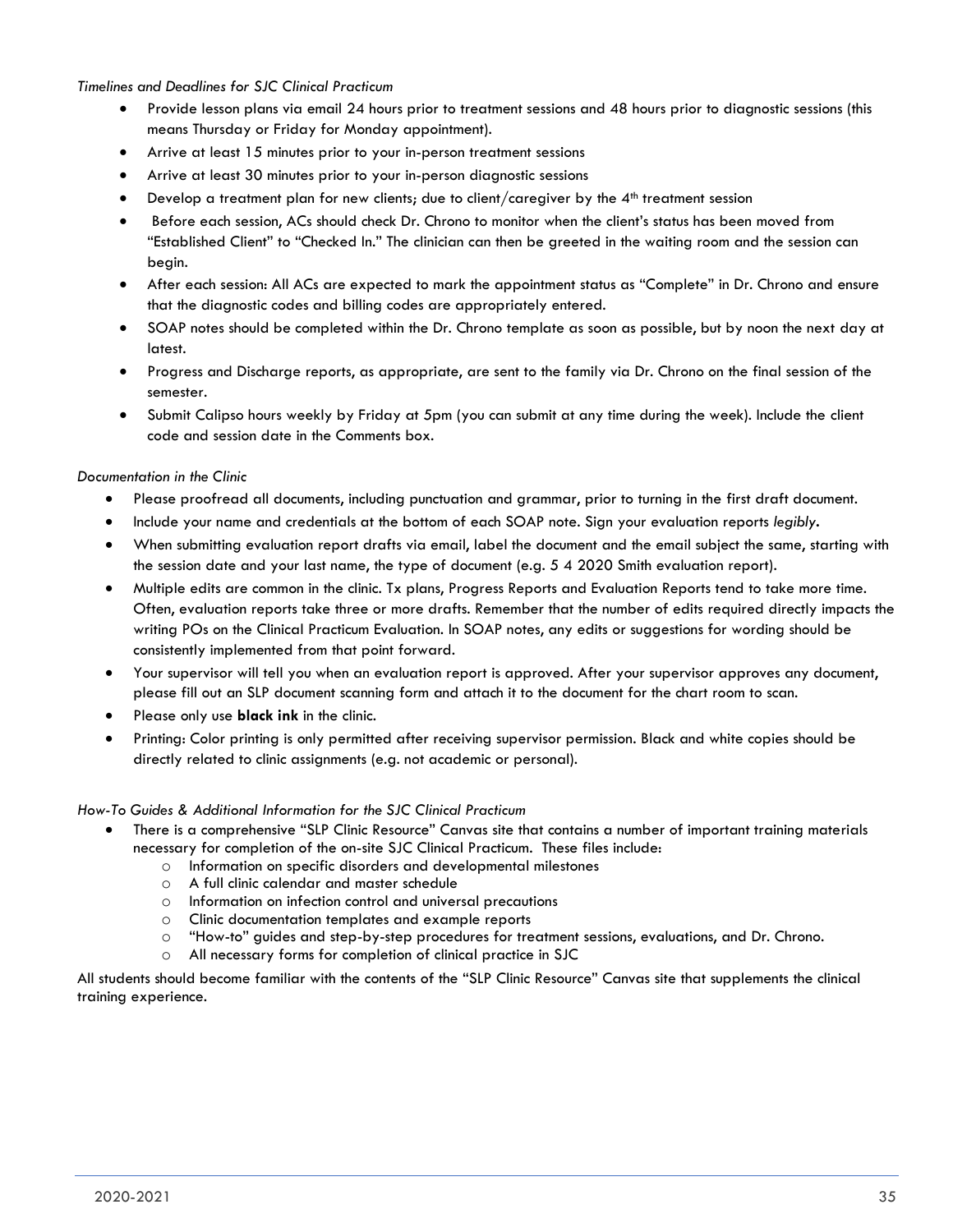# Clinical Externships and Internship Overview

## <span id="page-36-0"></span>**Introduction**

- ASHA stipulates that graduate programs must ensure all graduate students understand the various models of delivery of speech-language pathology services (e.g., hospital, private practice, education, etc.).The standards also require that students acquire the ability to integrate information pertaining to normal and abnormal human development across the life span. To fulfill these standards, students must complete placements that offer them exposure to a variety of populations, settings and supervisors.
- Clinical practicums are foundational to developing the necessary skills to become an SLP. The first experiences a student gains are in the SJC in the Curry School of Education and Human Development. Upon successful completion of these SJC supervised experiences, a student will complete two externships (one at a public school and one with adults, usually in some variation of a medical facility) and a final internship. These experiences provide practice in a variety of clinical settings with clients across the lifespan who present a variety of communication disorders spanning the breadth of our Scope of Practice. Externships and internships are essential for meeting ASHA requirements for the Certificate of Clinical Competence in Speech-Language Pathology (CCC- SLP).
- The purpose of clinical externships and internships include:
	- o Increase a student's level of experience and independence in providing clinical services. Offsite Supervisors expect students to arrive with all core clinical skills (established in SJC).
	- o Provide enriching clinical experiences across the depth and breadth of the profession.
	- o Contribute to the 400 direct clinical contact hours needed before graduation for ASHA certification.
- Dr. Jane Hilton and Dr. Randall Robey are the coordinators for both externships as well as internship placements. Mr. Ryan Mehring provides assistance in developing contractual agreements. Dr. Hilton (adult) and Dr. Robey (public school) place students for their externship and internship experiences with consultation from the Clinical Services Committee ("CSC"; composed of the SJC Director of SLP Clinical Training and Services, in consultation with Placement Coordinators).
- Communication regarding externships and internships should be emailed to Dr. Hilton (email: [jch7b@virginia.edu\)](mailto:jch7b@virginia.edu) or Dr. Robey (email: [rrr7w@virginia.edu\)](mailto:rrr7w@virginia.edu). All such emails should have Mr. Mehring (email: [rm5ee@virginia.edu\)](mailto:rm5ee@virginia.edu) copied. Please reference the placement setting and semester in question in the subject line (i.e., Externship Adult Placement Summer 2022, or Internship School Placement Spring 2022).
- Specific instructions and detailed information including timelines, due dates, etc. can be found in the CSD Off-Grounds Placements Canvas site.

## <span id="page-36-1"></span>Important Placement Considerations

- If the student affiliation agreement between the University and a facility is not finalized approximately two months prior to the projected practicum start date, the student must select an alternative site (usually a site with which we have an existing agreement). In such instances, a student's progression to degree may be impacted due to limited externship site availability, with the program of study lengthened, if the student does not choose an alternative site when asked to do so by the Placement Coordinator(s) and/or Program Director.
- The student should ensure there are several backup options. Sometimes contracts cannot be completed due to legal issues, or other factors beyond our control. Again, flexibility will be key in moving forward and successfully securing a clinical placement. Securing placements and successfully completing all required clinical training hours and performance objectives is essential for on-time completion of the degree.
- If we have secured a placement for the student who elects to decline the offer, the placement coordinator must continue to complete all other students' placements prior to directing time and resources to locating an different placement for the student who elected to decline a placement offer. Please be aware that we cannot guarantee locating additional placements willing to accept students. Consequently, when a student elects to decline a placement offer, the possibility exists that their program of study might be lengthened. This would negatively impact the expected graduation date.
- Students complete all academic coursework before beginning an internship. Final internships are generally completed outside our local area. It might be possible to compete an Internship in the local area when there are extenuating circumstances, but because of the very limited placement options locally, we strongly encourage students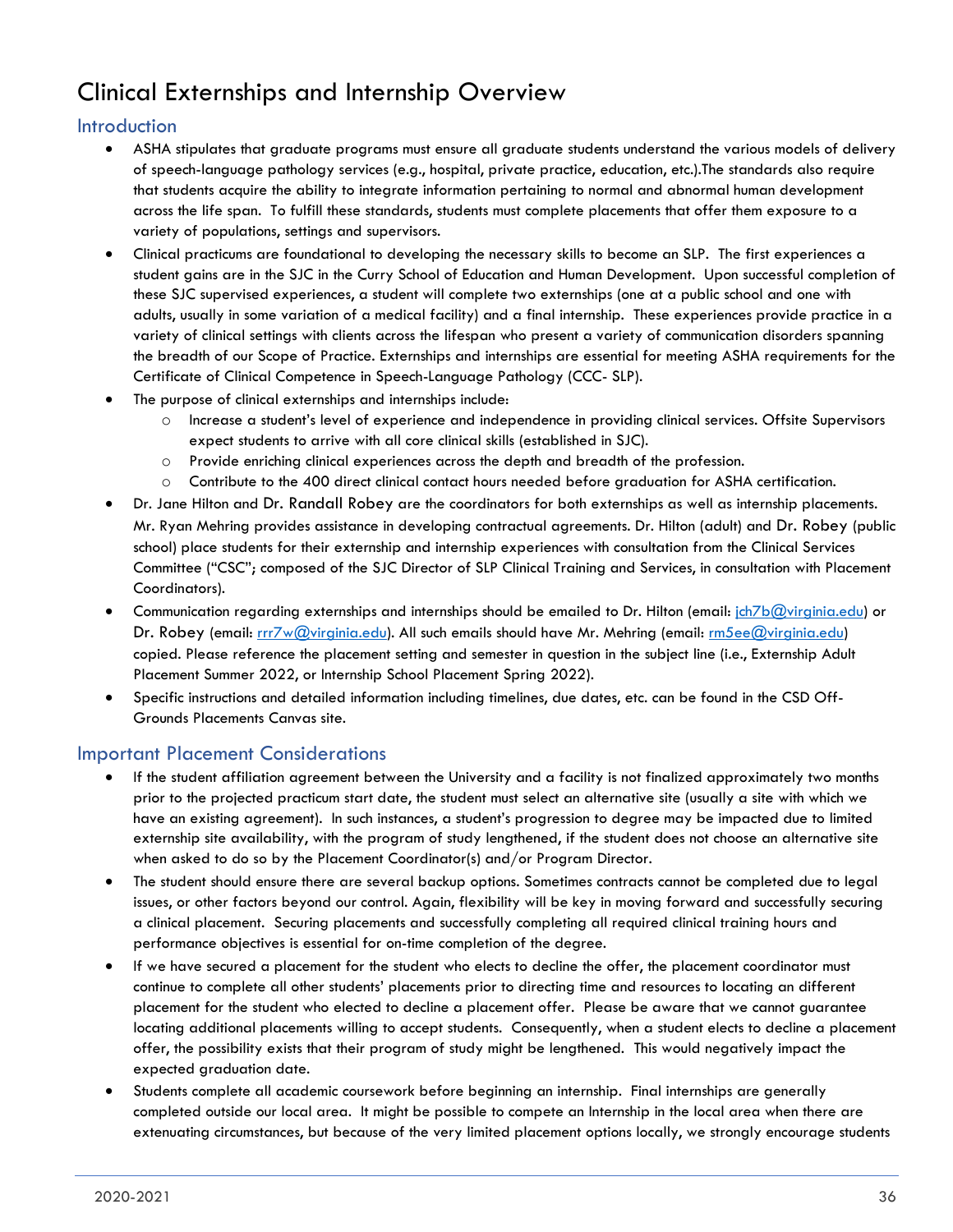to seek internships in the periphery of Virginia or in other states. When thinking of geographic options, students should proactively consider where they might want to relocate after graduation or where they might have friends or family with whom they could stay during their final internship semester. After students have successfully completed one public school externship and one adult externship, they may pursue an internship placement in the setting of their choice.

*Additional information about off-site placements is provided in the full externship/internship resource manual, located in Appendix A of this document.*

# <span id="page-37-0"></span>[Becoming Credentialed to Practice SLP](#page-37-0)

- There are **two credentials** needed for practicing speech-language pathology in the state of Virginia: 1. The Certificate of Clinical Competence (CCC-SLP) awarded by ASHA.
	- 2. State licensure through the Virginia Department of Health Professions to practice in public and/or private settings.
- The procedures for obtaining these credentials differ in purpose, requirements, and continuing education standards. Students are responsible understanding, meeting and applying for the appropriate credentials.

# <span id="page-37-1"></span>ASHA Membership and Certification Manual

- The ASHA Membership and Certification Manual is available through the ASHA website: [http://www.asha.org/certification/.](http://www.asha.org/certification/) There, you will find information about how to apply for:
	- o The National Examination your Clinical Fellowship
	- o Your Certificate of Clinical Competence ASHA membership
	- …when the time comes!

# <span id="page-37-2"></span>Obtaining the Certificate of Clinical Competence from ASHA

- The Certificate of Clinical Competence in Speech-Language Pathology (CCC-SLP) is the national standard in credentialing speech-language pathologists.
- General information regarding certification is available at [http://www.asha.org/certification/.](http://www.asha.org/certification/) Here is a step-bystep overview of becoming a credentialed and practicing SLP.
	- 1. Complete academic coursework and clinical practica as stated in the Standards and Implementation Procedures for the Certificate of Clinical Competence:
		- a. The 2020 standards for the CCC-SLP are available online at <https://www.asha.org/Certification/2020-SLP-Certification-Standards/>
		- b. Please review this document carefully.
		- c. The UVA general sequence draws directly from the ASHA Standards:
			- i. Complete and pass academic courses and clinical practica at the SJC
			- ii. Complete and pass two off-site clinical practica: one semester as an adult- focused experience and one semester in the public schools
			- iii. Complete and pass the full-time off-site clinical practica during the final semester
			- iv. Pass the comprehensive examination
	- 2. Apply to receive your graduate degree.
	- 3. Apply to ASHA for Membership and Certification:
		- a. Application form and instructions for application are available at: <http://www.asha.org/Certification/SLPCertification.htm>
	- 4. Register for the Praxis Examination in Speech-Language Pathology
		- a. The PRAXIS II Exam (speech-language Pathology) is a specialty area test administered by the Educational Testing Service (ETS). Exam registration booklets are available in the Curry Admissions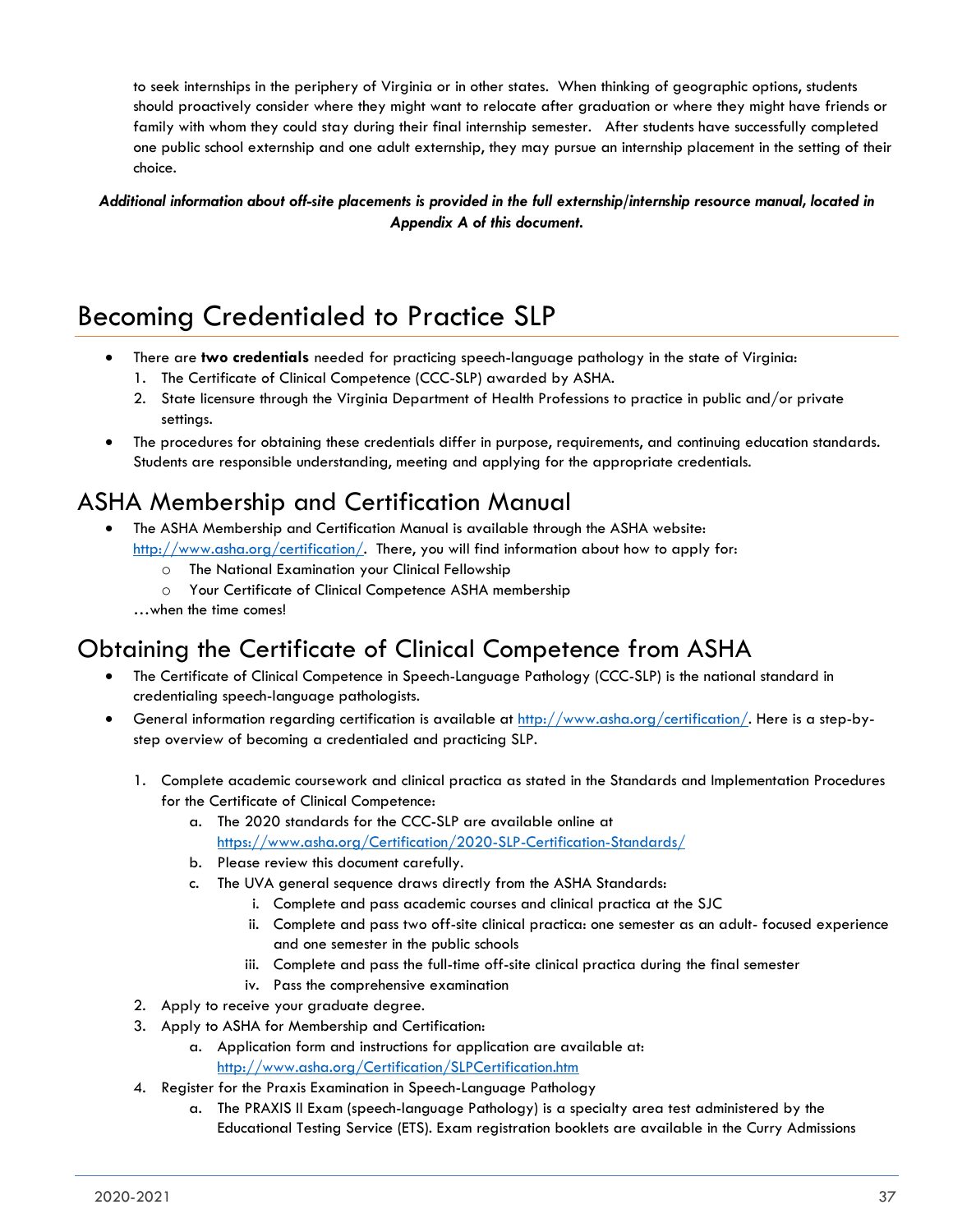Office. To register online, information is available at<http://www.ets.org/praxis/> . ASHA's website contains information related to this exam at [http://www.asha.org/certification/praxis/praxis\\_scores.htm](http://www.asha.org/certification/praxis/praxis_scores.htm)

- b. The test can be taken on assigned dates during the year at UVA and other locations. Students are responsible for making arrangements to take this exam. A preparation booklet is available for purchase at<https://www.ets.org/s/praxis/pdf/5330.pdf>
- c. When registering, be sure to:
	- i. List ASHA as a score recipient.
	- ii. List the Communication Disorders Program at UVA as a score recipient.
- d. If a student has already taken and passed the exam, she/he should request that ETS send a copy of your score to ASHA. Only scores received directly from ETS will be accepted for certification. Note that the score you submit for certification must have been taken no more than 5 years prior to receipt of your ASHA certification application.
- 5. Begin the Clinical Fellowship (CF)
	- a. The CF is a period of paid employment, completed according to specific ASHA guidelines under the supervision of an individual who holds the Certificate of Clinical Competence in speech-language pathology. Students are responsible for procuring a CF placement.
	- b. Prior to beginning the CF, students should verify the supervisor's current ASHA certification status by contacting the ASHA Action Center (800-498-2071). The supervisor must maintain current certification status throughout the CF in order for the CF experience to be accepted by ASHA. Students should review detailed information to learn more about the CF available online at <http://www.asha.org/Certification/Clinical-Fellowship.htm>
- 6. Contact your state licensing agency to determine their requirements for persons completing the clinical fellowship experience (see below, State Licensure in Speech- Language Pathology).
- 7. Submit the Clinical Fellowship Report
	- a. Upon completion of the CF, submit to ASHA the Speech-Language Pathology Clinical Fellowship (SLPCF) Report and Rating Form (available at [http://www.asha.org/Certification/Clinical-Fellowship.htm\)](http://www.asha.org/Certification/Clinical-Fellowship.htm) signed by both the CF and the CF supervisor.
- Continuing Education Requirements for Maintaining the CCC-SLP
	- o ASHA has established Certification Maintenance Standards requiring certificate holders to earn 30 Certification Maintenance Hours (CMHs) or 3.0 ASHA Continuing Education Units (CEUs) of professional development during 3-year certification maintenance intervals in order to maintain the CCC. Further information is available at<http://www.asha.org/Certification/maintain-ccc.htm>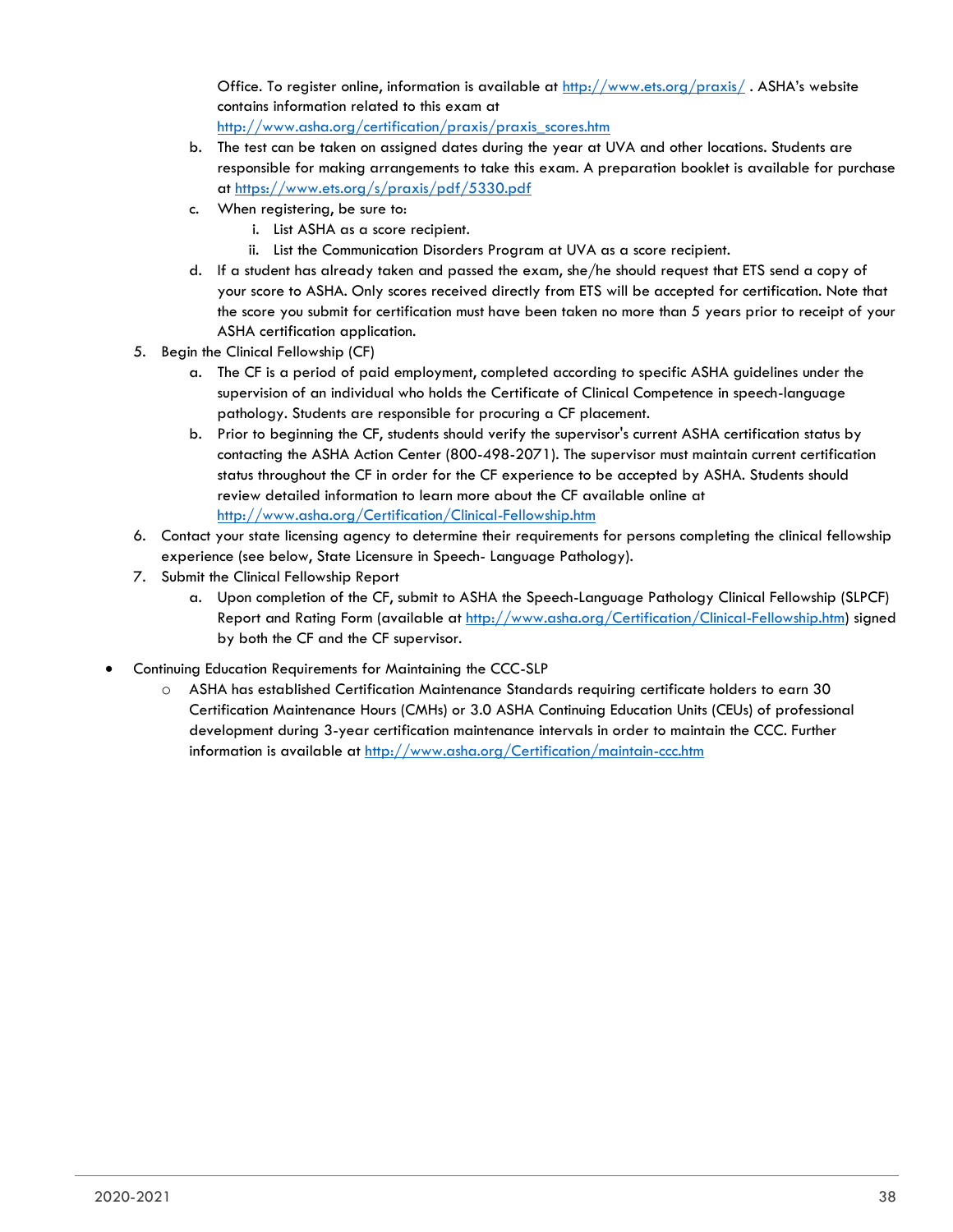# SPEECH-LANGUAGE PATHOLOGY PATHWAY TO CERTIFICATION



For more information about Certification visit our website: www.asha.org/certification // E-mail Us: certification@asha.org For more information about Membership visit our website: www.asha.org/benefits // E-mail Us: membership@asha.org Call the ASHA Action Center: 800-498-2071

# <span id="page-39-0"></span>Virginia State Licensure in Speech-Language Pathology

- Licensure to practice in Virginia is governed by the Virginia Board of Audiology & Speech- Language Pathology. Application criteria, forms, and procedures are found at [http://www.dhp.virginia.gov/Boards/aslp/.](http://www.dhp.virginia.gov/Boards/aslp/)
- Additional resources for SLPs practicing in Virginia Schools are found at [http://www.doe.virginia.gov/special\\_ed/disabilities/speech\\_language\\_impairment/index.shtml](http://www.doe.virginia.gov/special_ed/disabilities/speech_language_impairment/index.shtml)
- Helpful checklists are found at<http://www.dhp.virginia.gov/Boards/aslp/PractitionerResources/Forms/>

# <span id="page-39-1"></span>Continuing Education and Maintaining Licensure in Virginia

The state of Virginia requires continuing competency activity for license renewal. The Virginia Board of Audiology and Speech-Language Pathology requires 20 contact hours of continuing education every two years. However, speech-language pathologists in Virginia are advocating for recognition of ASHA continuing education and certification maintenance (i.e., if the license holder is a current ASHA member with the CCC-SLP and this ASHA certification is maintained, then no additional documentation/paperwork would be required at the state level).

AMERICAN<br>HEARING HEARING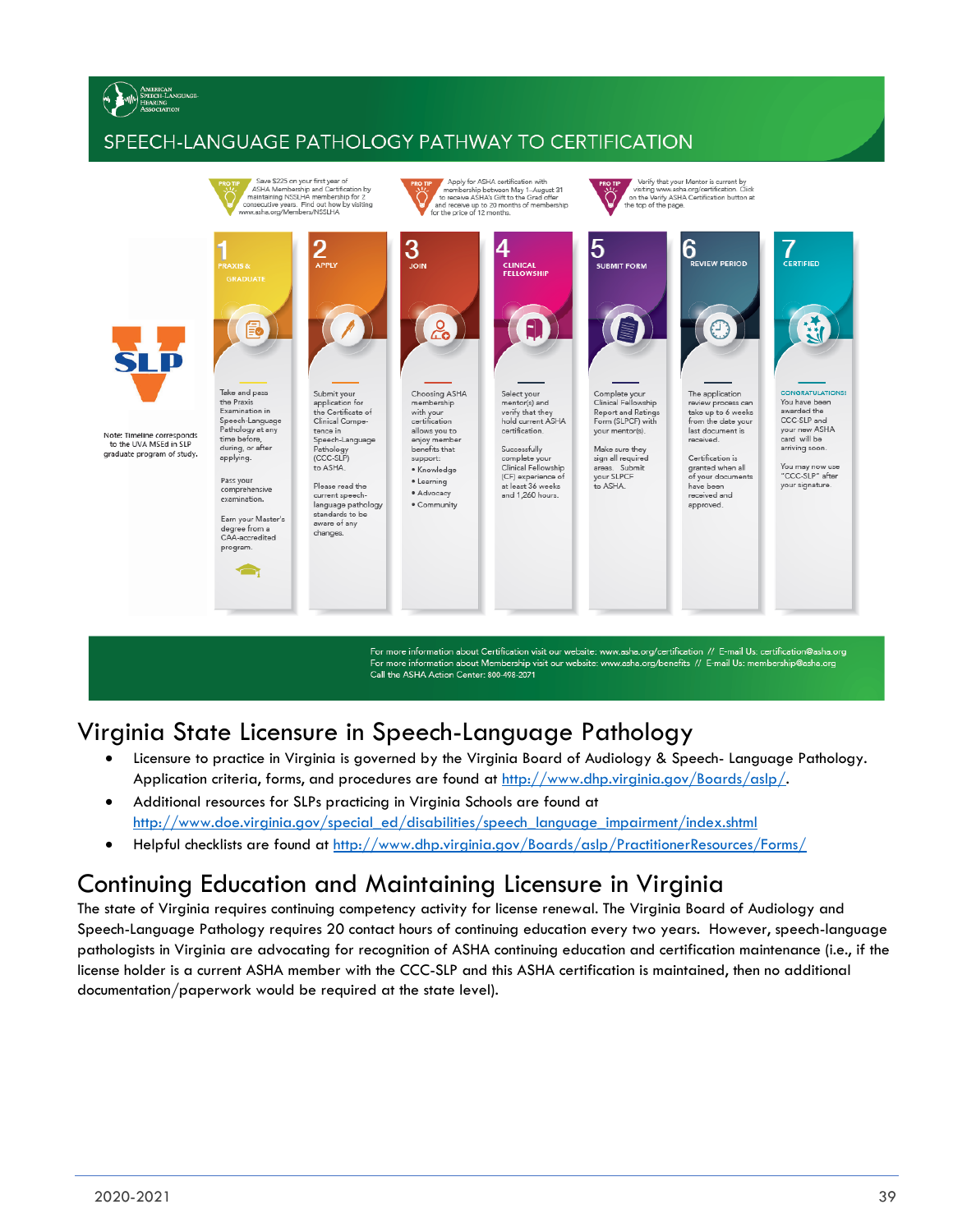# Appendix A

# Clinical Externships and Internships Resource Manual

# <span id="page-40-0"></span>Introduction

This resource manual has been prepared to provide information to help externships/internship supervisors and graduate students understand the philosophy, documentation, and protocols as they relate to the Communication Disorders Program at the University of Virginia. There is also information regarding University contacts and procedures involved the supervisory process.

Additional ASHA resources on clinical supervision may be found at [https://www.asha.org/practice-portal/professional](https://www.asha.org/practice-portal/professional-issues/clinical-education-and-supervision/)[issues/clinical-education-and-supervision/](https://www.asha.org/practice-portal/professional-issues/clinical-education-and-supervision/)

The University of Virginia's (UVA) Communication Disorders Program is accredited by the Council on Academic Accreditation in Audiology and Speech-Language Pathology (CAA) of the American Speech-Language-Hearing Association (ASHA).

# Mission

The mission of the Program comprises two interdependent objectives:

- Educate exceptional clinicians and researchers in the domain of speech-language pathology to meet the needs of the Commonwealth of Virginia and the nation, and
- Develop and disseminate new knowledge in the discipline of communication disorders and sciences. Through academic and clinical education, students are educated to provide current best practices for culturally diverse individuals who have a broad spectrum of clinical-disorders populations across the lifespan.

Master's-level students are prepared to practice in a wide variety of professional settings including public schools, residential schools, medical facilities, rehabilitation centers, community clinics, university training centers, government service programs, private health-care agencies, and private practice.

The Communication Disorders Program's annual enrollment consists of approximately 50 undergraduates, 80 Master's-level, and a varying number of doctoral-level students in speech-language pathology. Our academic and clinical faculty have specialties in the areas of augmentative-alternative communication, aphasia, auditory processing disorders, aural (re)habitation, autism spectrum disorders, child language development and disorders, early intervention, evidence-based practices, literacy and language, fluency, speech sound disorders, and voice disorders.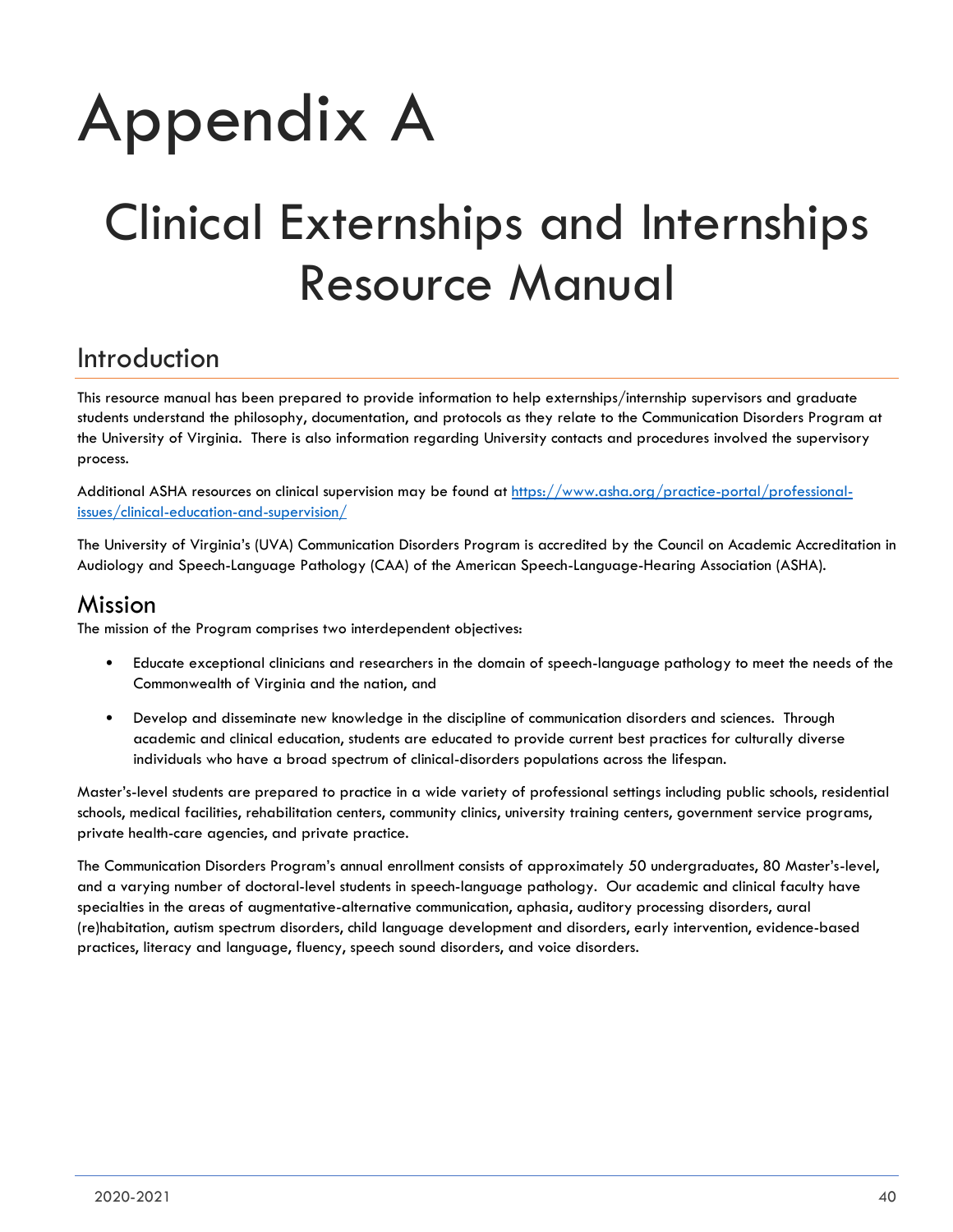# Contact Information

# Externships/Internship Placement Coordinators

The Program's externships/internship placement coordinators oversee matters related to student placements and legal contracts. Dr. Robey serves as our School Placement Coordinator for both externship and internship experiences. Dr. Hilton serves as our Adult Placement Coordinator for both externship and internship experiences. The placement coordinators can be reached at:

#### **Jane Hilton, Ph.D., CCC-SLP, Associate Professor**

UVA Communication Disorders Program Bavaro Hall 215 417 Emmet Street South P.O. Box 400270 Charlottesville, VA 22904 Phone: (434) 924-4625 Fax: (434) 924-1433 Email: jch7b@virginia.edu

#### **Randall R. Robey, Ph.D., CCC-SLP, Associate Professor**

UVA Communication Disorders Program Bavaro Hall 234 E 417 Emmet Street South P.O. Box 400260 Charlottesville, VA 22904 Phone: (434) 924-6351 Fax: (434) 924-1433 Email: rrr7w@virginia.edu

# Communication Disorders Program Contact

The Communication Disorders Program's email box is [uva-slp@virginia.edu.](mailto:uva-slp@virginia.edu) Alternatively, students or supervisors are invited to contact Jane Hilton (email: [jch7b@virginia.edu\)](mailto:jch7b@virginia.edu) or Randall Robey (email: [rrr7w@virginia.edu\)](mailto:rrr7w@virginia.edu) directly.

#### Administrative Assistants

The Program's Administrative Assistants are responsible for tracking all required documentation from off-site supervisors and students. They can be reached at:

#### **Ryan Mehring** (pre-placement documents) UVA-- Sheila C. Johnson Center Bavaro Hall, Room 001 417 Emmet Street South P.O. Box 400270 Charlottesville, VA 22904-4267 Phone: 434.924.7034 Ext. 1 Fax: (434)924-4621 Email: rm5ee@virginia.edu

**Vickie Thomas** (documents during placement) UVA Communication Disorders Program Bavaro Hall, Room 212D 417 Emmet Street South P.O. Box 400267 Charlottesville, VA 22904-4267 Phone: (434) 924-7472 Fax: (434)924-1433 email: vat3w@virginia.edu

## Calipso Contact

CALIPSO is the web-based program used for approval of students' clinical hours

Website:<https://www.calipsoclient.com/virginia/> Calipso Administrator: Jane Hilton, Ph.D., CCC-SLP, Associate Professor [email: jch7b@virginia.edu]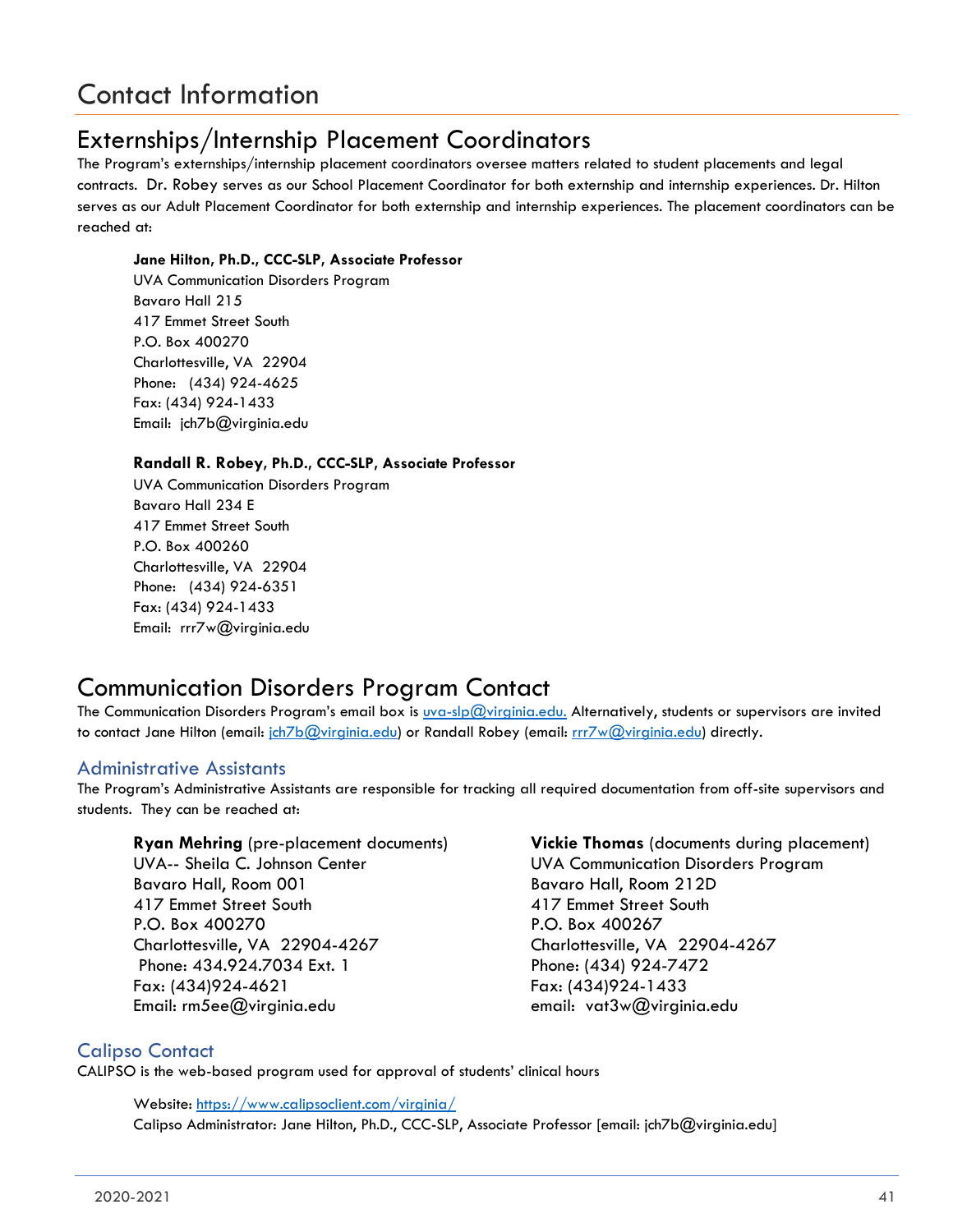# Purpose of the Externships/Internship

The purpose of the externships/internship is to immerse the student in the real-world practice of speech-language pathology. All placements:

- Increase the student's level of knowledge of diagnostic and treatment procedures in speech-language pathology
- Increase the student's level of independence in the provision of clinical services while the onsite supervisor provides at least the minimum supervision required by ASHA: a minimum of 25% for treatment and 50% for evaluations. Supervision is, of course, adjusted upwards, as necessary, from these minima.
- Provide the student with experience working with a variety of disorders across the lifespan and in multiple settings.
- Prepare the student for future clinical experiences.
- Accrue the required 400 clinical clock hours needed before graduation for ASHA certification. Of these, 25 clinical hours must be obtained through observation prior to beginning to work with clients. The remaining 375 clinical hours must be completed by directly working with clients under the supervision of a certified SLP.

After the graduate students have completed 25 to 50 hours of direct client contact hours in the on-campus clinic and have demonstrated foundational clinical competencies, the Clinical Services Committee ("CSC"; composed of the SJC Director of SLP Clinical Training and Services, in consultation with Placement Coordinators) recommends that the students be assigned to offsite clinical placements. Students are assigned to:

- Two part time externships (one adult oriented and one in a public school) to be completed while also completing academic coursework, and
- One full time, final internship to be completed after successfully passing all academic courses.

# Definitions of Child/School and Adult Externships and Final Internship

The UVA Communication Disorders Program requires that all graduate students in speech-language pathology complete three clinical placements outside of the on-campus university clinic.

## Child/School Externship

This externship takes place at a public school, two-three full days per week, usually during the spring or fall semesters. Students are expected to accrue at least 100 clinical clock hours during this practicum experience. Students should accrue as many hours as possible during every practicum experience. For some students, this is their first placement outside the UVA Sheila Johnson Center (SJC); other students have already completed the adult externship when they begin their child placement. Concurrent with this externship, students are enrolled in academic courses.

## Adult Externship

This externship takes place, for example, at a hospital, skilled nursing facility, rehabilitation center, or a private practice, at least three full days per week, usually during a summer term. Students are expected to accrue a minimum of 70 clinical clock hours during this practicum experience, but typically accrue at least 100. Students should accrue as many hours as possible during every practicum experience. For some students, this is their first placement outside the UVA Sheila Johnson Center (SJC); other students have already completed the child externship when they begin their adult externship. Concurrent with this externship, students are enrolled in academic courses.

#### Final Internship

The full-time internship, five-day per week, takes place in the facility-type of the student's preference. Students will have completed all academic coursework before beginning their final internship. Students are expected to accrue a minimum of 180 clinical clock hours during this practicum experience, but typically accrue more than 200. Students should accrue as many hours as possible during every practicum experience.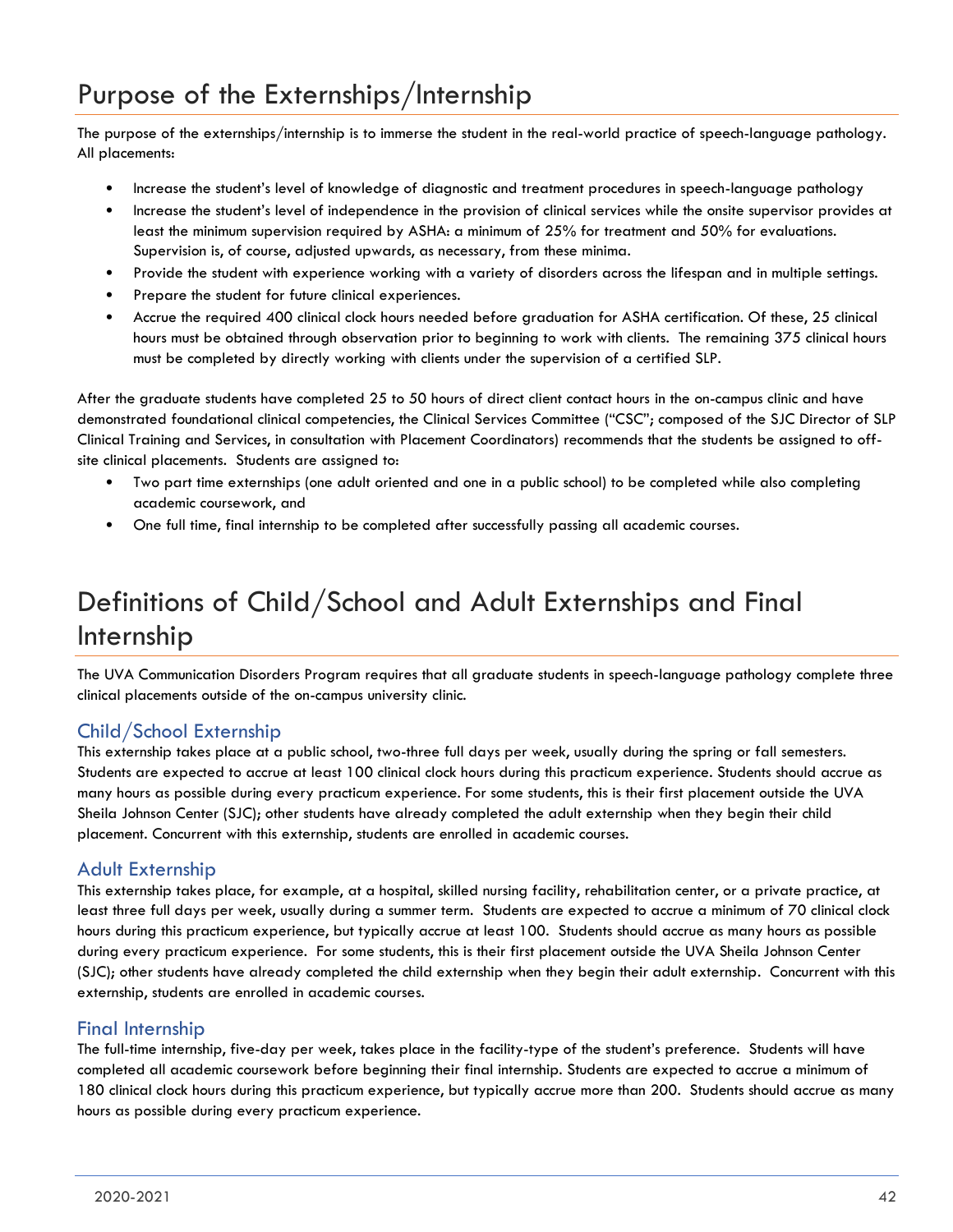# Roles and Responsibilities of Supervisors, Associate Clinicians, Externs/Internship Coordinator and Administrative Assistant

The onsite supervisor, the student, the University externships/internship coordinator and the administrative assistants all play a role and have responsibilities, which come together in successful placements of students in diverse facilities throughout the nation.

# Onsite Supervisor

The onsite supervisor is an ASHA certified speech-language pathologist who has accepted the responsibility of supervising the student's clinical practicum at his/her facility. The onsite supervisor must hold a current Certificate of Clinical Competency in speech-language pathology (CCC-SLP) from ASHA and must have the required current state license to practice speechlanguage pathology.

# Responsibilities of the Onsite Supervisor:

#### **Documentation Responsibilities**

- Please provide your full name, preferred email address, and ASHA number to Vickie Thomas (email: vat2w@virginia.edu) as soon as possible.
- Calipso Registration: Once Ms. Thomas receives the above information, she will send a one-time PIN for you to register with the UVA Calipso site. The onsite supervisor information should be completed during the registration process for Calipso.
- Copies of the onsite supervisor's current ASHA membership card and the state license must be uploaded to the Calipso website. These items should be completed no later than **two weeks after the placement begins**. This information is needed to fulfill ASHA and CAA requirements.
- The Calipso Evaluation Form on the website should be completed by the onsite supervisor, discussed with the student, and submitted on Calipso at midterm and one week before the end of the term. These competencies are consistent with the 2020 ASHA Certification Standards, an excerpt of the standards is included in Appendix B. The same Calipso Evaluation form should be used throughout the semester:
	- $\circ$  At the beginning of the externships/internship, the onsite supervisor and the student should define the goals for the expected level of performance for each Performance Objective listed on the form. Additionally, the supervisor should enter student scores into the Calipso Evaluation form:
		- for the midterm evaluation/review of performance
		- one week before the end of the semester for the final grade
- Please note, the University determines and submits the final grade for course credit purposes.

#### **Other responsibilities include:**

- Orient the student to the externships/internship facility's physical layout, personnel, and policies & procedures.
- State externships/internship expectations clearly to the student.
- Provide clinical supervision that is:
	- o appropriate to the student's level of knowledge, experience, and competence.
	- o sufficient to ensure the welfare of the patient.
	- o direct and in real time.
	- o never less than 25% of the student's total contact with each patient distributed throughout the learning experience (minimum of 50% for evaluations and minimum of 25% for treatment).
	- o adjusted upward if the student's level of knowledge, experience, and competence warrants.
- Be available to the student for consultation while the student is providing clinical services.
- Provide appropriate feedback regarding skills and knowledge.
- Inform facility, personnel, and clients about the assignment and role of the student.
- Provide structured active observation opportunities for the student prior to beginning therapy.
- Model diagnostic and remediation techniques, as needed.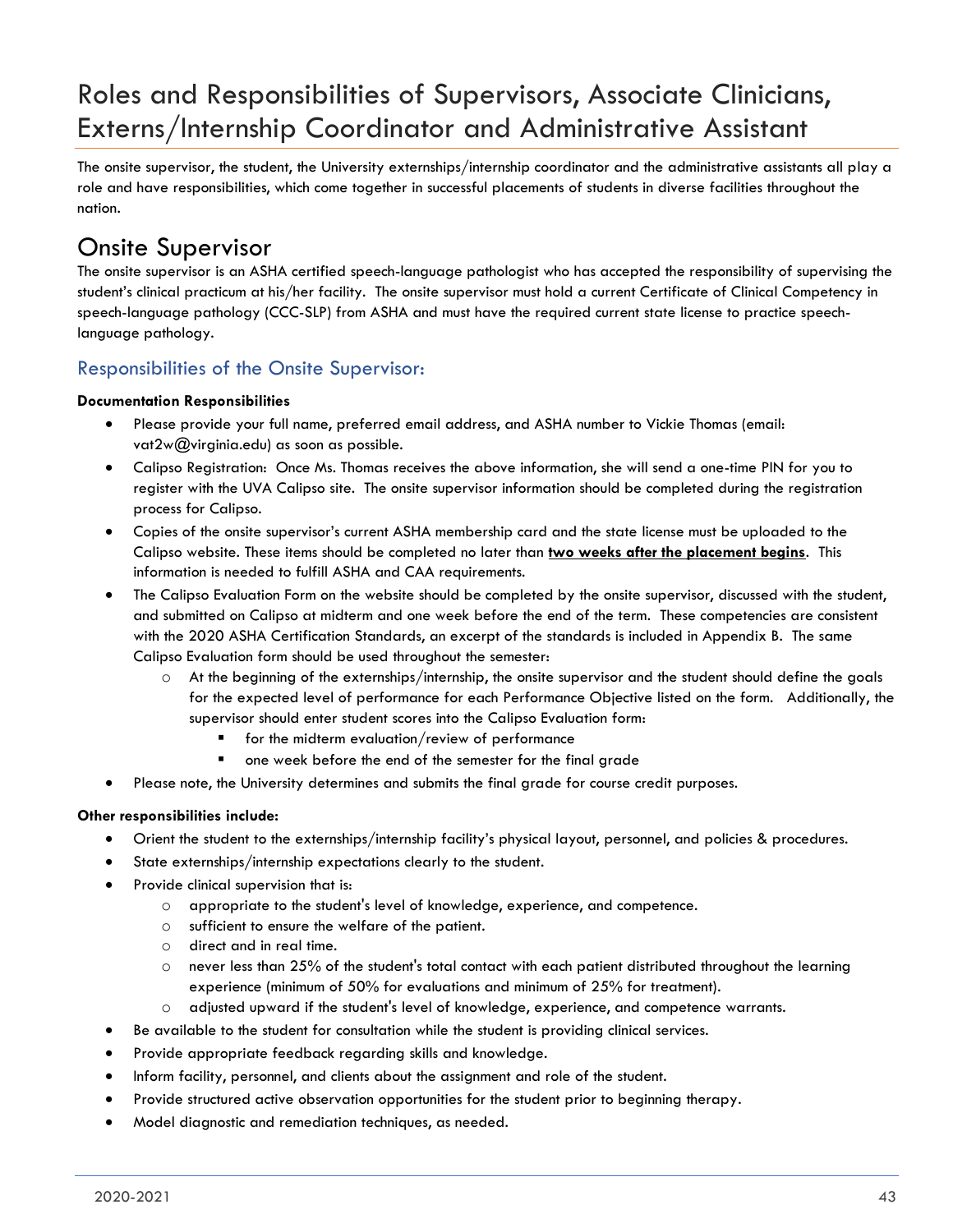- Inform the student of the session plan format to be followed at the facility.
- Review session plans and give appropriate feedback to the student.
- Collect contractually required materials from the student, e.g., drug screening results, etc.
- Arrange for the observation of therapeutic activates by other professionals, as available and appropriate.
- Formally evaluate the student's performance at midterm and at the end of the term.
- Discuss formal evaluation of student's performance during a scheduled meeting: student's strengths, areas in need of improvement, methods for improving performance, and any additional experiences that would help the student succeed.
- Review and approve the student's clinical clock hours. This is done via a web-based program called Calipso. If you encounter any problems with the Calipso system, please email Dr. Jane Hilton (email:jch7b@virginia.edu).
	- o Once we have your ASHA membership number, we will email you a one-time Personal Identification Number and instructions on how to register at<https://www.calipsoclient.com/virginia/>
	- o After you become a registered Calipso user, your student wil enter clinical clock hours earned into Calipso and you will periodically receive emails with the Subject, "Calipso Clock Hours Pending Approval." The email will contain instructions on how to approve the clinical hours (open the hours, verify hours entered for accuracy, enter the percentage you supervised, click approved, and save the document)
- Grade the student's performance according to his/her current level of functioning in relation to their standing in the master's program (i.e., adult, school, or final placement).
- Suggest a final grade (the final grade will ultimately be determined and submitted for course credit by University faculty).
- Consider the merit of a clinic leave request by the student. Prior to a planned absence, the student must complete a Student Clinic Leave Request form (available on Canvas), have it approved by the onsite supervisor, and then send the approved form to Dr. Hilton (email:  $\frac{\cosh(2\pi i)}{\cosh(2\pi i)}$  for adult placements, or Randall Robey (email: [rrr7w@virginia.edu\)](mailto:rrr7w@virginia.edu) for school placements.
- Maintain close contact with the University externships/internship coordinator.

# The Student

## Students participating in the adult and child externships have:

- Completed a minimum of one academic year of graduate academic coursework.
- Accrued approximately 25 direct client contact hours at the SJC under the direct supervision of University supervisors.
- Demonstrated essential clinical skills and knowledge during prior practicum experiences at the SJC.
- Received approval from University SJC clinical faculty to participate in the extern/internships.

## Students participating in the final internship have:

- Completed all graduate academic coursework.
- Completed a child externship in a public school.
- Completed an adult externship.
- Accrued approximately 195 client-contact hours under the direct supervision of certified and licensed speechlanguage pathologists prior to beginning the internship.
- Demonstrated essential clinical skills and knowledge during prior practicum experiences at the SJC and at other offsite placements.
- Received approval from the UVA CSD Program placement coordinator to participate in the final internship.

## Responsibilities of the Student:

- Contact the onsite supervisor, introduce herself/himself, list the academic courses completed and those being taken concurrently with the externships/internship, and provide detail of the clinical hours accrued to date.
- Follow the schedule of the externships/internship sites.
- Familiarize herself/himself with the clinical affiliation agreement in existence between the externships/internship facility and the University.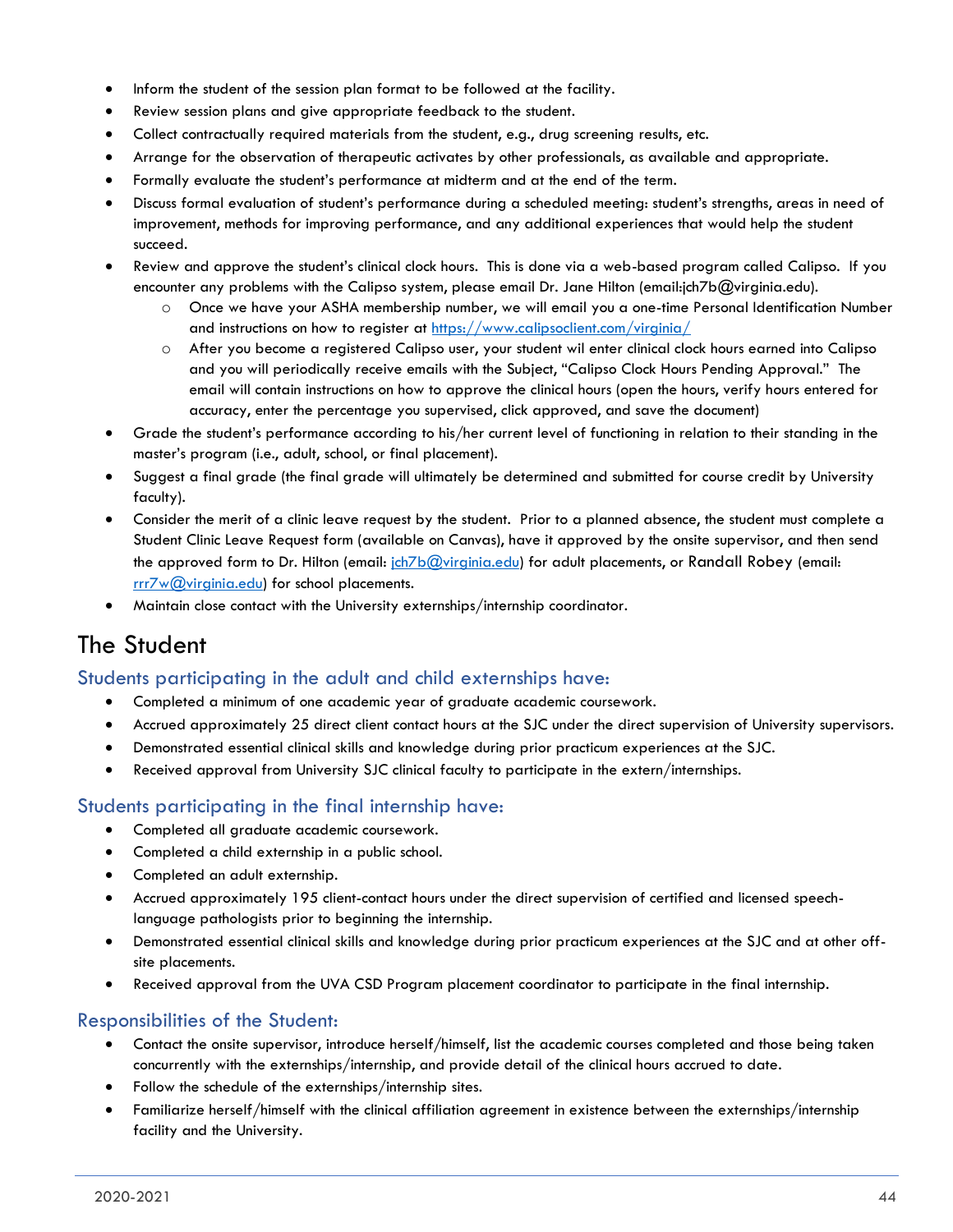- Follow the policies and procedures of the externships/internship facility and, where applicable, those of the Communication Disorders Program.
- Display professional behavior at all times.
- Maintain patient confidentiality.
- Accept responsibility and show initiative.
- Accept constructive feedback without defensiveness.
- Solicit feedback from the externship supervisor, as needed.
- Solicit support from the University, as needed.
- The Calipso Evaluation Form on the Calipso website should be completed by the onsite supervisor, discussed with the student, and submitted on Calipso at midterm and one week before the end of the semester. These competencies are consistent with the 2020 ASHA Certification Standards, an excerpt of which is included in Appendix B. The same Calipso Evaluation form should be used throughout the semester:
	- o At the beginning of the externships/internship, the onsite supervisor and the student should define the goals for the expected level of performance for each Performance Objective listed on the form. Additionally, the supervisor should enter student scores into the Calipso Evaluation form:
		- for the midterm evaluation/review of performance
		- one week before the end of the semester for the final grade
- Please note, the University determines and submits the final grade for course credit purposes.
- Maintain accurate records of accrued clinical hours and submit details weekly via Calipso.
- Review assessment tools/procedures used at the externships/internship facilities.
- Complete all externships/internship assignments in a timely manner.
- If necessary, submit a Student Clinic Leave Request form (available on Canvas) first to the onsite supervisor and after obtaining the supervisor's approval, to Dr. Hilton (email:  $\frac{1}{n}$ b $\frac{1}{n}$ virginia.edu) for adult placements, or Dr. Robey (email:  $rrr\overline{7} \times (\overline{Q}$  virginia.edu) for school placements.
- Submit the following items to Vickie Thomas via email (email:vat3w@virginia.edu) one week before the last day of the placement:
	- o Evaluation of Supervisor's Effectiveness (Calipso form)
	- o SLP Clinical Population form, required by the CAA (Calipso form)
	- o Site Critique form (Calipso form)

# University Externships/Internship Placement Coordinators

The University externships/internship placement coordinators are members of the Communications Disorders Program who oversee all aspects of external placements of students.

## Responsibilities of the University Externships/Internship Placement Coordinator:

- Serve as a liaison between the University, the onsite supervisor, the student, and the externship facilities in matters directly related to students.
- Establish initial contact with onsite supervisors and the legal departments of the externships/internship facilities.
- Coordinate contractual agreements between externships/internship facilities and the University.
- Bring to the attention of the UVA Communication Sciences and Disorders Program any concerns expressed by students or onsite supervisor
- Ensure that all students have met the requirements that qualify them to attend the externships/internship.
- Inform student of their role and responsibilities while at the externships/internship.
- Assign students to practicum sites.
- Disseminate information from the University to the onsite supervisors.
- Provide the onsite supervisor the necessary University support for successful outcomes.
- Contact the onsite supervisor during the academic term to offer support and monitor student progress.
	- o Contact will generally occur at the beginning of the semester, mid-term and at least one week prior to the end of the semester.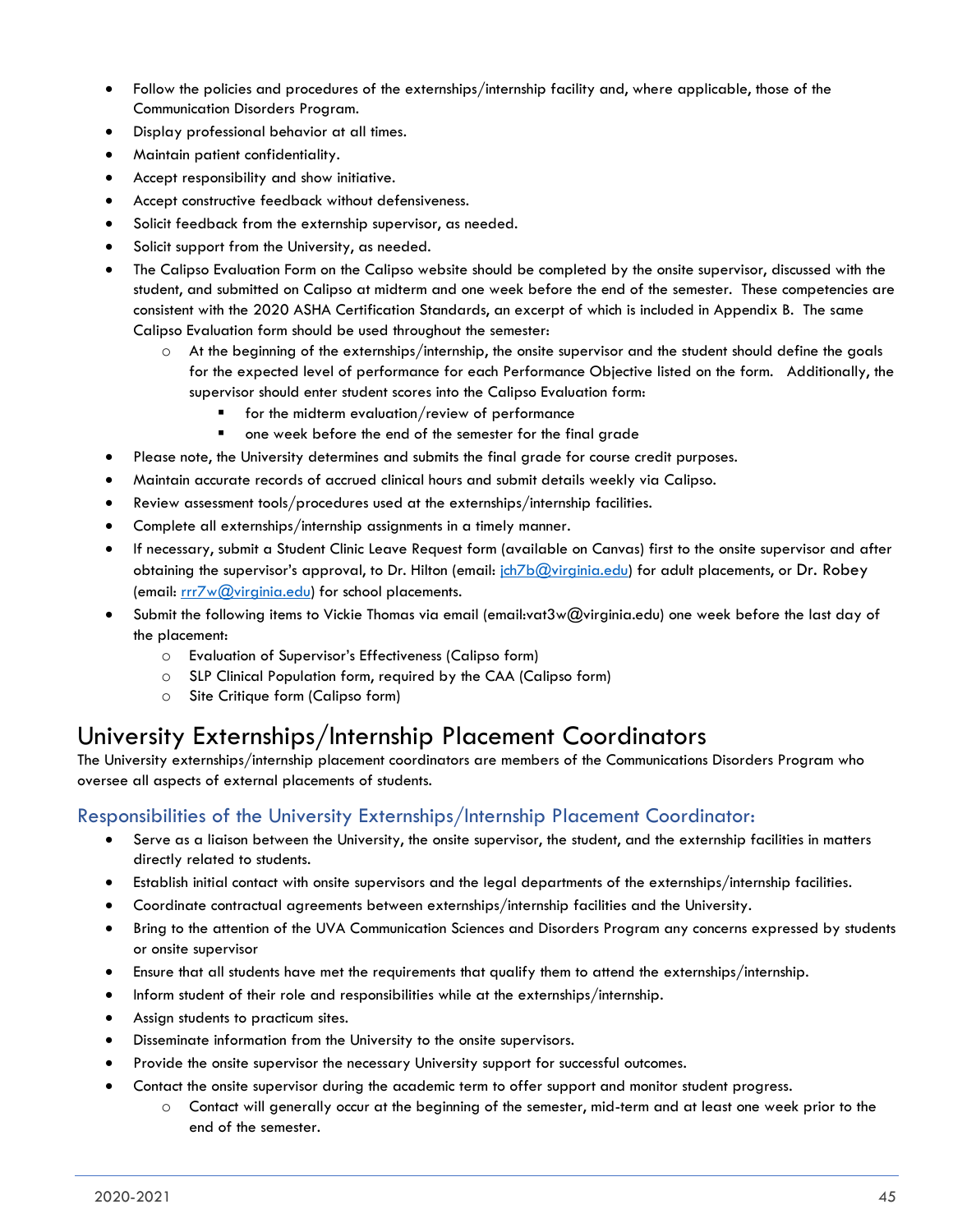- Oversee the distribution of the formal student evaluations at mid-term and at the end of the semester to the CSC.
- Oversee the collection of the required practicum documentation (described above) from the onsite supervisor and students.

#### Administrative Assistant (Ms. Vickie Thomas)

- Collect all externships/internship paperwork from onsite supervisor s and students.
- Disseminate information to the designated faculty at the University.
- Contact onsite supervisor and students, as needed, regarding required documentation.

# Release of Information to Externship and Internship Facilities

We are often asked by our practicum sites to provide health, background check, and drug screen information to externship and internship facilities hosting and providing your practicum experience. The students sign a *Notice and consent to release information* on the Calipso site enabling us to provide information about students to their placements.

Medical facilities often have their own requirements. This can include, for example, additional trainings, drug screenings, background checks, &/or additional immunizations. These facilities require the University to retain these records for up to 10 years. Therefore, it is imperative for the student to provide the adult internship/externship coordinator, Dr. Hilton, with copies of all additional requests (training and/or medical) for safe record keeping. Each document needs to be labeled as below:

- Last Name\_First Name\_Semester Year\_Item.pdf
	- o Example: "Hilton\_Jane\_Fall 2020\_Blood Borne Pathogens.pdf"

This information will be stored securely within our University systems.

# Procedures for Obtaining Extern/Internship Placements

Students should begin to consider preferences for population and location for externships and internship at least eight months prior to the start of the offsite placement (see below for deadlines). Externship/Internship information sessions occur throughout the year. Every effort is made to accommodate student preferences based on supervisor and facility availabilities; however, no guarantees can be made regarding facilities or the location of placements.

An affiliation agreement must exist between UVA and the externship/internship facility before a student can be assigned to a facility. Facilities where students complete offsite placements must be approved by the Communication Disorders Program. A list of facilities with which we have or have had affiliation agreements is available on Canvas. Also available on Canvas are Site Critique forms that provide information from students who have had practicum experiences at different facilities. Offsite facilities have no financial obligation to students.

Students are expected to familiarize themselves with the clinical affiliation agreement with facilities where they will be placed. These agreements are posted on Canvas. Most facilities require that students produce evidence of criminal background checks, medical evaluations, health insurance coverage, clinical competencies, vaccinations, and so forth. Some facilities have specific requirements and a process to complete prior to acceptance, e.g., presenting a resume, an official transcript, a personal statement, an example of a diagnostic report (with identifying information removed), and an interview. Many facilities have application deadlines, specific acceptance dates and may require a drug screening.

#### Students Please Note:

If we have secured a placement for the student who then elects to decline the offer, the extern/internship coordinator must continue to complete all other students' placements prior to directing time and resources to locating an different placement for the student who elected to decline a placement offer. Please be aware that we cannot guarantee locating additional placements willing to accept students. Consequently, when a student elects to decline a placement offer, the possibility exists that their program of study might be lengthened. This would negatively impact the expected graduation date.

The local area is defined in the map below: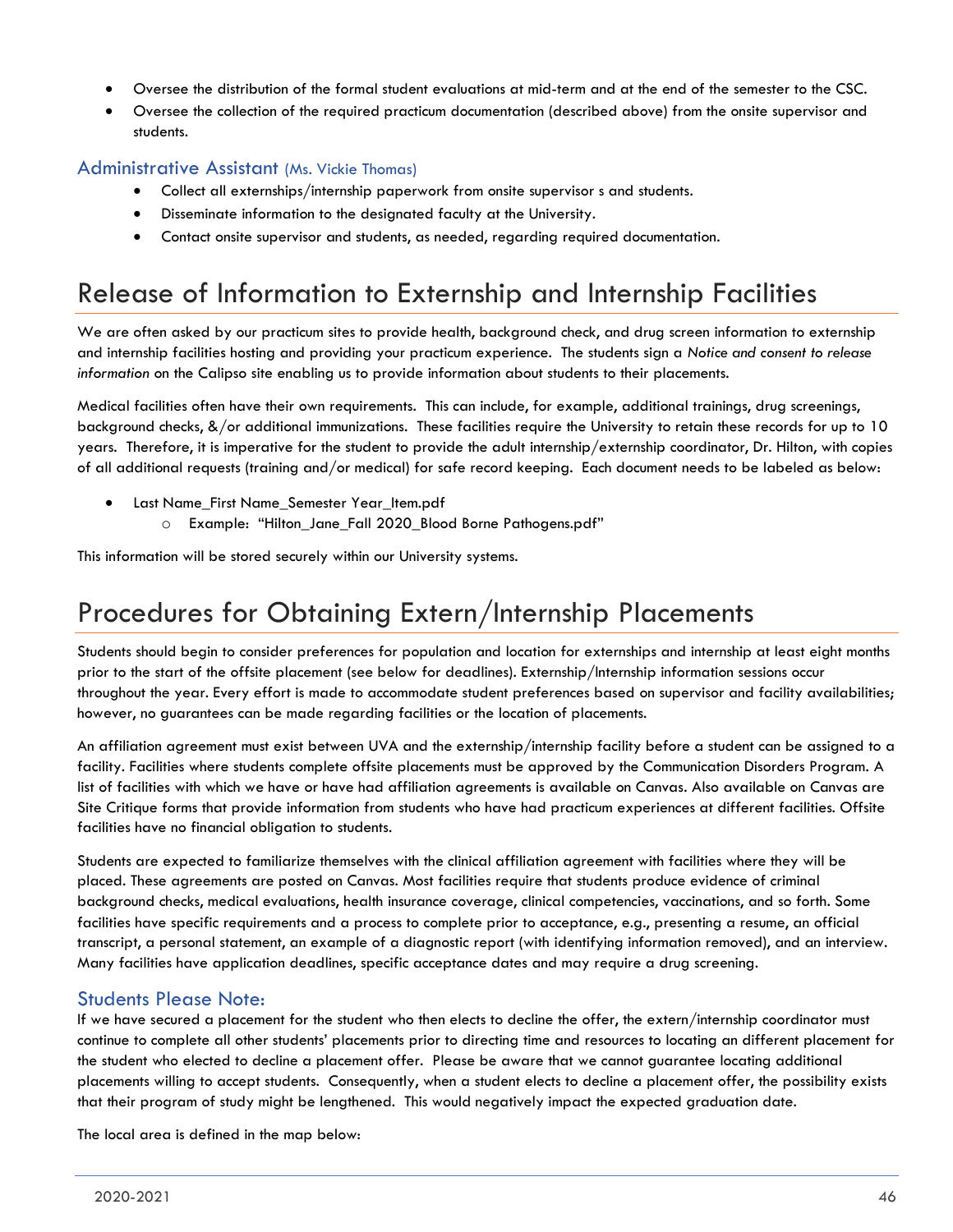#### *Catchment area:*



# Child/School Externship Process and Procedures

# Placement Coordinator: Dr. Randall Robey

The child/school externship provides a clinical learning experience at a public school. This externship is focused on gaining experience working with children and providing services that comply with federal laws. School externships are usually completed locally. The School Externship is a 3 day per week practicum in a pubic school setting. Students are concurrently enrolled in graduate academic courses while participating in the practicum.

- Track 1 students typically complete the school externship during their second fall semester.
- Track 2 students typically complete the school externship during their second spring semester.
- School externships are generally located within the catchment area as defined in the map above. However, there are times when students may need to travel outside of this area to complete their externship. We work closely with any students that this may impact.
- Students may not contact schools directly. All communication is handled through the Externship/Internship Coordinator and/or other designated faculty and staff.

#### Steps:

- 1. Students are asked to provide a list of general school preferences (preschool, elementary school, middle school, or high school) indicating their first, second and third choices of age groups to Dr. Robey and Mr. Mehring.
- 2. Externship/Internship Coordinator contacts and establishes contracts with eligible schools and will coordinate student placements. A list of all schools is generated, and student preferences are then matched as closely as possible, however we cannot guarantee which schools are available for students.
- 3. Once all placements are completed, a master list is sent out to students indicating their school, supervisor, and supervisor's email address.
- 4. Students will be given a date to contact their supervisor to schedule an appointment to meet with the supervisor and observe at the school, at the school supervisor's discretion.
- 5. Please review the expectations of the supervisor and student responsibilities listed above.
- 6. See Planning Calendar for Extern/Internships in the CSD Off-Grounds Placements Canvas site for due dates for requesting extern/internship sites.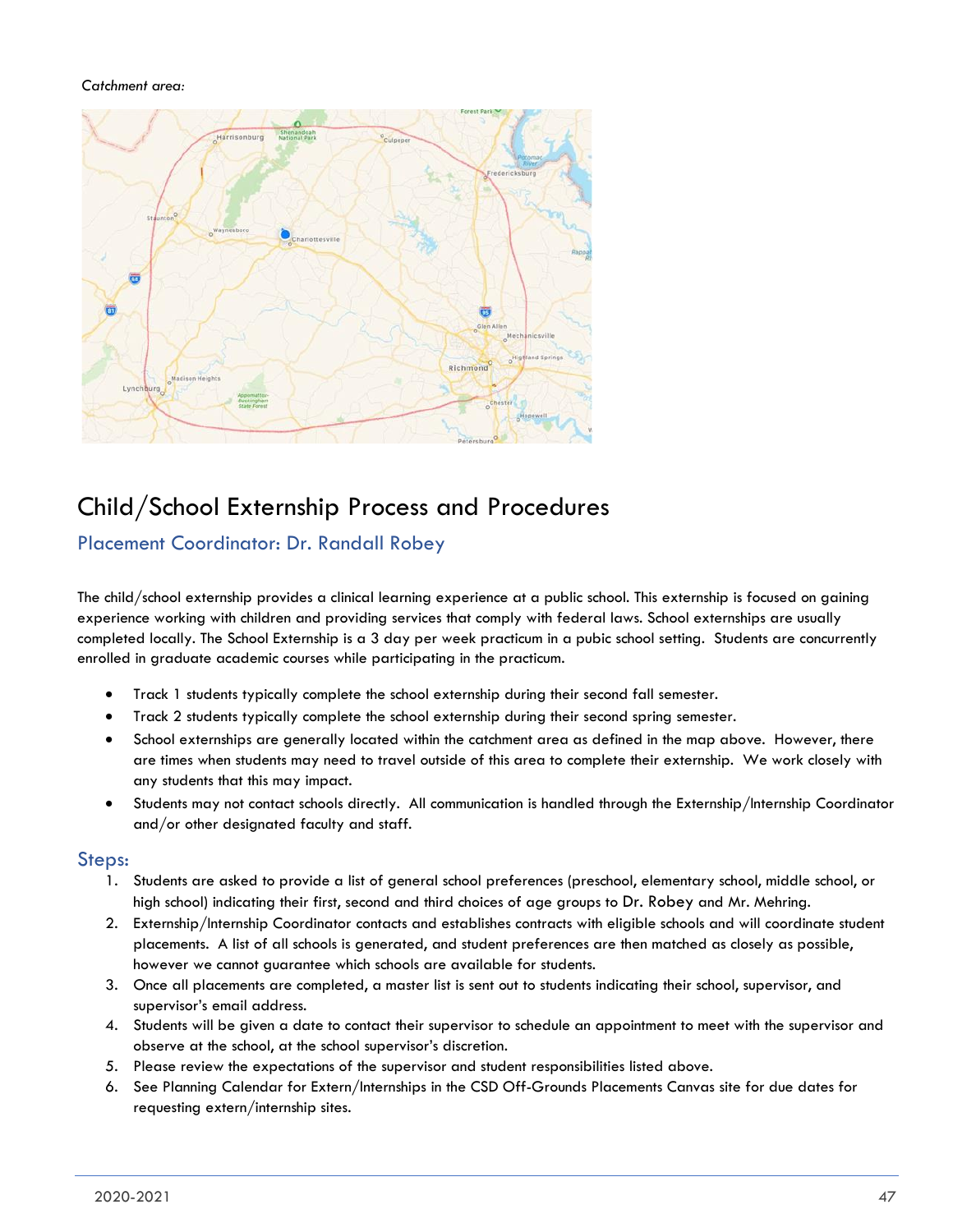# Adult Facility Externship Process and Procedures

# Placement Coordinator: Dr. Jane Hilton

The adult externship provides learning experiences which expose the student to diagnostic and treatment procedures in an adult-centered facility, such as a hospital, a rehabilitation center, or an assisted living facility. Although this offsite placement is sometime referred to as the 'medical' placement, the emphasis is on gaining clinical experiences with adults, not necessarily in a 'medical' setting. Please note that some facilities require the student to attend four or five days/week, although the UVA requirement is a minimum of three days/week.

Typically, students complete this practicum experience during the summer semester and are simultaneously enrolled in academic courses. Graduate courses during summer semester are offered online to allow students to participate in practicum settings that are outside of the local catchment boundaries. Students are encouraged to consider non-local possibilities because of the limited number of adult / medical options available within the catchment area.

## Track I Steps:

- 1. Track I students complete the adult externship during their first summer semester.
- 2. Students are asked to provide a list of general adult preferences (acute care, outpatient rehab facility, etc.) indicating their first, second and third choices.
- 3. Students submit a list of geographic locations &/or facilities in which they would prefer to be placed. Students should consider cities in which they may have family or friends with whom they could stay while completing their practicum experience.
- 4. Dr. Hilton and Mr. Mehring establish contracts with medical facilities and assign students once the facility and certified SLP have agree to provide supervision. Only limited placements are available within our catchment area.
- 5. Once the contract and assignment have been finalized, the student is notified and the onboarding process for the facility will be initiated.

## Track II Steps:

- 1. Track 2 students complete the adult externship during their second summer semester.
- 2. Students are asked to provide a list of general adult preferences (acute care, outpatient rehab facility, etc.) indicating their first, second and third choices.
- 3. Adult externships for Track 2 students will be outside of the catchment area due to the limited sites in the catchment area. Track 2 students are expected to locate facilities willing to take graduate students for their externship. Please provide the name of the facility, supervising SLP, and/or contact person for coordination of student placements to Dr. Hilton and Mr. Mehring.
- 4. Dr. Hilton and Mr. Mehring work diligently to establish contracts with medical facilities and assign students once the facility and certified SLP have agree to provide supervision. Please note that there are many variables that can impact obtaining a contract with any facility.
- 5. Once the contract and assignment have been finalized, the student is notified and the onboarding process for the facility will be initiated.

Onboarding is a different process for each and every medical facility. This may include participating in additional training, providing medical records, obtaining a new background check, or other tasks. If this is the case, all copies of all required paperwork for the facility must be provided to the facility **and** to Dr. Hilton. Many facilities require that UVA maintain these records for up to 10 years.

- Please review the expectations of the supervisor and student responsibilities listed above.
- See Planning Calendar for Extern/Internships in the CSD Off-Grounds Placements Canvas site for due dates for requesting extern/internship sites.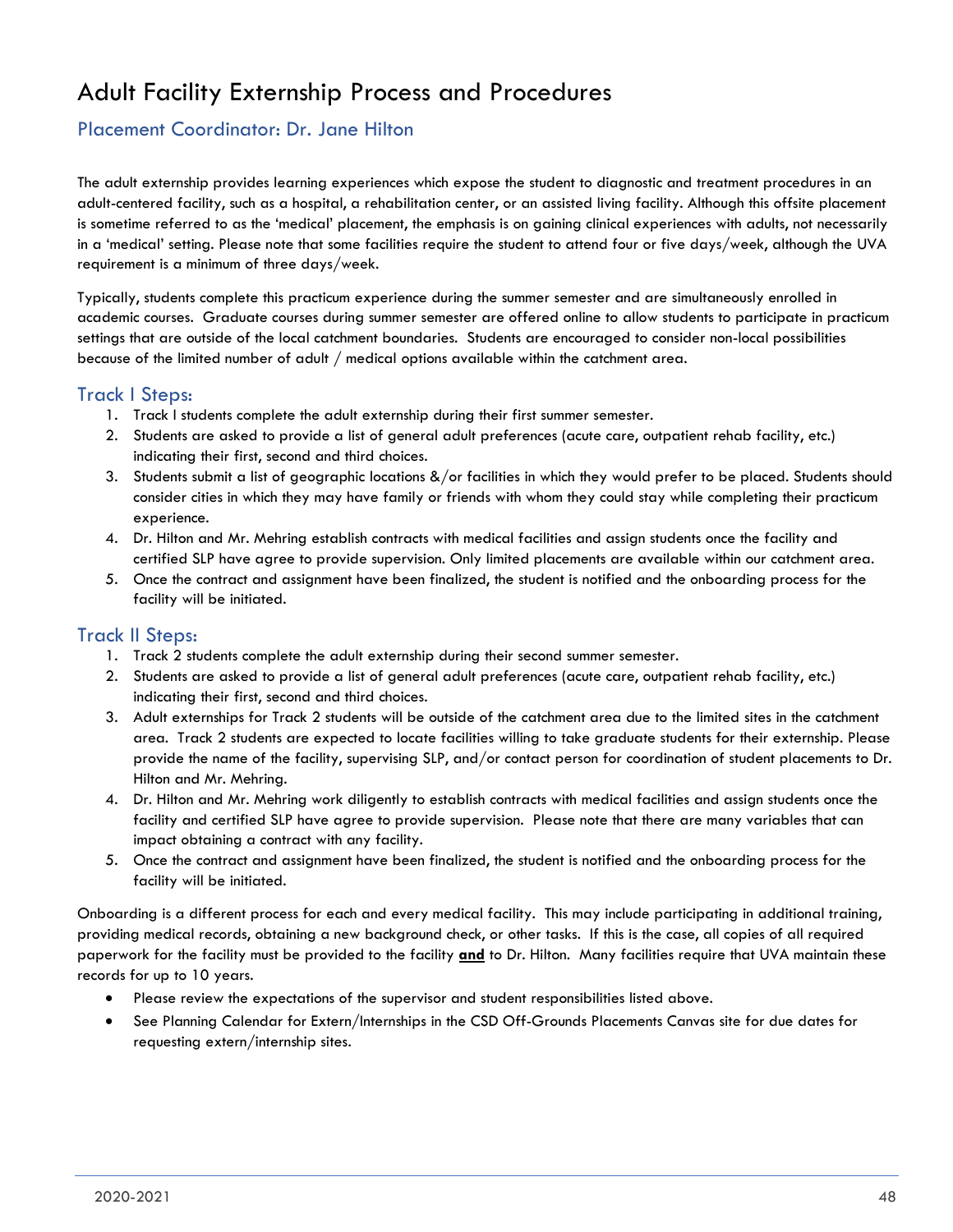# Final Internship Process and Procedures

# Placement Coordinators: Dr. Jane Hilton (adult) & Dr. Randall Robey (school)

The full-time, five-day per week, internship takes place at a facility of the student's choice. All students will have completed all academic coursework when they are beginning their final internship.

- ASHA stipulates that graduate programs must ensure all graduate students understand the various models of delivery of speech-language pathology services (e.g., hospital, private practice, education, etc.). The standards also require that students acquire the ability to integrate information pertaining to normal and abnormal human development across the life span. To fulfill these standards, students must complete placements that offer them exposure to a variety of populations, settings and supervisors.
- Students complete all academic coursework before beginning the internship.
- Internships can be either medical or school-based facilities.
- The final internship is completed during the last semester of graduate school. The internship is an intensive, five full days per week, clinical placement at one facility providing the students an opportunity to integrate academic and clinical skills and knowledge. During the final internship, students should accrue approximately 30 client contact hours per week.
- The internship also prepares the student for the Clinical Fellowship Experience (CF). The CF is completed after graduation from UVA, usually in conjunction with the graduate's first employment as a practicing SLP.
- All internship facilities must be approved by the Clinical Service Committee (CSC) and Placement Coordinators. An affiliation agreement (referred to as a "contract") must exist between UVA and the internship facility prior to a student being assigned there. Students are expected to familiarize themselves with the clinical affiliation agreement with facility for their internship. A list of facilities with which we have or have had contract is available on Canvas for your reference.
- Finding final internships is a collaborative process between the student, Dr. Hilton, Dr. Robey, and Mr. Mehring. Students are encouraged to be proactive and take initiative to research and identify potential placements.
- Students may need to be flexible regarding the population and/or location of their final placement.
- Students should begin to consider preferences for population and location of their internships eight to twelve months prior to the start of the offsite placement (see the Canvas site for deadlines).
- Final internships should be completed outside our local area.
	- o In particular, students who especially want to complete internships in acute care hospital settings should seek placement outside of central Virginia because very few opportunities for such placements exist locally.
	- $\circ$  In rare cases, it might be possible to compete an Internship in the local area when there are extenuating circumstances, however these instances are exceptions to the normal process and have different procedural requirements (see below).

# Planning Ahead for Internship Sites

- Resources for locating out of state facilities include completing an online search and establishing 4-5 options; reviewing the Excel spreadsheet posted on Canvas (which lists facilities with which we have or have had affiliation agreements); and/or by reviewing the Site Critiques also posted on Canvas.
- This allows the student to compare facilities and proactively determine which facilities best match their educational needs.

# Communication with Facilities (outside of the local catchment area)

Below are talking points for the conversations with facility personnel after the student has permission from Drs. Hilton or Robey to communicate directly with off-site facilities:

- When making initial contact with a facility, be clear with the person with whom you are speaking that you are researching potential sites.
- Inquire whether they are accepting SLP students for the timeframe you need.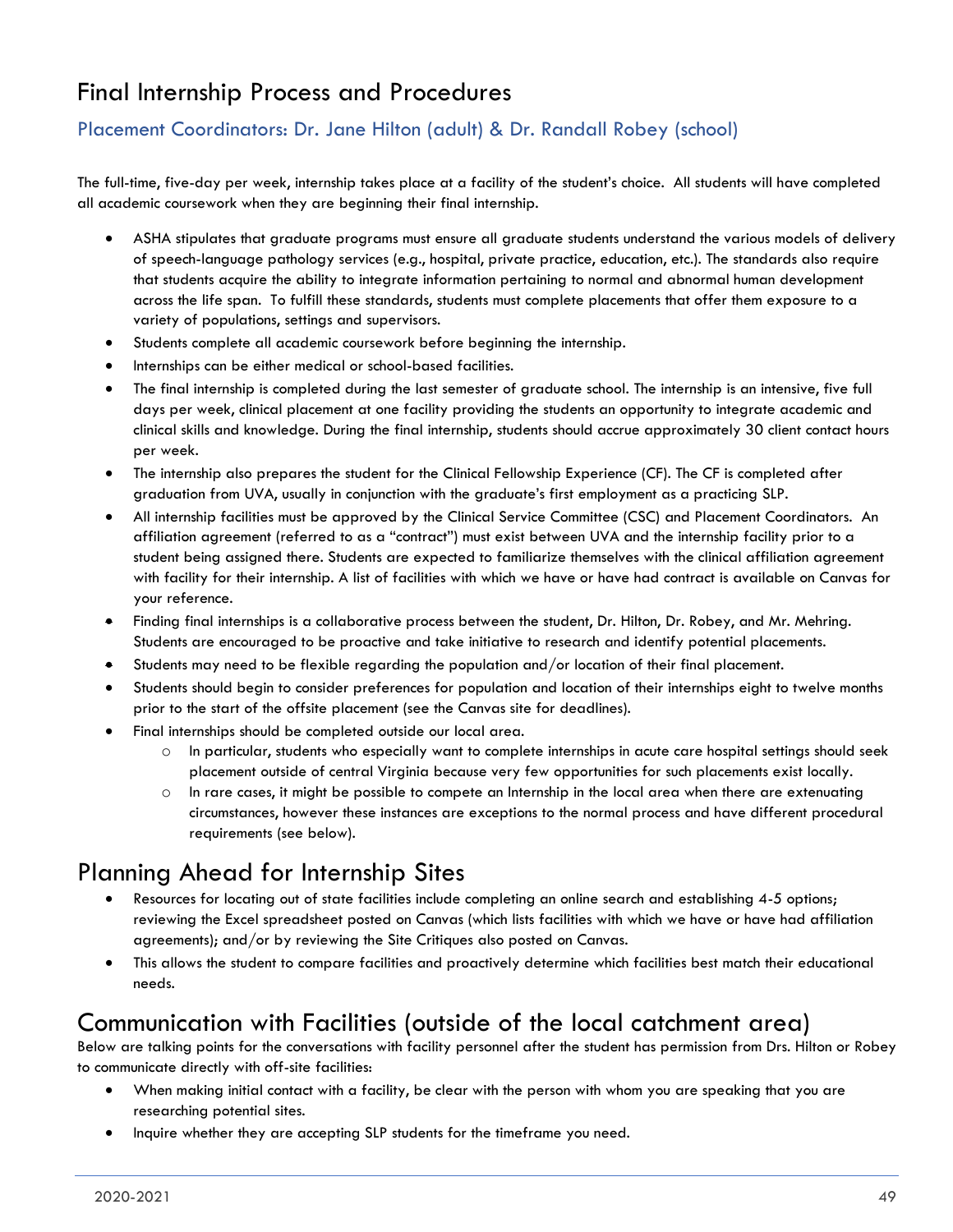- Obtain the full name, title, mailing address, phone number, and email of the contact person.
- Provide the above information to Dr. Hilton (adult) or Dr. Robey (school), and Ryan Mehring.
- Be clear about your needs and expectations in order to avoid confusion and to determine if the facility is a good fit your needs.
- Ask about the application process, including if an interview is required and the timeline for application.
- It is appropriate for the student to contact a facility to follow-up on an application and/or a previous contact.

# Communication with Facilities (inside of the local catchment area)

• Students **should not** contact **LOCAL** facilities directly, unless a previous agreement has been made between the student, Dr. Hilton, Dr. Robey, and Ryan Mehring.

## Steps for Obtaining a Final Internship

- For adult final internships **outside** of Charlottesville local region but within the state of Virginia, the student must send the contact information to Dr. Hilton and Mr. Mehring. The student is free to reach out to those facilities directly, keeping Dr. Hilton and Mr. Ryan Mehring appraised of all contacts made and developments. Dr. Hilton and Mr. Mehring will begin to work with the facility to establish a contract and secure the placement.
- For adult final internships in any state other than Virginia, the student is responsible for researching and identifying possible clinical sites. The student is responsible for emailing Dr. Hilton and Mr. Mehring about placement plans and choices (state and location considering). After approval to move forward in your search, please email Dr. Hilton and Mr. Mehring the contact person's name, agreeing supervisor, and facility. They will begin the process of trying to establish a contract and secure the placement.
- Please review the expectations of the supervisor and student responsibilities listed above.
- See Planning Calendar for Extern/Internships on Canvas for due dates for requesting extern/internship sites
- For adult final internships **in** the Charlottesville local region, please DO NOT directly contact the facility. Notify Dr. Hilton and Mr. Ryan Mehring that you are interested in a local facility and the name of the facility. They will then contact the facility about a possible placement. Please do not contact local facilities on your own.

**Important:** If the student affiliation agreement between the University and a facility is not finalized at least two months prior to the projected practicum start date, the student must select an alternative site (with which we have an existing agreement) and begin the process with the new facility.

## Backup Plan

While we all will work diligently to secure placements for your clinical experiences, however unexpected occurrences happen and at times placements do not materialize. Please recognize that facilities are not required to take graduate students. It is a service the facility and SLP provide to us. Additionally, personnel may move on from a facility for a variety of reasons, leaving the site without an SLP, or facilities might be purchased by other companies and may then be bound by other preexisting contracts. We try to avoid these situations but, if they do occur, we will be here to work through whatever the situation may be. Because the future cannot be predicted, we always suggest that you have multiple backups in mind.

## Legislation from Other States Affecting Externships and Internships Outside of Virginia

A few states do not participate in the National Council for State Authorization Reciprocity Agreements (NC-SARA[; http://nc-](http://nc-sara.org/) $\frac{\text{star} \cdot \text{star}}{\text{star}}$ ). Placing an intern in one these states may be practically impossible. In addition, a few state legislatures have passed laws on contractual language that the Virginia state legislature cannot accept. These complications are rare. Dr. Hilton will review all of this with you in the coming year. Further, we will work with you in finding the internship placement that is just right for you.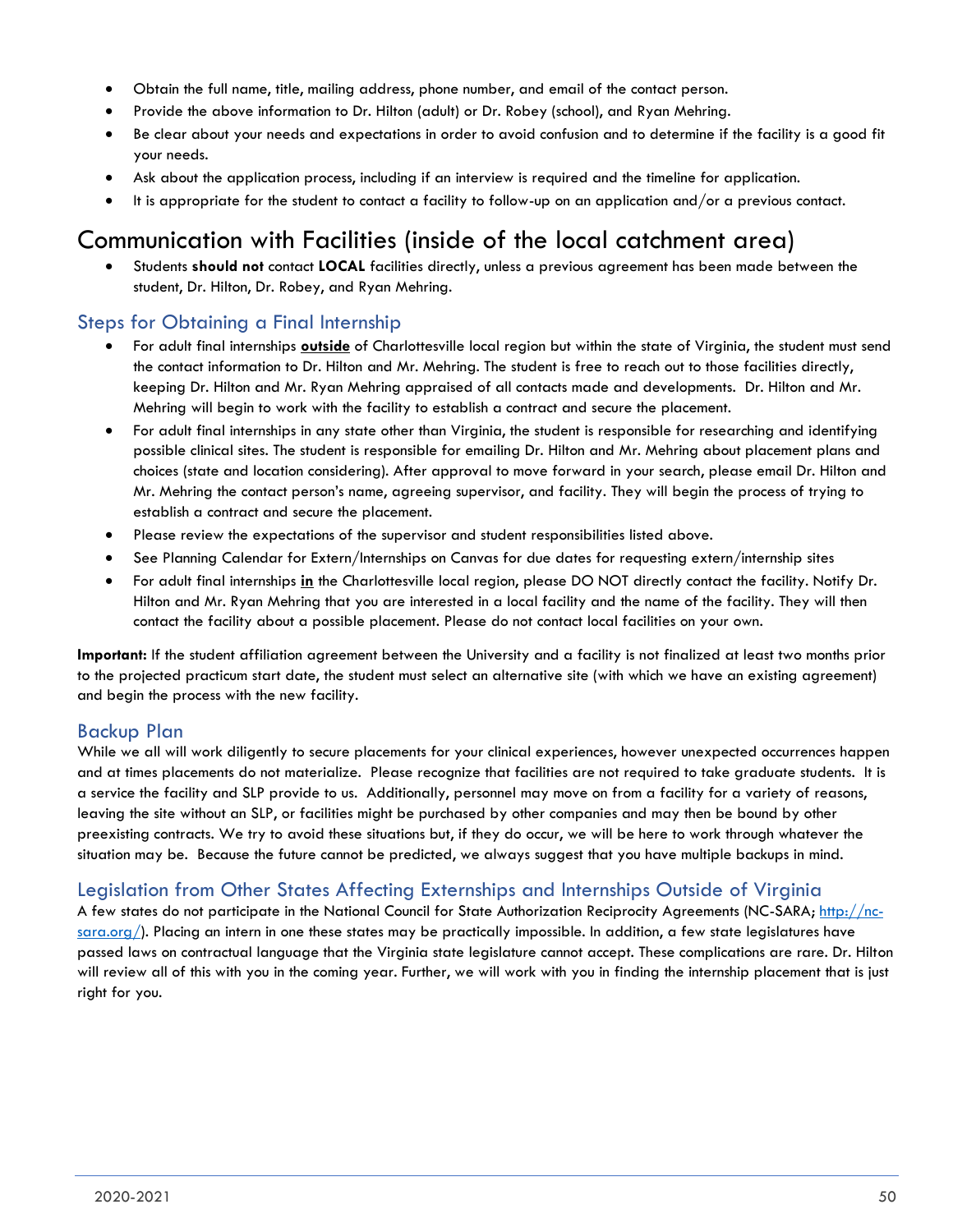# Appendix B

<span id="page-51-0"></span>Selected Portions of the 2020 Standards and Implementation Procedures for the Certificate of Clinical Competence in Speech-Language Pathology

#### **Effective Date: January 1, 2020**

# Introduction

The Council for Clinical Certification in Audiology and Speech-Language Pathology (CFCC) is a semi-autonomous credentialing body of the American Speech-Language-Hearing Association (ASHA). The charges to the CFCC are to define the standards for clinical certification; to apply those standards in granting certification to individuals; to have final authority to withdraw certification in cases where certification has been granted on the basis of inaccurate information; and to administer the certification maintenance program.

A [Practice and Curriculum Analysis of the Profession of Speech-Language Pathology](https://www.asha.org/Certification/SLP-Practice-Analysis-and-Curriculum-Study/) was conducted in 2017 under the auspices of the Council on Academic Accreditation in Audiology and Speech-Language Pathology (CAA) and the CFCC. The survey analysis was reviewed by the CFCC, and the following standards were developed to better fit current practice models.

The 2020 Standards and Implementation Procedures for the Certificate of Clinical Competence in Speech-Language Pathology (CCC-SLP) go into effect on January 1, 2020. View the [SLP Standards Crosswalk](https://www.asha.org/uploadedFiles/2014-2020-SLP-Crosswalk.pdf) [PDF] and consult [Changes to](https://www.asha.org/Certification/Certification-Standards-Change-in-2020/)  [Speech-Language Pathology Standards](https://www.asha.org/Certification/Certification-Standards-Change-in-2020/) for more specific information on how the standards will change.

## Terminology

*Clinical educator*: Refers to and may be used interchangeably with supervisor, instructor, and preceptor

*Individual*: Denotes clients, patients, students, and other recipients of services provided by the speech-language pathologist.

## **Citation**

Cite as: Council for Clinical Certification in Audiology and Speech-Language Pathology of the American Speech-Language-Hearing Association. (2018). *2020 Standards for the Certificate of Clinical Competence in Speech-Language Pathology.* Retrieved from https://www.asha.org/certification/2020-SLP-Certification-Standards.

# Standard IV:

# Standard IV-C

**The applicant must have demonstrated knowledge of communication and swallowing disorders and differences, including the appropriate etiologies, characteristics, and anatomical/physiological, acoustic, psychological, developmental, and linguistic and cultural correlates in the following areas:**

- Speech sound production, to encompass articulation, motor planning and execution, phonology, and accent modification
- Fluency and fluency disorders
- Voice and resonance, including respiration and phonation
- Receptive and expressive language, including phonology, morphology, syntax, semantics, pragmatics (language use and social aspects of communication), prelinguistic communication, paralinguistic communication (e.g., gestures, signs, body language), and literacy in speaking, listening, reading, and writing
- Hearing, including the impact on speech and language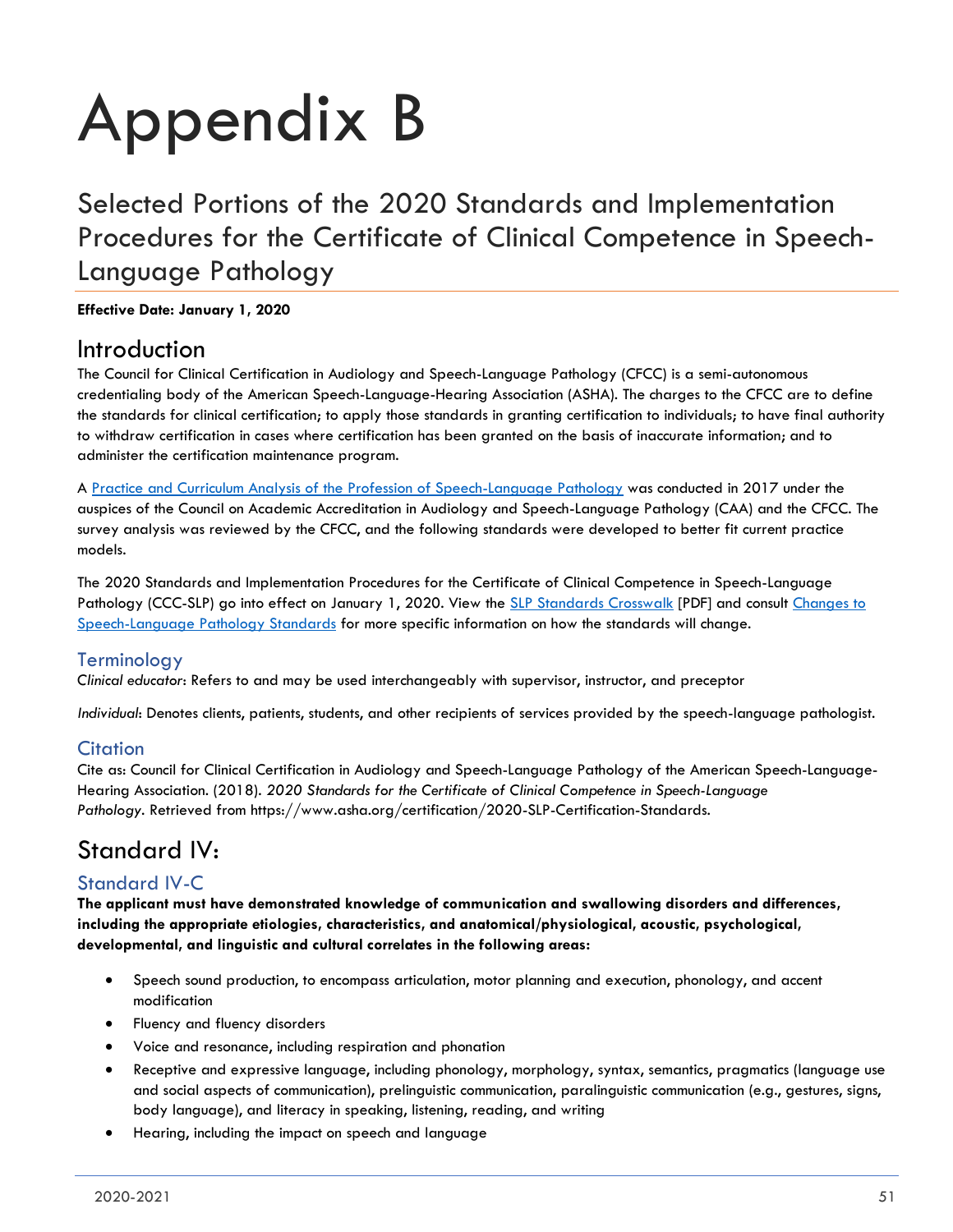- Swallowing/feeding, including (a) structure and function of orofacial myology and (b) oral, pharyngeal, laryngeal, pulmonary, esophageal, gastrointestinal, and related functions across the life span
- Cognitive aspects of communication, including attention, memory, sequencing, problem solving, and executive functioning
- Social aspects of communication, including challenging behavior, ineffective social skills, and lack of communication opportunities
- Augmentative and alternative communication modalities

Implementation: It is expected that coursework addressing the professional knowledge specified in this standard will occur primarily at the graduate level.

# Standard IV-D

**For each of the areas specified in Standard IV-C, the applicant must have demonstrated current knowledge of the principles and methods of prevention, assessment, and intervention for persons with communication and swallowing disorders, including consideration of anatomical/physiological, psychological, developmental, and linguistic and cultural correlates.**

# Standard IV-E

**The applicant must have demonstrated knowledge of standards of ethical conduct.**

Implementation: The applicant must have demonstrated knowledge of the principles and rules of the current ASHA *[Code of](https://www.asha.org/Code-of-Ethics/)  [Ethics](https://www.asha.org/Code-of-Ethics/)* .

# Standard IV-G

**The applicant must have demonstrated knowledge of contemporary professional issues.**

Implementation: The applicant must have demonstrated knowledge of professional issues that affect speech-language pathology. Issues include trends in professional practice, academic program accreditation standards, [ASHA practice](https://www.asha.org/policy/about/)  [policies](https://www.asha.org/policy/about/) and guidelines, educational legal requirements or policies, and reimbursement procedures.

## Standard IV-H

**The applicant must have demonstrated knowledge of entry level and advanced certifications, licensure, and other relevant professional credentials, as well as local, state, and national regulations and policies relevant to professional practice.**

# Standard V: Skills Outcomes

## Standard V-A

#### **The applicant must have demonstrated skills in oral and written or other forms of communication sufficient for entry into professional practice.**

Implementation: Applicants are eligible to apply for certification once they have completed all graduate-level academic coursework and clinical practicum and have been judged by the graduate program as having acquired all of the knowledge and skills mandated by the current standards.

The applicant must have demonstrated communication skills sufficient to achieve effective clinical and professional interaction with persons receiving services and relevant others. For oral communication, the applicant must have demonstrated speech and language skills in English, which, at a minimum, are consistent with ASHA's current position statement on [students and](https://www.asha.org/policy/ps1998-00117/)  [professionals who speak English with accents and nonstandard dialects.](https://www.asha.org/policy/ps1998-00117/) In addition, the applicant must have demonstrated the ability to write and comprehend technical reports, diagnostic and treatment reports, treatment plans, and professional correspondence in English.

## Standard V-B

**The applicant must have completed a program of study that included experiences sufficient in breadth and depth to achieve the following skills outcomes:**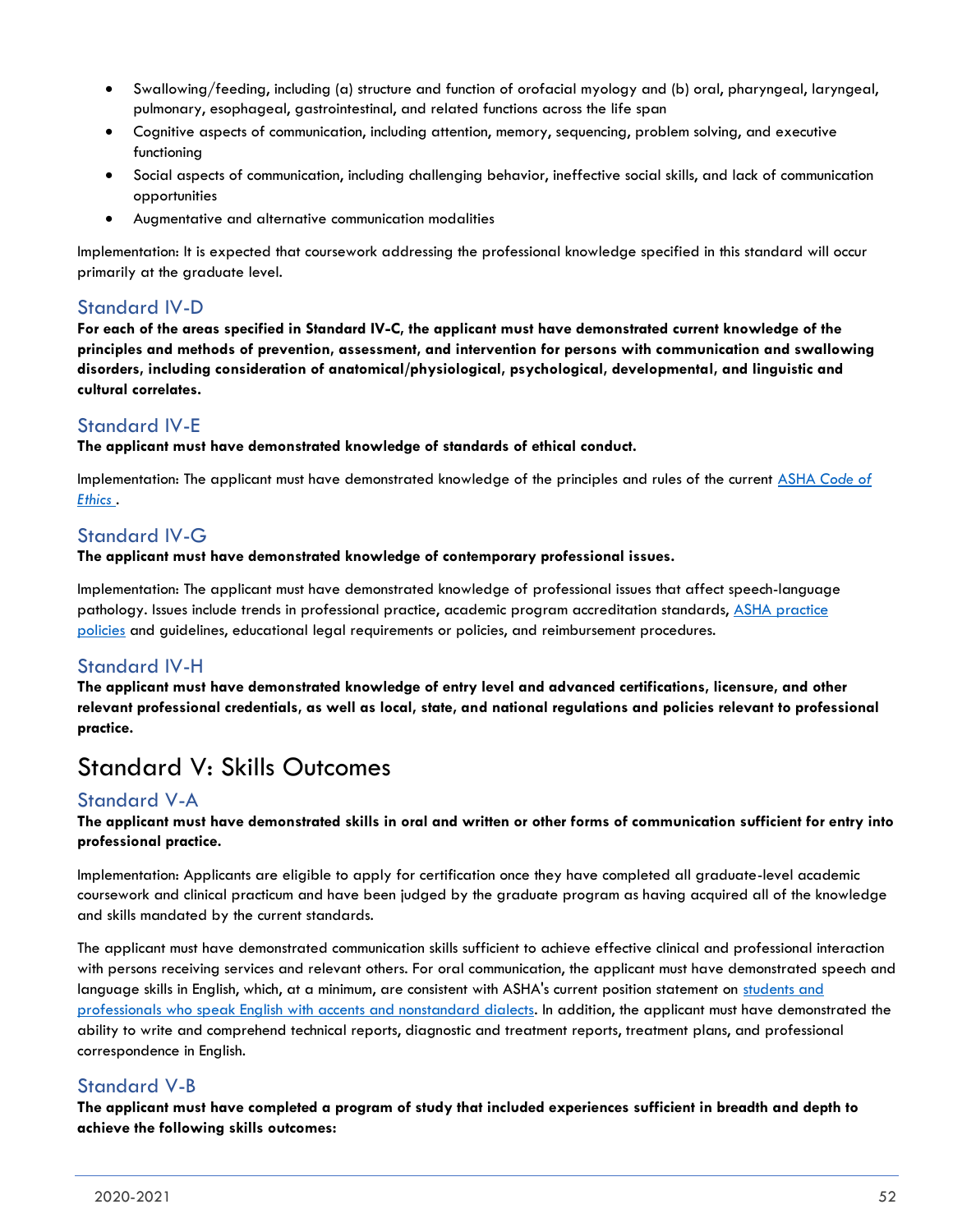#### **1. Evaluation**

- a. Conduct screening and prevention procedures, including prevention activities.
- b. Collect case history information and integrate information from clients/patients, family, caregivers, teachers, and relevant others, including other professionals.
- c. Select and administer appropriate evaluation procedures, such as behavioral observations, non-standardized and standardized tests, and instrumental procedures.
- d. Adapt evaluation procedures to meet the needs of individuals receiving services.
- e. Interpret, integrate, and synthesize all information to develop diagnoses and make appropriate recommendations for intervention.
- f. Complete administrative and reporting functions necessary to support evaluation.
- g. Refer clients/patients for appropriate services.

#### **2. Intervention**

- a. Develop setting-appropriate intervention plans with measurable and achievable goals that meet clients'/patients' needs. Collaborate with clients/patients and relevant others in the planning process.
- b. Implement intervention plans that involve clients/patients and relevant others in the intervention process.
- c. Select or develop and use appropriate materials and instrumentation for prevention and intervention.
- d. Measure and evaluate clients'/patients' performance and progress.
- e. Modify intervention plans, strategies, materials, or instrumentation as appropriate to meet the needs of clients/patients.
- f. Complete administrative and reporting functions necessary to support intervention.
- g. Identify and refer clients/patients for services, as appropriate.

#### **3. Interaction and Personal Qualities**

- a. Communicate effectively, recognizing the needs, values, preferred mode of communication, and cultural/linguistic background of the individual(s) receiving services, family, caregivers, and relevant others.
- b. Manage the care of individuals receiving services to ensure an interprofessional, team-based collaborative practice.
- c. Provide counseling regarding communication and swallowing disorders to clients/patients, family, caregivers, and relevant others.
- d. Adhere to the ASHA *Code of Ethics*, and behave professionally.

Implementation: The applicant must have acquired the skills listed in this standard and must have applied them across the nine major areas listed in Standard IV-C. These skills may be developed and demonstrated through direct clinical contact with individuals receiving services in clinical experiences, academic coursework, labs, simulations, and examinations, as well as through the completion of independent projects.

The applicant must have obtained a sufficient variety of supervised clinical experiences in different work settings and with different populations so that the applicant can demonstrate skills across the ASHA *Scope of Practice in Speech-Language Pathology*. *Supervised clinical experience* is defined as clinical services (i.e., assessment/diagnosis/evaluation, screening, treatment, report writing, family/client consultation, and/or counseling) related to the management of populations that fit within the ASHA *[Scope of Practice in Speech-Language Pathology](https://www.asha.org/policy/SP2016-00343/)* .

These experiences allow students to:

- interpret, integrate, and synthesize core concepts and knowledge;
- demonstrate appropriate professional and clinical skills; and
- incorporate critical thinking and decision-making skills while engaged in prevention, identification, evaluation, diagnosis, planning, implementation, and/or intervention.

Supervised clinical experiences should include interprofessional education and interprofessional collaborative practice, and should include experiences with related professionals that enhance the student's knowledge and skills in an interdisciplinary, team-based, comprehensive service delivery model.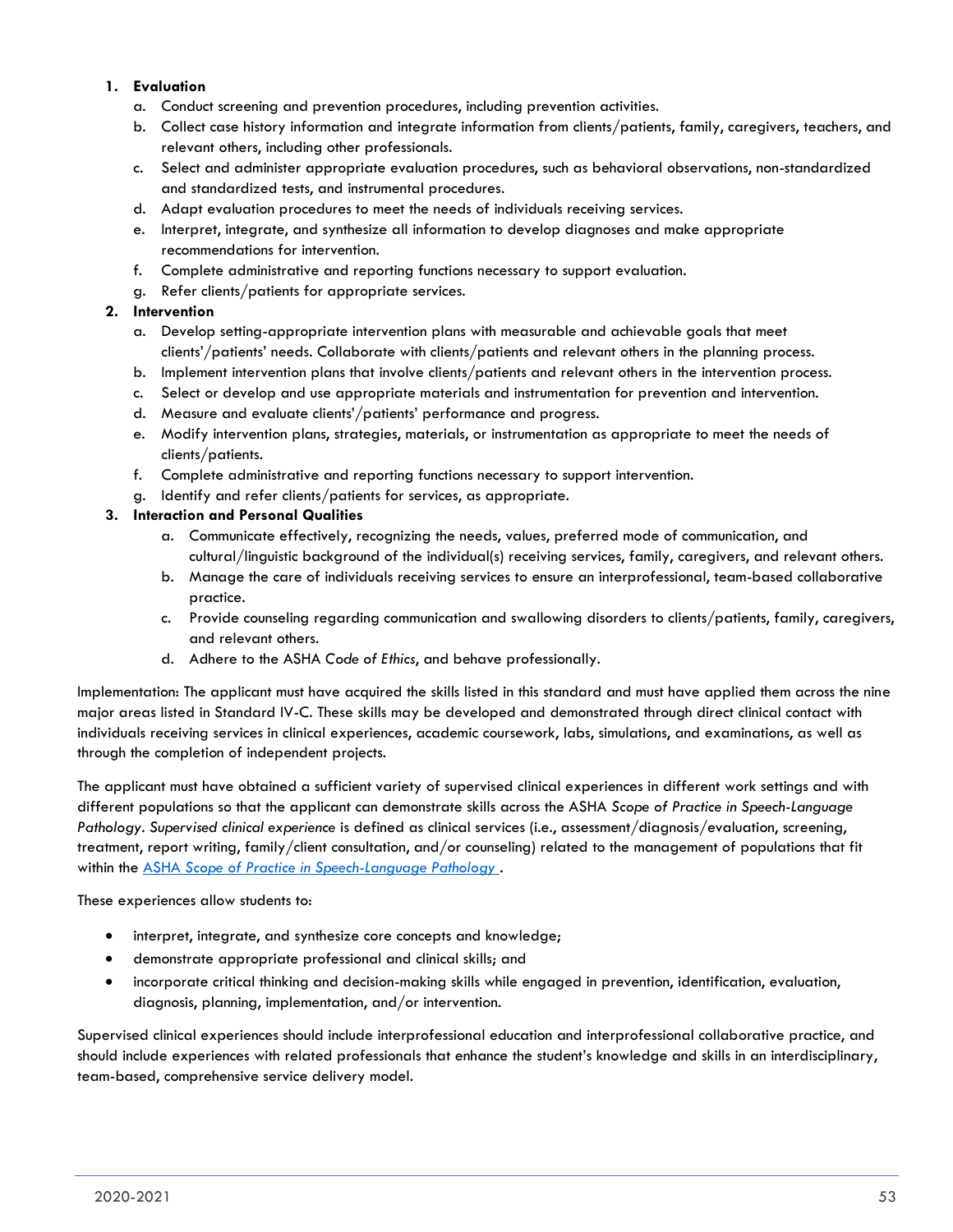Clinical simulations (CS) may include the use of standardized patients and simulation technologies (e.g., standardized patients, virtual patients, digitized mannequins, immersive reality, task trainers, computer-based interactive).These supervised experiences can be synchronous simulations (real-time) or asynchronous (not concurrent in time) simulations.

Clinical educators of clinical experiences must hold current ASHA certification in the appropriate area of practice during the time of supervision. The supervised activities must be within the ASHA *[Scope of Practice in Speech-Language Pathology](https://www.asha.org/policy/SP2016-00343/)* in order to count toward the student's ASHA certification requirements.

# Standard V-C

**The applicant must complete a minimum of 400 clock hours of supervised clinical experience in the practice of speechlanguage pathology. Twenty-five hours must be spent in guided clinical observation, and 375 hours must be spent in direct client/patient contact.**

Implementation: Guided clinical observation hours generally precede direct contact with clients/patients. Examples of guided observations may include but are not limited to the following activities: debriefing of a video recording with a clinical educator who holds the CCC-SLP, discussion of therapy or evaluation procedures that had been observed, debriefings of observations that meet course requirements, or written records of the observations. It is important to confirm that there was communication between the clinical educator and observer, rather than passive experiences where the student views sessions and/or videos. It is encouraged that the student observes live and recorded sessions across settings with individuals receiving services with a variety of disorders and completes debriefing activities as described above.

The observation and direct client/patient contact hours must be within the ASHA *[Scope of Practice in Speech-Language](https://www.asha.org/policy/SP2016-00343/)  [Pathology](https://www.asha.org/policy/SP2016-00343/)* and must be under the supervision of a qualified professional who holds a current ASHA certification in the appropriate practice area. Guided clinical supervision may occur simultaneously during the student's observation or afterwards through review and approval of the student's written reports or summaries. Students may use video recordings of client services for observation purposes.

Applicants should be assigned practicum only after they have acquired a base of knowledge sufficient to qualify for such experience. Only direct contact (e.g., the individual receiving services must be present) with the individual or the individual's family in assessment, intervention, and/or counseling can be counted toward practicum. When counting clinical practicum hours for purposes of ASHA certification, only the actual time spent in sessions can be counted, and the time spent cannot be rounded up to the nearest 15-minute interval.

Up to 20% (i.e., 75 hours) of direct contact hours may be obtained through CS methods. Only the time spent in active engagement with CS may be counted. CS may include the use of standardized patients and simulation technologies (e.g., standardized patients, virtual patients, digitized mannequins, immersive reality, task trainers, computer-based interactive). Debriefing activities may not be included as clinical clock hours.

Although several students may observe a clinical session at one time, clinical practicum hours should be assigned only to the student who provides direct services to the individual receiving services or the individual's family. Typically, only one student at a time should be working with a client in order to count the practicum hours. Several students working as a team may receive credit for the same session, depending on the specific responsibilities that each student is assigned when working directly with the individual receiving services. The applicant must maintain documentation of their time spent in supervised practicum, and this documentation must be verified by the program in accordance with Standards III and IV.

## Standard V-D

**At least 325 of the 400 clock hours of supervised clinical experience must be completed while the applicant is enrolled in graduate study in a program accredited in speech-language pathology by the CAA.**

Implementation: A minimum of 325 clock hours of supervised clinical practicum must be completed while the student is enrolled in the graduate program. At the discretion of the graduate program, hours obtained at the undergraduate level may be used to satisfy the remainder of the requirement.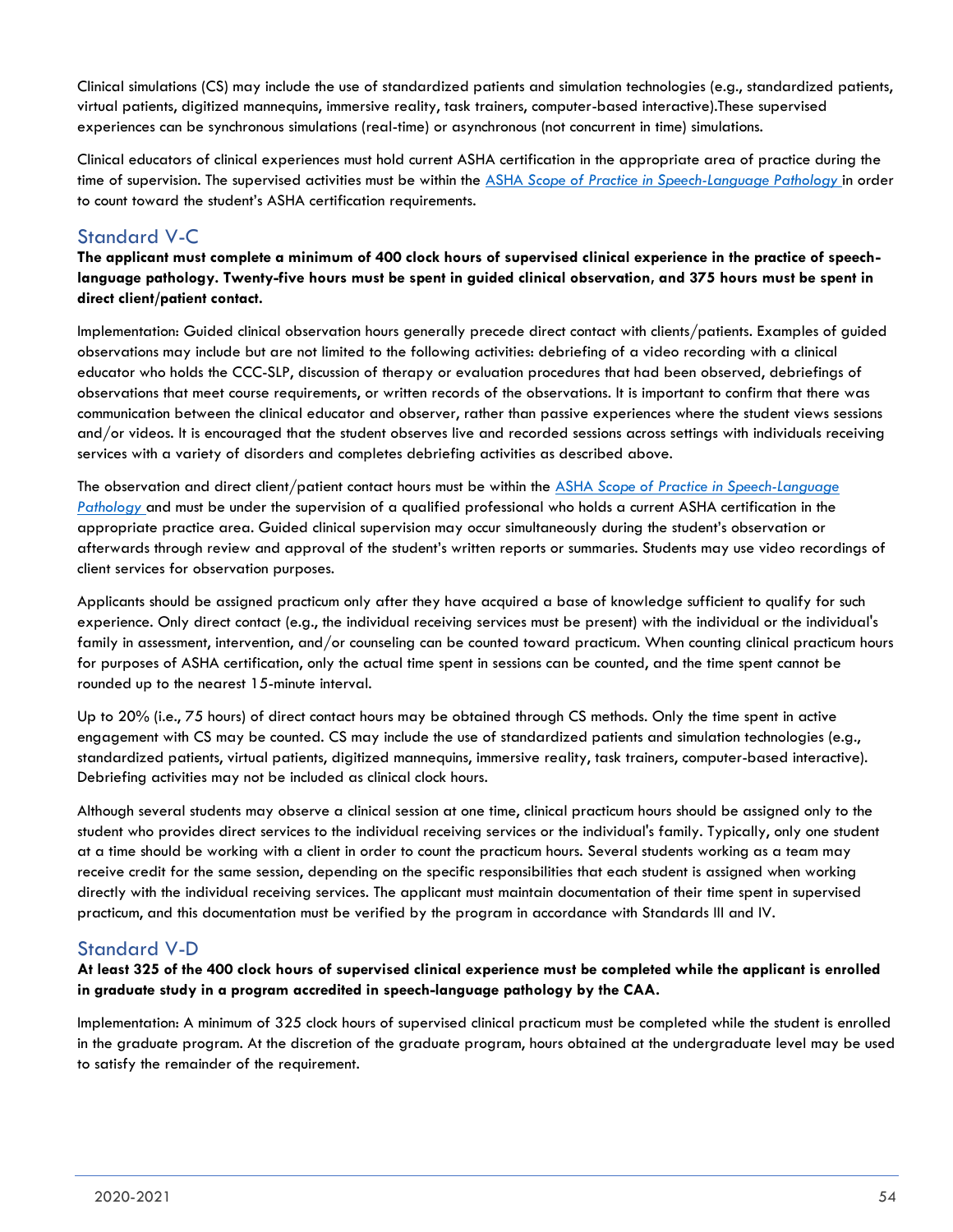# Standard V-E

**Supervision of students must be provided by a clinical educator who holds ASHA certification in the appropriate profession, who has the equivalent of a minimum of 9 months of full-time clinical experience, and who has completed a minimum of 2 hours of professional development in clinical instruction/supervision after being awarded ASHA certification.**

**The amount of direct supervision must be commensurate with the student's knowledge, skills, and experience; must not be less than 25% of the student's total contact with each client/patient; and must take place periodically throughout the practicum. Supervision must be sufficient to ensure the welfare of the individual receiving services.**

Implementation: Effective January 1, 2020, supervisors for ASHA certification [must complete 2 hours of professional](https://www.asha.org/Certification/Prof-Dev-for-2020-Certification-Standards/)  [development/continuing education](https://www.asha.org/Certification/Prof-Dev-for-2020-Certification-Standards/) in clinical instruction/supervision. The professional development/continuing education must be completed after being awarded ASHA certification and prior to the supervision of a student. Direct supervision must be in real time. A clinical educator must be available and on site to consult with a student who is providing clinical services to the clinical educator's client. Supervision of clinical practicum is intended to provide guidance and feedback and to facilitate the student's acquisition of essential clinical skills.

In the case of CS, asynchronous supervision must include debriefing activities that are commensurate with a minimum of 25% of the clock hours earned for each simulated individual receiving services.

## Standard V-F

**Supervised practicum must include experience with individuals across the life span and from culturally/linguistically diverse backgrounds. Practicum must include experience with individuals with various types and severities of communication and/or related disorders, differences, and disabilities.**

Implementation: The applicant must demonstrate direct clinical experiences with individuals in both assessment and intervention across the lifespan from the range of disorders and differences named in Standard IV-C.

### Standard VI: Assessment

**The applicant must have passed the national examination adopted by ASHA for purposes of certification in speechlanguage pathology.**

Implementation: Results of the [Praxis® Examination in Speech-Language Pathology](https://www.asha.org/Certification/praxis/About-the-Speech-Language-Pathology-Praxis-Exam/) must be submitted directly to ASHA from the Educational Testing Service (ETS). The certification standards require that a passing exam score be earned no earlier than 5 years prior to the submission of the application and no later than 2 years following receipt of the application. If the exam is not successfully passed and reported within the 2-year application period, the applicant's certification file will be closed. If the exam is passed or reported at a later date, then the applicant will be required to reapply for certification under the standards in effect at that time.

Please visit the ASHA website for reviewing the 2020 Standards: (https://www.asha.org/certification/2020-slp-certificationstandards/)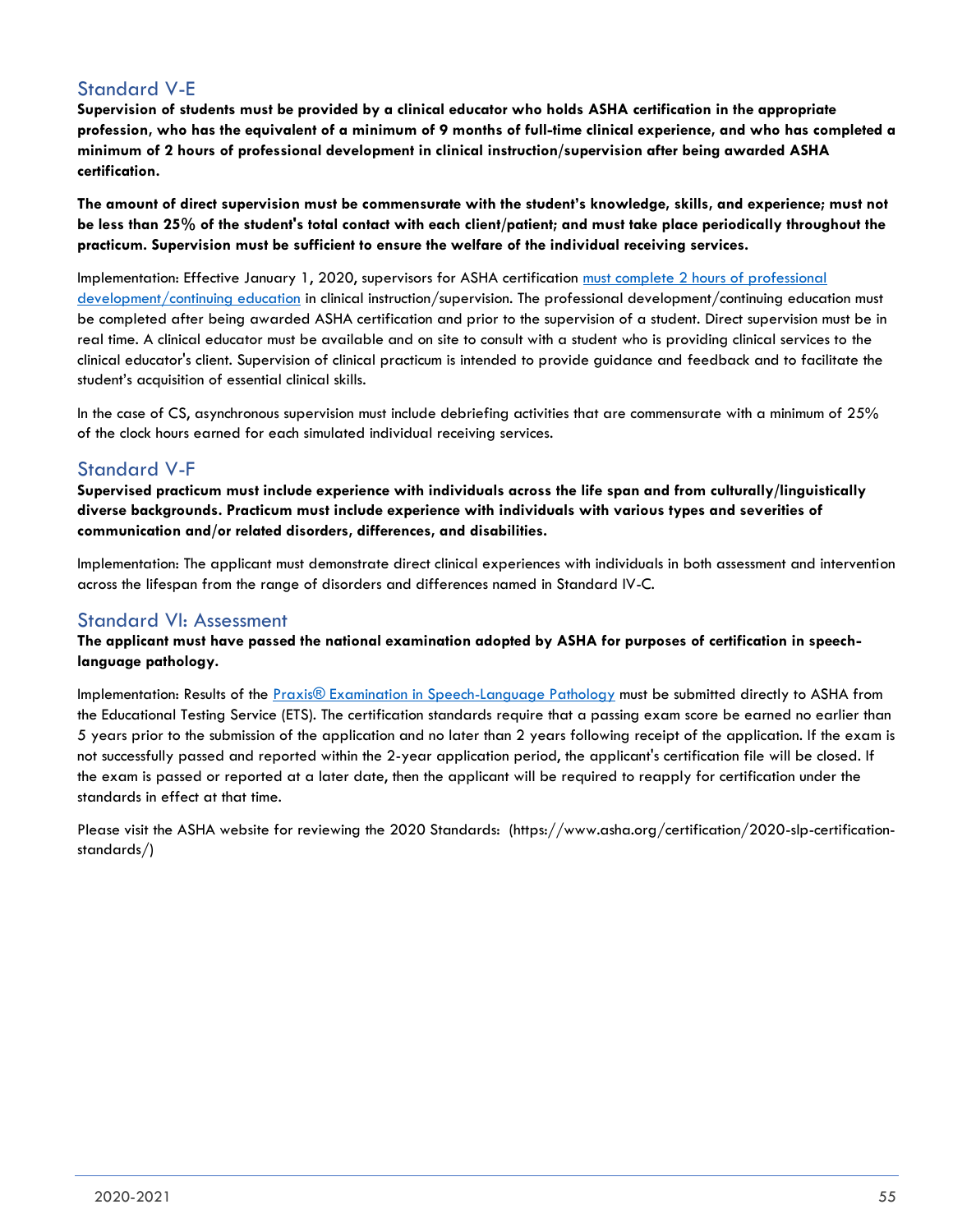# Appendix C

# <span id="page-56-0"></span>Track I and Track II Curricula 2020-2021

# Track I Curricula 2020-2021

|                  |                                                                          |              | <b>Credit</b> |
|------------------|--------------------------------------------------------------------------|--------------|---------------|
| First Fall       |                                                                          |              | <b>Hours</b>  |
| <b>EDHS 7040</b> | Cognitive and Linguistic Development                                     |              | 3             |
| <b>EDHS 7060</b> | Disorders of Phonology and Articulation                                  |              | 3             |
| <b>EDHS 7190</b> | Neuroanatomy & Neurophysiology of Communication, Swallowing, & Cognition |              | 3             |
| <b>EDHS 7120</b> | Prevention, Assessment, and Intervention I                               |              | 3             |
| <b>EDHS 8090</b> | Disorders of Language I                                                  |              | 3             |
| <b>EDHS 8691</b> | <b>Clinical Practicum: Communication Disorders</b>                       |              | 3             |
|                  |                                                                          | <b>TOTAL</b> |               |

#### **First Spring**

|                  |                                                    | TOTAL |  |
|------------------|----------------------------------------------------|-------|--|
| <b>EDHS 8691</b> | <b>Clinical Practicum: Communication Disorders</b> |       |  |
| <b>EDHS 8150</b> | Clinical Seminar ("medical seminar")               |       |  |
| <b>EDHS 8130</b> | Dysphagia                                          |       |  |
| <b>EDHS 7140</b> | <b>Autism &amp; Related Disorders</b>              |       |  |
| <b>EDHS 8100</b> | Disorders of Language II                           |       |  |
| <b>EDHS 8030</b> | <b>Neurogenic Communication Disorders</b>          |       |  |
| <b>EDHS 7020</b> | <b>Evidence Based Practice</b>                     |       |  |

#### **First Summer**

| <b>EDHS 8120</b> | Disorders of Communication Based in Cognitive Dysfunction: Adults |  |
|------------------|-------------------------------------------------------------------|--|
| <b>EDHS 7080</b> | Disorders of Fluency                                              |  |
| <b>EDHS 8170</b> | Clinical Externship in Speech-Language Pathology: Adult           |  |

**TOTAL 12**

#### **Second Fall**

| <b>EDHS 8020</b> | Disorders of Communication: Augmentative and Alternate Systems          |              |  |
|------------------|-------------------------------------------------------------------------|--------------|--|
| EDHS 7180        | Habilitative Audiology 1                                                |              |  |
| <b>EDHS 7090</b> | Disorders of Voice                                                      |              |  |
| <b>EDHS 8170</b> | Clinical Externship in Speech-Language Pathology: Child (public school) |              |  |
|                  |                                                                         | <b>TOTAL</b> |  |

#### **Second Spring**

| <b>EDHS 8800</b> | Clinical Internship in Speech-Language Pathology |      |  |
|------------------|--------------------------------------------------|------|--|
|                  |                                                  | ____ |  |

**TOTAL 12**

 **GRAND TOTAL 75**